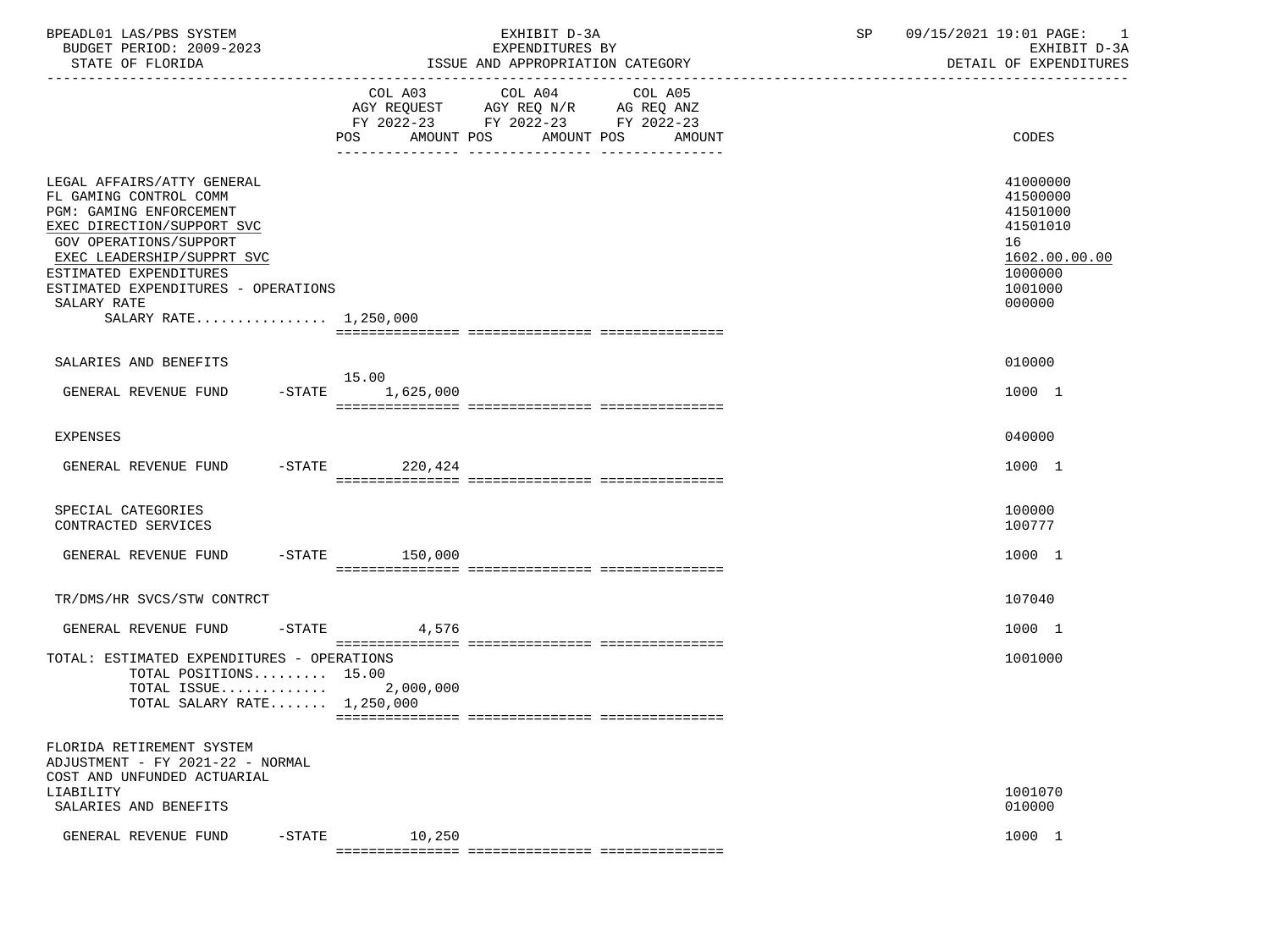| BPEADL01 LAS/PBS SYSTEM<br>BUDGET PERIOD: 2009-2023<br>STATE OF FLORIDA                                                                                                                                                                                                                                             | EXHIBIT D-3A<br>EXPENDITURES BY<br>ISSUE AND APPROPRIATION CATEGORY                                                                          | $\overline{2}$<br>SP<br>09/15/2021 19:01 PAGE:<br>EXHIBIT D-3A<br>DETAIL OF EXPENDITURES                      |
|---------------------------------------------------------------------------------------------------------------------------------------------------------------------------------------------------------------------------------------------------------------------------------------------------------------------|----------------------------------------------------------------------------------------------------------------------------------------------|---------------------------------------------------------------------------------------------------------------|
|                                                                                                                                                                                                                                                                                                                     | COL A03 COL A04 COL A05<br>AGY REQUEST AGY REQ N/R AG REQ ANZ<br>FY 2022-23 FY 2022-23 FY 2022-23<br>AMOUNT POS AMOUNT POS AMOUNT<br>POS FOR | CODES                                                                                                         |
| LEGAL AFFAIRS/ATTY GENERAL<br>FL GAMING CONTROL COMM<br><b>PGM: GAMING ENFORCEMENT</b><br>EXEC DIRECTION/SUPPORT SVC<br><b>GOV OPERATIONS/SUPPORT</b><br>EXEC LEADERSHIP/SUPPRT SVC<br>ESTIMATED EXPENDITURES<br>REALLOCATION OF HUMAN RESOURCES<br>OUTSOURCING<br>SPECIAL CATEGORIES<br>TR/DMS/HR SVCS/STW CONTRCT |                                                                                                                                              | 41000000<br>41500000<br>41501000<br>41501010<br>16<br>1602.00.00.00<br>1000000<br>1005900<br>100000<br>107040 |
| $-$ STATE<br>GENERAL REVENUE FUND                                                                                                                                                                                                                                                                                   | $423-$                                                                                                                                       | 1000 1                                                                                                        |
| INTER-AGENCY REORGANIZATIONS<br>REORGANIZATION/TYPE TWO TRANSFER<br>AUTHORIZED IN CHAPTER 2021-269, LOF<br>$(CS/SB 4-A) - ADD$<br>SPECIAL CATEGORIES<br>TR/STATE ATTY/SLOTS                                                                                                                                         |                                                                                                                                              | 1700000<br>1700520<br>100000<br>100614                                                                        |
| PARI-MUTUEL WAGERING TF -STATE 268.947                                                                                                                                                                                                                                                                              |                                                                                                                                              | 2520 1                                                                                                        |
|                                                                                                                                                                                                                                                                                                                     |                                                                                                                                              |                                                                                                               |

AGENCY ISSUE NARRATIVE:

2022-2023 BUDGET YEAR NARRATIVE: IT COMPONENT? NO

 CS SB4-A (Chapter 2021-269, Laws of Florida) establishes the Florida Gaming Control Commission (Commission), to be administratively housed within the Department of Legal Affairs, Office of the Attorney General and provides for a Type Two transfer pursuant to s. 20.06(2), F.S., effective July 1, 2022, of all powers and duties, personnel, administrative rules, and funding of the Department of Business and Professional Regulation (Department), relating to the regulation of pari-mutuel wagering, slot machines, cardrooms, and the state compliance agency's oversight responsibilities for authorized gaming compacts. The bill also provides that the Department is to prepare and submit to Commission's Legislative Budget Request for Fiscal Year 2022-2023.

 The Department requests to transfer the Transfer to State Attorney - Slot Investigations and Prosecutions appropriation in the amount of \$268,947 from the Department's Executive Direction budget entity within the Administrative Trust Fund to the Florida Gaming Control Commission's Executive Direction budget entity within the Pari-Mutuel Wagering Trust Fund in accordance with the Type Two Transfer required by CS SB4-A (Chapter 2021-269, Laws of Florida).

 Linkage to the Florida Strategic Plan for Economic Development: 5.2 Improve the efficiency and effectiveness of government agencies at all levels.

 Budget Summary: Florida Gaming Commission Executive Direction Pari-Mutuel Wagering Trust Fund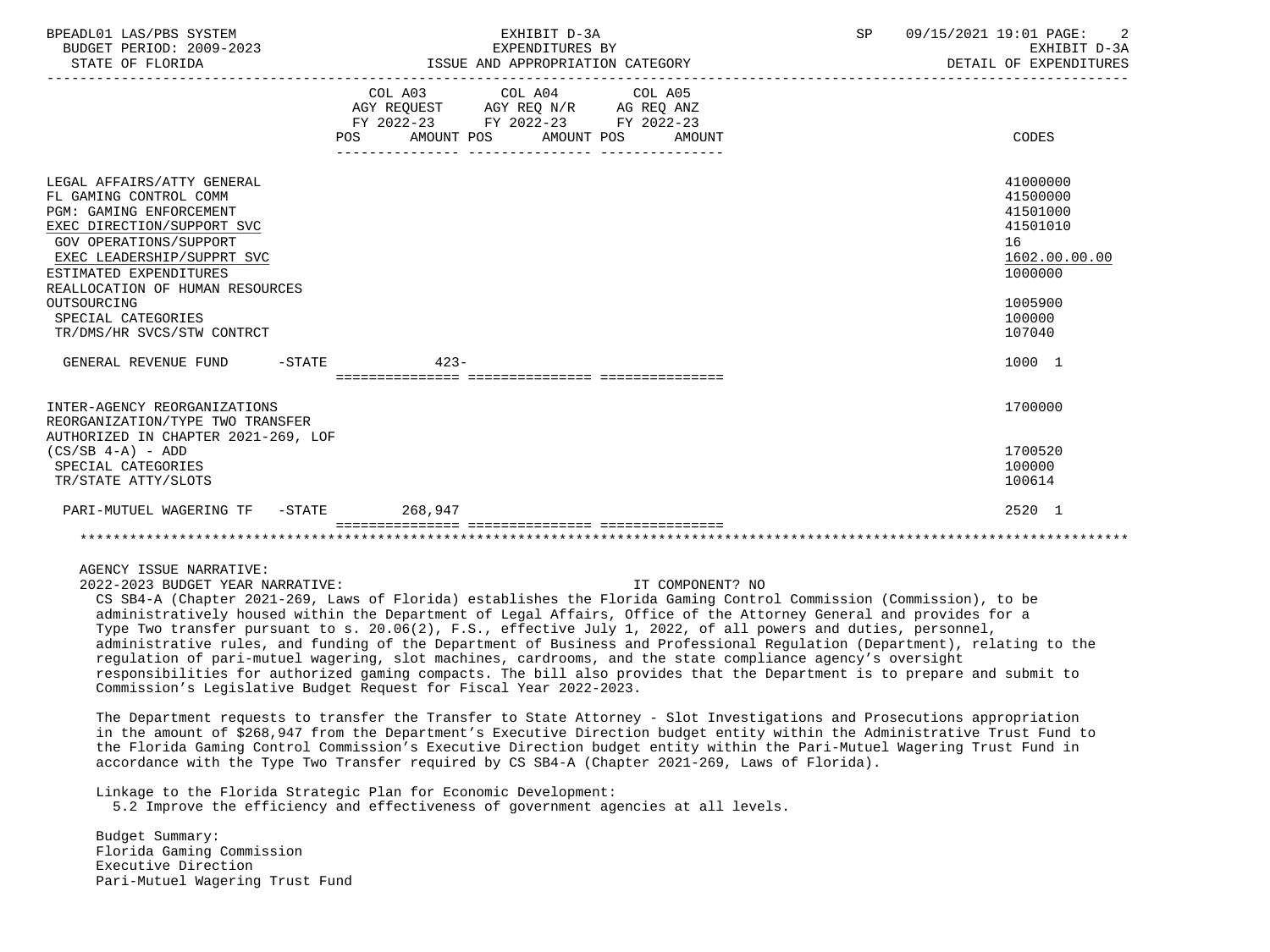| BPEADL01 LAS/PBS SYSTEM                                                                                                  |                      | EXHIBIT D-3A                       |                 |                                              | 09/15/2021 19:01 PAGE:<br>SP |  |                        |  |
|--------------------------------------------------------------------------------------------------------------------------|----------------------|------------------------------------|-----------------|----------------------------------------------|------------------------------|--|------------------------|--|
| BUDGET PERIOD: 2009-2023                                                                                                 |                      | EXPENDITURES BY                    |                 |                                              |                              |  | EXHIBIT D-3A           |  |
| STATE OF FLORIDA                                                                                                         |                      | ISSUE AND APPROPRIATION CATEGORY   |                 |                                              |                              |  | DETAIL OF EXPENDITURES |  |
|                                                                                                                          | COL A03              |                                    | COL A04 COL A05 |                                              |                              |  |                        |  |
|                                                                                                                          |                      | AGY REQUEST AGY REQ N/R AG REQ ANZ |                 |                                              |                              |  |                        |  |
|                                                                                                                          |                      | FY 2022-23 FY 2022-23 FY 2022-23   |                 |                                              |                              |  |                        |  |
|                                                                                                                          |                      | POS AMOUNT POS AMOUNT POS AMOUNT   |                 |                                              |                              |  | CODES                  |  |
|                                                                                                                          |                      |                                    |                 |                                              |                              |  |                        |  |
| LEGAL AFFAIRS/ATTY GENERAL                                                                                               |                      |                                    |                 |                                              |                              |  | 41000000               |  |
| FL GAMING CONTROL COMM                                                                                                   |                      |                                    |                 |                                              |                              |  | 41500000               |  |
| PGM: GAMING ENFORCEMENT                                                                                                  |                      |                                    |                 |                                              |                              |  | 41501000               |  |
| EXEC DIRECTION/SUPPORT SVC                                                                                               |                      |                                    |                 |                                              |                              |  | 41501010               |  |
|                                                                                                                          |                      |                                    |                 |                                              |                              |  |                        |  |
| <b>GOV OPERATIONS/SUPPORT</b>                                                                                            |                      |                                    |                 |                                              |                              |  | 16                     |  |
| EXEC LEADERSHIP/SUPPRT SVC                                                                                               |                      |                                    |                 |                                              |                              |  | 1602.00.00.00          |  |
| INTER-AGENCY REORGANIZATIONS                                                                                             |                      |                                    |                 |                                              |                              |  | 1700000                |  |
| REORGANIZATION/TYPE TWO TRANSFER                                                                                         |                      |                                    |                 |                                              |                              |  |                        |  |
| AUTHORIZED IN CHAPTER 2021-269, LOF                                                                                      |                      |                                    |                 |                                              |                              |  |                        |  |
| $(CS/SB 4-A) - ADD$                                                                                                      |                      |                                    |                 |                                              |                              |  | 1700520                |  |
| Transfer to State Attorney - Slot Investigations and Prosecutions: \$268,947                                             |                      |                                    |                 |                                              |                              |  |                        |  |
|                                                                                                                          |                      |                                    |                 |                                              |                              |  |                        |  |
|                                                                                                                          |                      |                                    |                 |                                              |                              |  |                        |  |
|                                                                                                                          |                      |                                    |                 |                                              |                              |  |                        |  |
| ESTIMATED EXPENDITURES REALIGNMENT                                                                                       |                      |                                    |                 |                                              |                              |  | 2000000                |  |
| CORRECT APPROPRIATION CATEGORY -                                                                                         |                      |                                    |                 |                                              |                              |  |                        |  |
| <b>DEDUCT</b>                                                                                                            |                      |                                    |                 |                                              |                              |  | 2001000                |  |
| SALARIES AND BENEFITS                                                                                                    |                      |                                    |                 |                                              |                              |  | 010000                 |  |
|                                                                                                                          |                      |                                    |                 |                                              |                              |  |                        |  |
| GENERAL REVENUE FUND                                                                                                     | $-$ STATE $10, 250-$ |                                    |                 |                                              |                              |  | 1000 1                 |  |
|                                                                                                                          |                      |                                    |                 |                                              |                              |  |                        |  |
|                                                                                                                          |                      |                                    |                 |                                              |                              |  |                        |  |
| AGENCY ISSUE NARRATIVE:                                                                                                  |                      |                                    |                 |                                              |                              |  |                        |  |
| 2022-2023 BUDGET YEAR NARRATIVE:                                                                                         |                      |                                    |                 | IT COMPONENT? NO                             |                              |  |                        |  |
| This issue is to remove the retirement adjustment that was made in Salaries and Benefits within the General Revenue Fund |                      |                                    |                 |                                              |                              |  |                        |  |
| - issue 1001070. The adjustment was calculated and allocated in Fiscal Year 2022-23 based on Fiscal Year 2021-22 budget  |                      |                                    |                 |                                              |                              |  |                        |  |
| that is nonrecurring.                                                                                                    |                      |                                    |                 |                                              |                              |  |                        |  |
|                                                                                                                          |                      |                                    |                 |                                              |                              |  |                        |  |
|                                                                                                                          |                      |                                    |                 |                                              |                              |  |                        |  |
|                                                                                                                          |                      |                                    |                 |                                              |                              |  |                        |  |
| POSITION DETAIL OF SALARIES AND BENEFITS:                                                                                |                      |                                    |                 |                                              |                              |  |                        |  |
|                                                                                                                          |                      |                                    |                 |                                              |                              |  | LAPSE LAPSED SALARIES  |  |
|                                                                                                                          | FTE                  |                                    |                 | BASE RATE ADDITIVES BENEFITS SUBTOTAL $\,$ % |                              |  | AND BENEFITS           |  |
|                                                                                                                          |                      |                                    |                 |                                              |                              |  |                        |  |
| A03 - AGY REOUEST FY 2022-23                                                                                             |                      |                                    |                 |                                              |                              |  |                        |  |
|                                                                                                                          |                      |                                    |                 |                                              |                              |  |                        |  |
| CHANGES TO CURRENTLY AUTHORIZED POSITIONS                                                                                |                      |                                    |                 |                                              |                              |  |                        |  |
| OTHER SALARY AMOUNT                                                                                                      |                      |                                    |                 |                                              |                              |  |                        |  |
| 1000 GENERAL REVENUE FUND                                                                                                |                      |                                    |                 |                                              |                              |  | $10,250-$              |  |
|                                                                                                                          |                      |                                    |                 |                                              |                              |  |                        |  |
|                                                                                                                          |                      |                                    |                 |                                              |                              |  | $10,250-$              |  |
|                                                                                                                          |                      |                                    |                 |                                              |                              |  | ==============         |  |
|                                                                                                                          |                      |                                    |                 |                                              |                              |  |                        |  |
|                                                                                                                          |                      |                                    |                 |                                              |                              |  |                        |  |
|                                                                                                                          |                      |                                    |                 |                                              |                              |  |                        |  |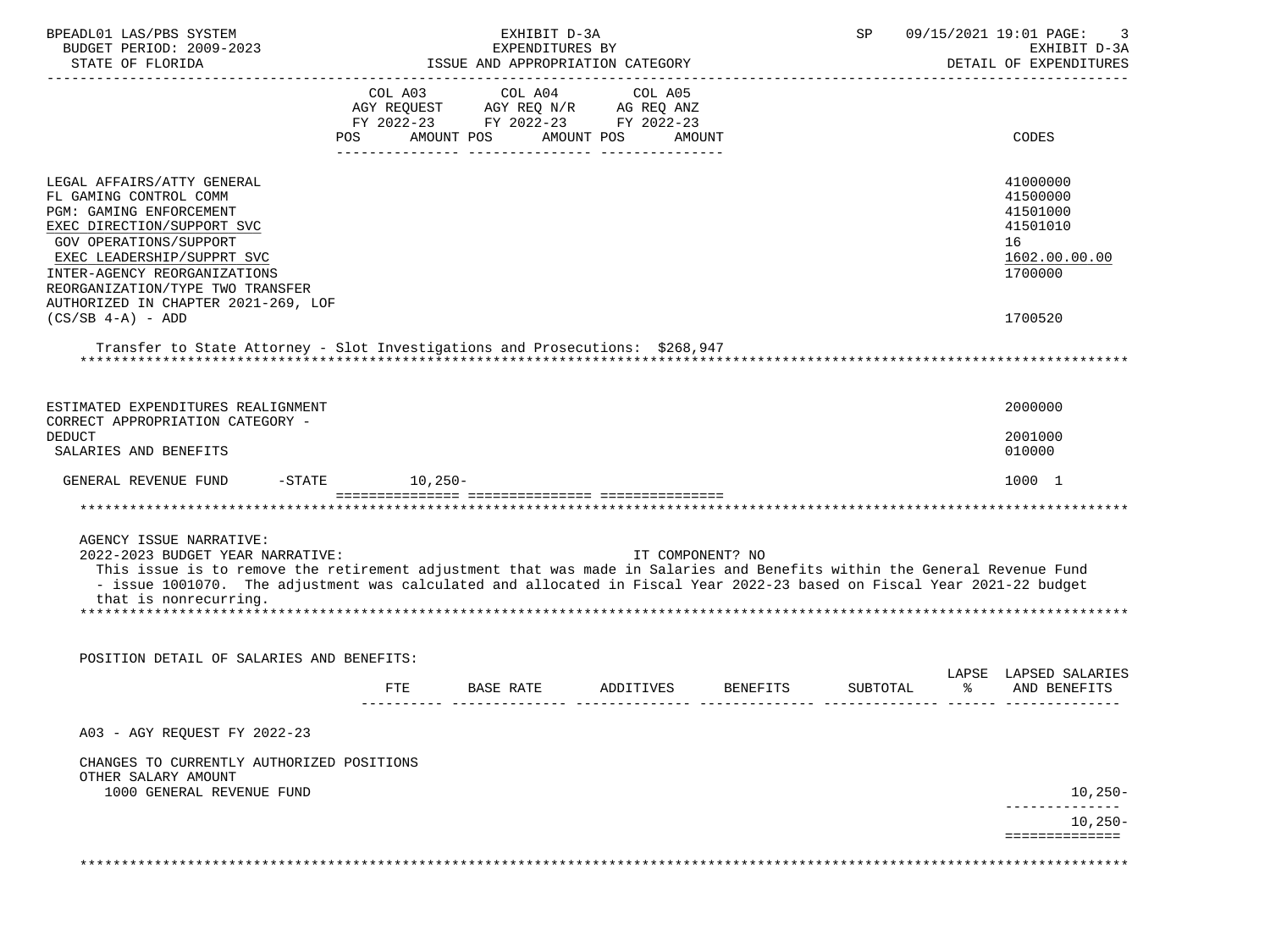| BPEADL01 LAS/PBS SYSTEM<br>BUDGET PERIOD: 2009-2023                                                                                                                                                                                             | EXHIBIT D-3A<br>EXPENDITURES BY                                                                                                                                                                                                                                                                                                                                                    | 09/15/2021 19:01 PAGE:<br>SP<br>4<br>EXHIBIT D-3A                              |
|-------------------------------------------------------------------------------------------------------------------------------------------------------------------------------------------------------------------------------------------------|------------------------------------------------------------------------------------------------------------------------------------------------------------------------------------------------------------------------------------------------------------------------------------------------------------------------------------------------------------------------------------|--------------------------------------------------------------------------------|
| STATE OF FLORIDA                                                                                                                                                                                                                                | ISSUE AND APPROPRIATION CATEGORY                                                                                                                                                                                                                                                                                                                                                   | DETAIL OF EXPENDITURES                                                         |
|                                                                                                                                                                                                                                                 | COL A03<br>COL A04<br>COL A05<br>AGY REOUEST<br>AGY REQ N/R AG REQ ANZ<br>FY 2022-23 FY 2022-23 FY 2022-23<br>POS<br>AMOUNT POS<br>AMOUNT POS<br>AMOUNT                                                                                                                                                                                                                            | CODES                                                                          |
| LEGAL AFFAIRS/ATTY GENERAL<br>FL GAMING CONTROL COMM<br>PGM: GAMING ENFORCEMENT<br>EXEC DIRECTION/SUPPORT SVC<br>GOV OPERATIONS/SUPPORT<br>EXEC LEADERSHIP/SUPPRT SVC<br>ESTIMATED EXPENDITURES REALIGNMENT<br>CORRECT APPROPRIATION CATEGORY - |                                                                                                                                                                                                                                                                                                                                                                                    | 41000000<br>41500000<br>41501000<br>41501010<br>16<br>1602.00.00.00<br>2000000 |
| ADD<br>SPECIAL CATEGORIES<br>TR/DMS/HR SVCS/STW CONTRCT                                                                                                                                                                                         |                                                                                                                                                                                                                                                                                                                                                                                    | 2002000<br>100000<br>107040                                                    |
| GENERAL REVENUE FUND<br>$-STATE$                                                                                                                                                                                                                | 423                                                                                                                                                                                                                                                                                                                                                                                | 1000 1                                                                         |
|                                                                                                                                                                                                                                                 |                                                                                                                                                                                                                                                                                                                                                                                    |                                                                                |
| AGENCY ISSUE NARRATIVE:<br>2022-2023 BUDGET YEAR NARRATIVE:                                                                                                                                                                                     | IT COMPONENT? NO<br>This issue is to remove the adjustment made in the Transfer to the Department of Management Services for Human Resource<br>Services Statewide Contract appropriation category within the General Revenue Fund - issue 1005900. The adjustment was<br>calculated and allocated in Fiscal Year 2022-23 based on Fiscal Year 2021-22 budget that is nonrecurring. |                                                                                |
| NONRECURRING EXPENDITURES<br>FLORIDA GAMING CONTROL COMMISSION -<br>SB 4A<br>SALARY RATE<br>SALARY RATE 1,250,000-                                                                                                                              |                                                                                                                                                                                                                                                                                                                                                                                    | 2100000<br>2103049<br>000000                                                   |
| SALARIES AND BENEFITS                                                                                                                                                                                                                           |                                                                                                                                                                                                                                                                                                                                                                                    | 010000                                                                         |
| GENERAL REVENUE FUND<br>$-$ STATE                                                                                                                                                                                                               | $15.00 -$<br>$1,625,000-$                                                                                                                                                                                                                                                                                                                                                          | 1000 1                                                                         |
| <b>EXPENSES</b>                                                                                                                                                                                                                                 |                                                                                                                                                                                                                                                                                                                                                                                    | 040000                                                                         |
| GENERAL REVENUE FUND<br>$-STATE$                                                                                                                                                                                                                | $220, 424-$                                                                                                                                                                                                                                                                                                                                                                        | 1000 1                                                                         |
| SPECIAL CATEGORIES<br>CONTRACTED SERVICES                                                                                                                                                                                                       |                                                                                                                                                                                                                                                                                                                                                                                    | 100000<br>100777                                                               |
| $-$ STATE<br>GENERAL REVENUE FUND                                                                                                                                                                                                               | $150,000-$                                                                                                                                                                                                                                                                                                                                                                         | 1000 1                                                                         |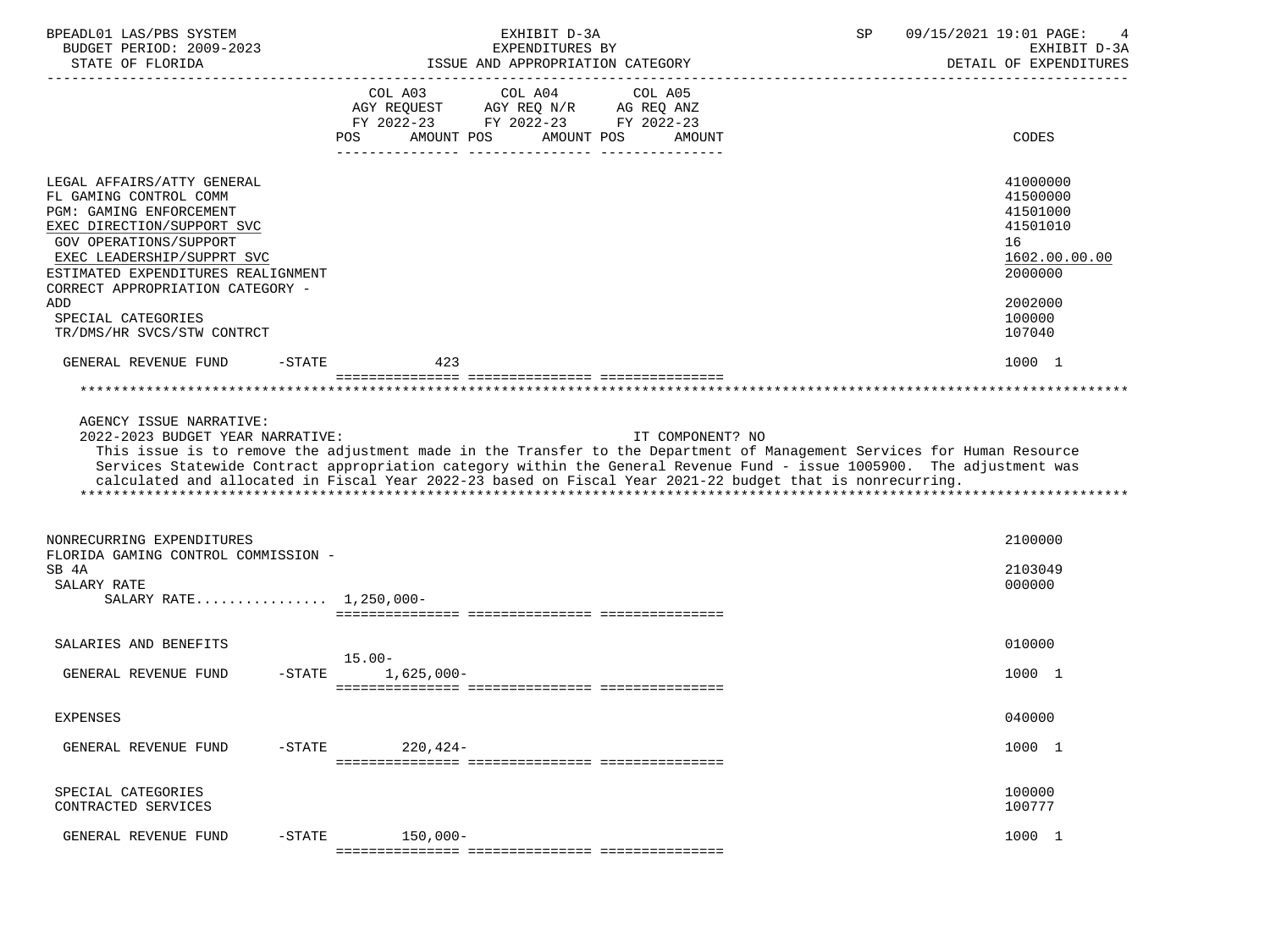| $ \sim$<br>$\sqrt{2}$<br>SYSTEM<br>BPEADL0.<br>$\sim$ $\mu$<br>LAS | <b>TITT</b><br>.<br>∸′⊥⊥⊥⊥∟<br>د م ب           | 2001/<br>- Q∴<br>ם ר<br><b>FAGE</b><br>.              |
|--------------------------------------------------------------------|------------------------------------------------|-------------------------------------------------------|
| 19-2023<br>2009<br>ח∩ד ¤ים ס<br>BUDGET<br>⊥∪ມ⊹                     | $\mathbf{m}$<br>TURES<br>TVDEMDIT<br>′ L N D ⊥ | $\sim$<br>rvu:<br>$\cdot$ $\sim$ $\sim$ $\sim$<br>- ⊶ |

EXHIBIT D-3A  $B = \begin{bmatrix} B\end{bmatrix}$   $B = \begin{bmatrix} 09/15/2021 & 19:01 & PAGE: 5 \end{bmatrix}$   $B = \begin{bmatrix} 5 & 0 & 0 & 0 \end{bmatrix}$ 

STATE OF FLORIDA **ISSUE AND APPROPRIATION CATEGORY STATE OF FRAME OF EXPENDITURES** 

| COL A04<br>COL A03<br>COL A05<br>$\begin{tabular}{lllllll} AGY & \texttt{REQUEST} & \texttt{AGY REQ} & \texttt{N/R} & \texttt{AG REQ} & \texttt{ANZ} \end{tabular}$<br>FY 2022-23 FY 2022-23 FY 2022-23<br>CODES<br>POS AMOUNT POS<br>AMOUNT POS AMOUNT<br>LEGAL AFFAIRS/ATTY GENERAL<br>41000000<br>FL GAMING CONTROL COMM<br>41500000<br>PGM: GAMING ENFORCEMENT<br>41501000<br>EXEC DIRECTION/SUPPORT SVC<br>41501010<br>GOV OPERATIONS/SUPPORT<br>16<br>EXEC LEADERSHIP/SUPPRT SVC<br>1602.00.00.00<br>2100000<br>NONRECURRING EXPENDITURES<br>FLORIDA GAMING CONTROL COMMISSION -<br>SB 4A<br>2103049<br>SPECIAL CATEGORIES<br>100000 |  |
|--------------------------------------------------------------------------------------------------------------------------------------------------------------------------------------------------------------------------------------------------------------------------------------------------------------------------------------------------------------------------------------------------------------------------------------------------------------------------------------------------------------------------------------------------------------------------------------------------------------------------------------------|--|
|                                                                                                                                                                                                                                                                                                                                                                                                                                                                                                                                                                                                                                            |  |
| TR/DMS/HR SVCS/STW CONTRCT<br>107040                                                                                                                                                                                                                                                                                                                                                                                                                                                                                                                                                                                                       |  |
| $-STATE$<br>4,576-<br>1000 1<br>GENERAL REVENUE FUND                                                                                                                                                                                                                                                                                                                                                                                                                                                                                                                                                                                       |  |
| TOTAL: FLORIDA GAMING CONTROL COMMISSION -<br>2103049<br>SB 4A<br>TOTAL POSITIONS 15.00-<br>TOTAL ISSUE 2,000,000-<br>TOTAL SALARY RATE 1,250,000-                                                                                                                                                                                                                                                                                                                                                                                                                                                                                         |  |
| 3620000<br>AGENCY-WIDE INFORMATION TECHNOLOGY<br>TECHNOLOGY RESOURCES FOR THE<br>FLORIDA GAMING CONTROL COMMISSION<br>36270C0<br><b>EXPENSES</b><br>040000                                                                                                                                                                                                                                                                                                                                                                                                                                                                                 |  |
| PARI-MUTUEL WAGERING TF -STATE 786,341 355,002<br>2520 1                                                                                                                                                                                                                                                                                                                                                                                                                                                                                                                                                                                   |  |
| OPERATING CAPITAL OUTLAY<br>060000                                                                                                                                                                                                                                                                                                                                                                                                                                                                                                                                                                                                         |  |
| PARI-MUTUEL WAGERING TF -STATE 357,492 357,492<br>2520 1                                                                                                                                                                                                                                                                                                                                                                                                                                                                                                                                                                                   |  |
| 100000<br>SPECIAL CATEGORIES<br>100777<br>CONTRACTED SERVICES                                                                                                                                                                                                                                                                                                                                                                                                                                                                                                                                                                              |  |
| PARI-MUTUEL WAGERING TF -STATE 766,317 432,356<br>2520 1                                                                                                                                                                                                                                                                                                                                                                                                                                                                                                                                                                                   |  |
| TOTAL: TECHNOLOGY RESOURCES FOR THE<br>36270C0<br>FLORIDA GAMING CONTROL COMMISSION<br>TOTAL ISSUE<br>1,910,150<br>1,144,850                                                                                                                                                                                                                                                                                                                                                                                                                                                                                                               |  |
| AGENCY ISSUE NARRATIVE:                                                                                                                                                                                                                                                                                                                                                                                                                                                                                                                                                                                                                    |  |

 2022-2023 BUDGET YEAR NARRATIVE: IT COMPONENT? YES CS SB4-A (Chapter 2021-269, Laws of Florida) establishes the Florida Gaming Control Commission (Commission), to be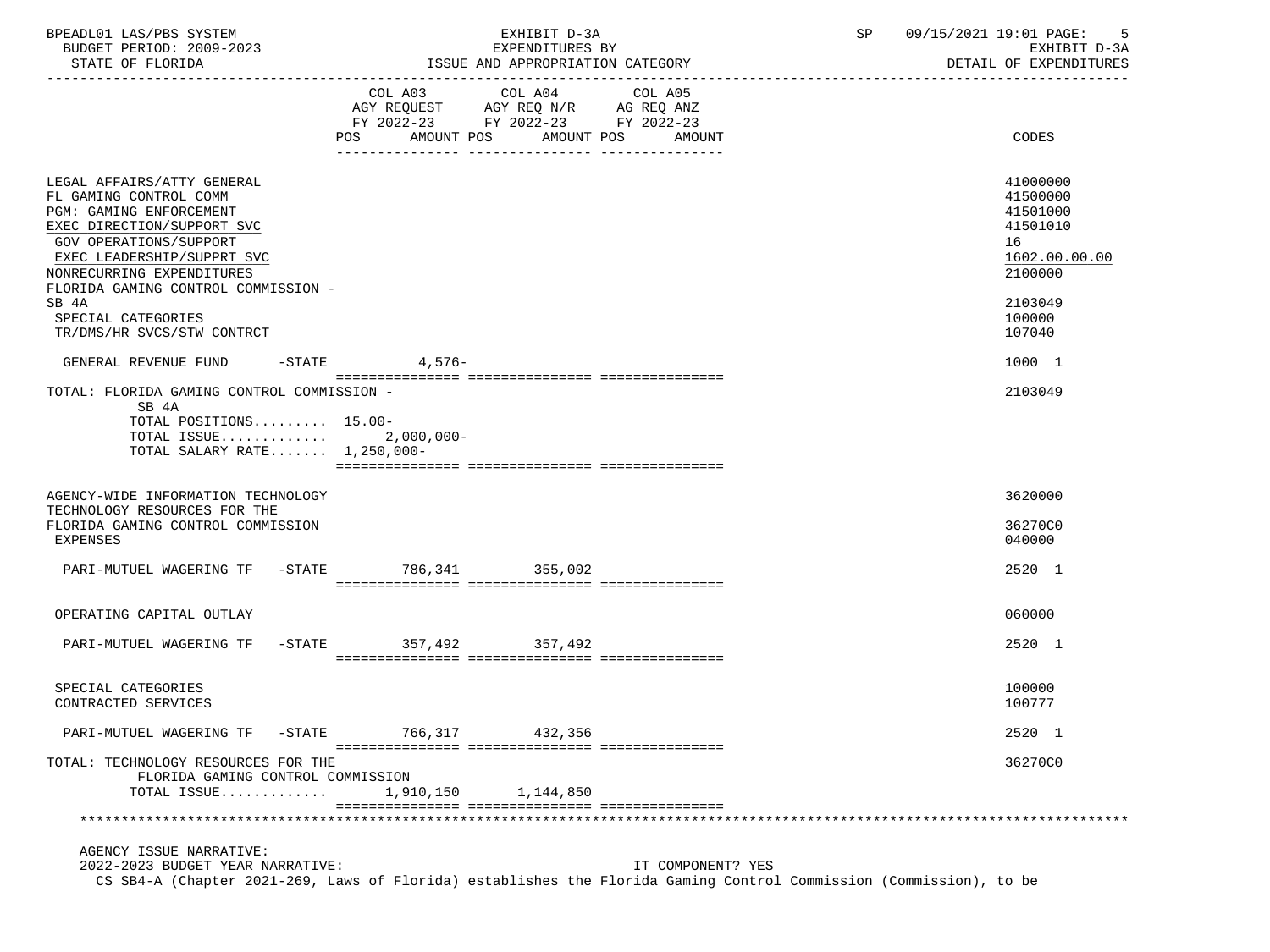| BPEADL01 LAS/PBS SYSTEM<br>BUDGET PERIOD: 2009-2023<br>STATE OF FLORIDA |                | EXHIBIT D-3A<br>EXPENDITURES BY<br>ISSUE AND APPROPRIATION CATEGORY                                                       | <b>SP</b> | 09/15/2021 19:01 PAGE:<br>- 6<br>EXHIBIT D-3A<br>DETAIL OF EXPENDITURES |                      |
|-------------------------------------------------------------------------|----------------|---------------------------------------------------------------------------------------------------------------------------|-----------|-------------------------------------------------------------------------|----------------------|
|                                                                         | COL A03<br>POS | COL A04 COL A05<br>AGY REOUEST AGY REO N/R AG REO ANZ<br>FY 2022-23 FY 2022-23 FY 2022-23<br>AMOUNT POS AMOUNT POS AMOUNT |           |                                                                         | CODES                |
| LEGAL AFFAIRS/ATTY GENERAL<br>FL GAMING CONTROL COMM                    |                |                                                                                                                           |           |                                                                         | 41000000<br>41500000 |
| <b>PGM: GAMING ENFORCEMENT</b>                                          |                |                                                                                                                           |           |                                                                         | 41501000             |
| EXEC DIRECTION/SUPPORT SVC                                              |                |                                                                                                                           |           |                                                                         | 41501010             |
| GOV OPERATIONS/SUPPORT                                                  |                |                                                                                                                           |           |                                                                         | 16                   |
| EXEC LEADERSHIP/SUPPRT SVC                                              |                |                                                                                                                           |           |                                                                         | 1602.00.00.00        |
| AGENCY-WIDE INFORMATION TECHNOLOGY                                      |                |                                                                                                                           |           |                                                                         | 3620000              |
| TECHNOLOGY RESOURCES FOR THE                                            |                |                                                                                                                           |           |                                                                         |                      |
| FLORIDA GAMING CONTROL COMMISSION                                       |                |                                                                                                                           |           |                                                                         | 36270C0              |

 administratively housed within the Department of Legal Affairs, Office of the Attorney General and provides for a Type Two transfer pursuant to s. 20.06(2), F.S., effective July 1, 2022, of all powers and duties, personnel, administrative rules, and funding of the Department of Business and Professional Regulation (Department), relating to the regulation of pari-mutuel wagering, slot machines, cardrooms, and the state compliance agency's oversight responsibilities for authorized gaming compacts. The bill also provides that the Department is to prepare and submit to Commission's Legislative Budget Request for Fiscal Year 2022-2023.

 The bill provides that the Commission will operate as an independent agency and as such will need funding for information technology resources. The Department is requesting \$1,910,150 (\$765,300 recurring and \$1,144,850 nonrecurring) for technology equipment and services to include the following:

 Data Management/Backup and Restoration Document and Workflow Management Implementation Services Licensure System Middleware Mobile Device Management Network Infrastructure Wireless Network Operating System and Mail Servers Other Utilities Conference and Room Equipment (computers, projectors, cameras, TV) Copy/Print/Scan Equipment

 The amount requested is an estimate to set up the Commission's initial technology infrastructure with the assumption the Commission will use the same licensure system as the Department. Should the Commission decide to use another licensure system or identify different technology needs and resources, the amount requested could be adjusted.

Linkage to the Florida Strategic Plan for Economic Development:

5.2 Improve the efficiency and effectiveness of government agencies at all levels.

| Budget Summary:<br>Florida Gaming Control Commission<br>Executive Direction |           |              |           |
|-----------------------------------------------------------------------------|-----------|--------------|-----------|
| Pari-Mutuel Wagering Trust Fund                                             | Recurring | Nonrecurring | Total     |
| Expenses:                                                                   | \$431,339 | \$355,002    | \$786,341 |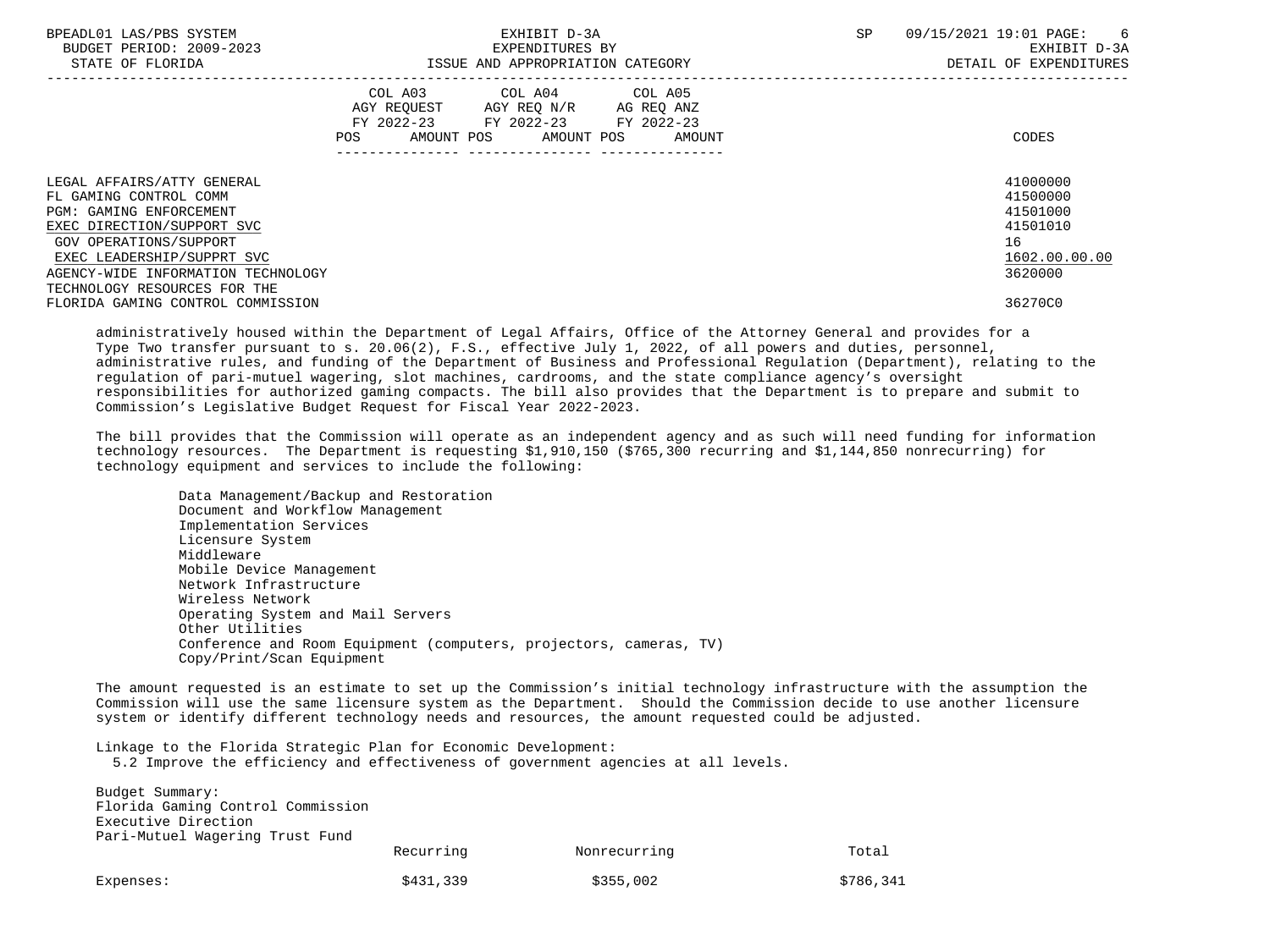| BPEADL01 LAS/PBS SYSTEM<br>BUDGET PERIOD: 2009-2023<br>STATE OF FLORIDA                                                                                                                                                                                                                                               |                    | EXHIBIT D-3A<br>EXPENDITURES BY<br>ISSUE AND APPROPRIATION CATEGORY                                                       | 09/15/2021 19:01 PAGE:<br>SP | EXHIBIT D-3A<br>DETAIL OF EXPENDITURES                                              |
|-----------------------------------------------------------------------------------------------------------------------------------------------------------------------------------------------------------------------------------------------------------------------------------------------------------------------|--------------------|---------------------------------------------------------------------------------------------------------------------------|------------------------------|-------------------------------------------------------------------------------------|
|                                                                                                                                                                                                                                                                                                                       | AMOUNT POS<br>POS  | COL A03 COL A04 COL A05<br>AGY REQUEST AGY REQ N/R AG REQ ANZ<br>FY 2022-23 FY 2022-23 FY 2022-23<br>AMOUNT POS<br>AMOUNT |                              | CODES                                                                               |
| LEGAL AFFAIRS/ATTY GENERAL<br>FL GAMING CONTROL COMM<br><b>PGM: GAMING ENFORCEMENT</b><br>EXEC DIRECTION/SUPPORT SVC<br>GOV OPERATIONS/SUPPORT<br>EXEC LEADERSHIP/SUPPRT SVC<br>AGENCY-WIDE INFORMATION TECHNOLOGY<br>TECHNOLOGY RESOURCES FOR THE<br>FLORIDA GAMING CONTROL COMMISSION<br>Other Capital Outlay(OCO): |                    | \$357,492                                                                                                                 | 16<br>\$357,492              | 41000000<br>41500000<br>41501000<br>41501010<br>1602.00.00.00<br>3620000<br>36270C0 |
| Contracted Services:                                                                                                                                                                                                                                                                                                  | \$333,961          | \$432,356                                                                                                                 | \$766,317                    |                                                                                     |
| Total:                                                                                                                                                                                                                                                                                                                | \$765,300          | \$1,144,850                                                                                                               | \$1,910,150                  |                                                                                     |
| GAMING REGULATION<br>STAFFING FOR FLORIDA GAMING CONTROL<br>COMMISSION - EXECUTIVE DIRECTION<br>SALARY RATE<br>SALARY RATE 3,498,169                                                                                                                                                                                  |                    |                                                                                                                           |                              | 4500000<br>4500010<br>000000                                                        |
| SALARIES AND BENEFITS<br>PARI-MUTUEL WAGERING TF -STATE                                                                                                                                                                                                                                                               | 51.00<br>4,933,357 |                                                                                                                           |                              | 010000<br>2520 1                                                                    |
| <b>EXPENSES</b>                                                                                                                                                                                                                                                                                                       |                    |                                                                                                                           |                              | 040000                                                                              |
| PARI-MUTUEL WAGERING TF -STATE 571,632 242,817                                                                                                                                                                                                                                                                        |                    |                                                                                                                           |                              | 2520 1                                                                              |
| SPECIAL CATEGORIES<br>TR/DMS/HR SVCS/STW CONTRCT                                                                                                                                                                                                                                                                      |                    |                                                                                                                           |                              | 100000<br>107040                                                                    |
| PARI-MUTUEL WAGERING TF<br>-STATE                                                                                                                                                                                                                                                                                     | 15,558             |                                                                                                                           |                              | 2520 1                                                                              |
| TOTAL: STAFFING FOR FLORIDA GAMING CONTROL<br>COMMISSION - EXECUTIVE DIRECTION<br>TOTAL POSITIONS 51.00                                                                                                                                                                                                               |                    |                                                                                                                           |                              | 4500010                                                                             |
| TOTAL ISSUE<br>TOTAL SALARY RATE 3,498,169                                                                                                                                                                                                                                                                            | 5,520,547          | 242,817                                                                                                                   |                              |                                                                                     |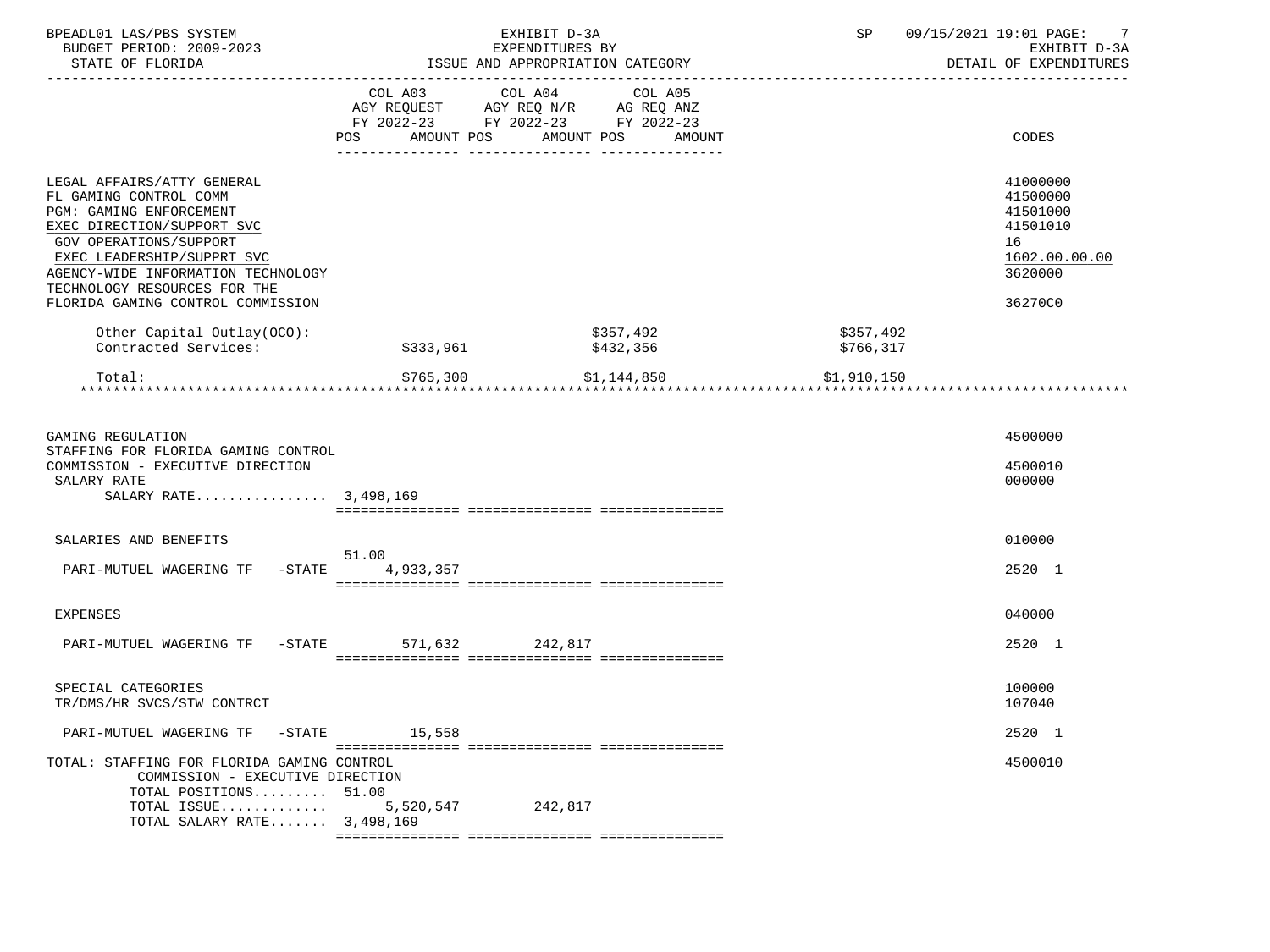| BPEADL01 LAS/PBS SYSTEM  | ZXH "<br>דפד                             | SP | 09/15/2021<br>$19:01$ PAGE |
|--------------------------|------------------------------------------|----|----------------------------|
| BUDGET PERIOD: 2009-2023 | EXPENDITURES BY                          |    | $D-3A$<br>EXHIBIT          |
| FLORIDA<br>STATE         | ISSUE<br>AND<br>) APPROPRIATION CATEGORY |    | EXPENDITURES<br>DETAIL     |

|                                                                                                                                                                                                                                                                              | POS. | COL A03<br>AGY REQUEST<br>FY 2022-23<br>AMOUNT POS | COL A04<br>AGY REQ N/R<br>FY 2022-23<br>AMOUNT POS | COL A05<br>AG REQ ANZ<br>FY 2022-23<br>AMOUNT | CODES                                                                                     |
|------------------------------------------------------------------------------------------------------------------------------------------------------------------------------------------------------------------------------------------------------------------------------|------|----------------------------------------------------|----------------------------------------------------|-----------------------------------------------|-------------------------------------------------------------------------------------------|
| LEGAL AFFAIRS/ATTY GENERAL<br>FL GAMING CONTROL COMM<br><b>PGM: GAMING ENFORCEMENT</b><br>EXEC DIRECTION/SUPPORT SVC<br>GOV OPERATIONS/SUPPORT<br>EXEC LEADERSHIP/SUPPRT SVC<br>GAMING REGULATION<br>STAFFING FOR FLORIDA GAMING CONTROL<br>COMMISSION - EXECUTIVE DIRECTION |      |                                                    |                                                    |                                               | 41000000<br>41500000<br>41501000<br>41501010<br>16<br>1602.00.00.00<br>4500000<br>4500010 |

AGENCY ISSUE NARRATIVE:

2022-2023 BUDGET YEAR NARRATIVE: IT COMPONENT? NO

 CS SB4-A (Chapter 2021-269, Laws of Florida) establishes the Florida Gaming Control Commission (Commission), to be administratively housed within the Department of Legal Affairs, Office of the Attorney General and provides for a Type Two transfer pursuant to s. 20.06(2), F.S., effective July 1, 2022, of all powers and duties, personnel, administrative rules, and funding of the Department of Business and Professional Regulation (Department), relating to the regulation of pari-mutuel wagering, slot machines, cardrooms, and the state compliance agency's oversight responsibilities for authorized gaming compacts. The bill also provides that the Department is to prepare and submit to Commission's Legislative Budget Request for Fiscal Year 2022-2023.

 CS SB4-A expressly provides that the Commission will operate independent for the Office of Legal Affairs. An independent agency needs dedicated executive and administrative positions to support the daily operations of the Commission. This request is to establish 51 FTE positions, 3,498,169 of salary rate, \$5,520,547 of budget authority for the staffing of the Commission Office, the Office of the Inspector General, the Office of the General Counsel, and the Division of Administration within the Executive Direction budget entity.

 The bill identifies five members of the Commission who are to be appointed by the Governor, an Executive Director, General Counsel, and Inspector General. In the proposed organization design, the Executive Director and Inspector General report directly to the Commission while the General Counsel reports to the Executive Director. Included are a Senior Attorney and External Affairs Director who will also report to the Executive Director. Four additional Administrative Assistant positions are recommended to provide daily administrative support to the Commission and executive team.

 The executive team is needed to provide direction for the entire Commission. Most of these positions are specifically identified in the enacting legislation, but some key support positions are added. These support positions are essential to the functioning of the Commission as a whole.

Commission Office - 14 FTE:

 5 Commissioners 1 Executive Director - SMS 1 Inspector General - SMS 1 External Affairs Director - SMS 1 Senior Attorney - SES 1 Audit Evaluation Review Analyst (Inspector General) 4 Administrative Assistant III - SES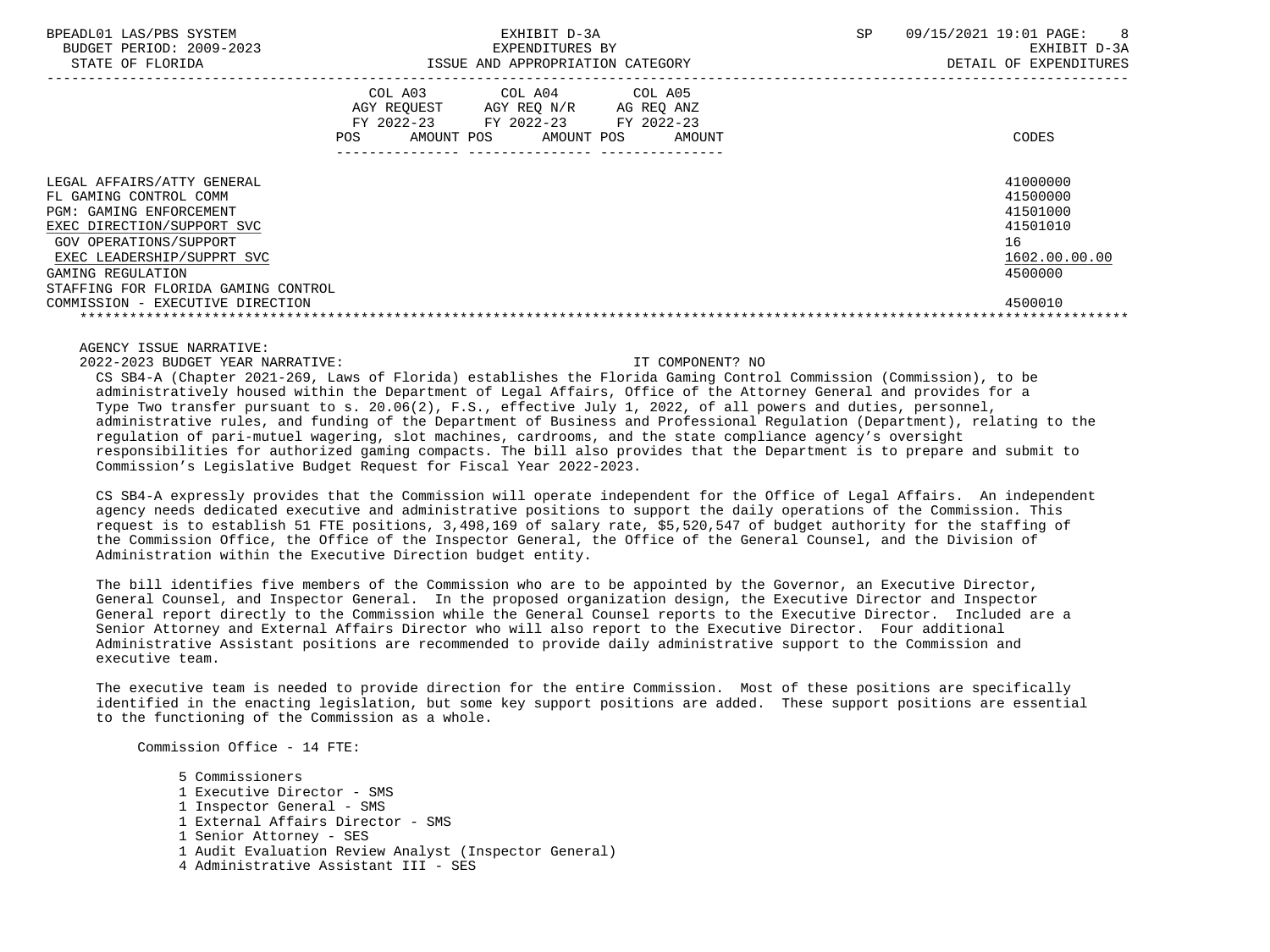| BPEADL01 LAS/PBS SYSTEM<br>BUDGET PERIOD: 2009-2023<br>STATE OF FLORIDA | EXHIBIT D-3A<br>EXPENDITURES BY<br>ISSUE AND APPROPRIATION CATEGORY                                                                      | SP<br>09/15/2021 19:01 PAGE:<br>$\overline{9}$<br>EXHIBIT D-3A<br>DETAIL OF EXPENDITURES |
|-------------------------------------------------------------------------|------------------------------------------------------------------------------------------------------------------------------------------|------------------------------------------------------------------------------------------|
|                                                                         | COL A03 COL A04 COL A05<br>AGY REOUEST AGY REO N/R AG REO ANZ<br>FY 2022-23 FY 2022-23 FY 2022-23<br>AMOUNT POS AMOUNT POS AMOUNT<br>POS | CODES                                                                                    |
| LEGAL AFFAIRS/ATTY GENERAL                                              |                                                                                                                                          | 41000000                                                                                 |
| FL GAMING CONTROL COMM                                                  |                                                                                                                                          | 41500000                                                                                 |
| PGM: GAMING ENFORCEMENT                                                 |                                                                                                                                          | 41501000                                                                                 |
| EXEC DIRECTION/SUPPORT SVC                                              |                                                                                                                                          | 41501010                                                                                 |
| GOV OPERATIONS/SUPPORT                                                  |                                                                                                                                          | 16                                                                                       |
| EXEC LEADERSHIP/SUPPRT SVC                                              |                                                                                                                                          | 1602.00.00.00                                                                            |
| GAMING REGULATION                                                       |                                                                                                                                          | 4500000                                                                                  |
| STAFFING FOR FLORIDA GAMING CONTROL                                     |                                                                                                                                          |                                                                                          |
| COMMISSION - EXECUTIVE DIRECTION                                        |                                                                                                                                          | 4500010                                                                                  |

 The Office of the General Counsel requires several lawyers and administrative support positions in order to fulfill the functions of the Commission. The General Counsel will supervise the other lawyers that will be assigned to various roles within the Commission. The Office of the General Counsel will also include positions associated with Agency Clerk functions.

Office of the General Counsel -  $8$  FTE

 1 General Counsel - SMS 1 Attorney Supervisor - SES 3 Senior Attorney - SES 1 Regulatory Program Specialist/Agency Clerk 1 Administrative Assistant III - SES 1 Administrative Assistant II

 The Division of Administration will be responsible for managing the Commission's operations in the following areas: Budget and Finance, Human Resources, and Information Technology. The Division includes the Director's Office, Bureau of Financial and Support Services, Bureau of Human Resources, and the Bureau of Information Technology. Division of Administration staff will serve as the official Commission liaisons with the Department of Financial Services and the Department of Management Services.

Division of Administration Director's Office - 3 FTE

 1 Director of Administration - SMS 2 Administrative Assistant II

 The two Administrative Assistants in the Director's Office will assist the entire division with various administrative functions as directed.

 Bureau of Financial Support Services - 10 FTE 1 Bureau Chief of Financial Support Services - SES 1 Professional Accountant Supervisor - SES 2 Accountant IV 2 Accountant III 1 Operations and Management Consultant Manager - SES 2 Government Operations Consultant II 1 Senior Management Analyst II - SES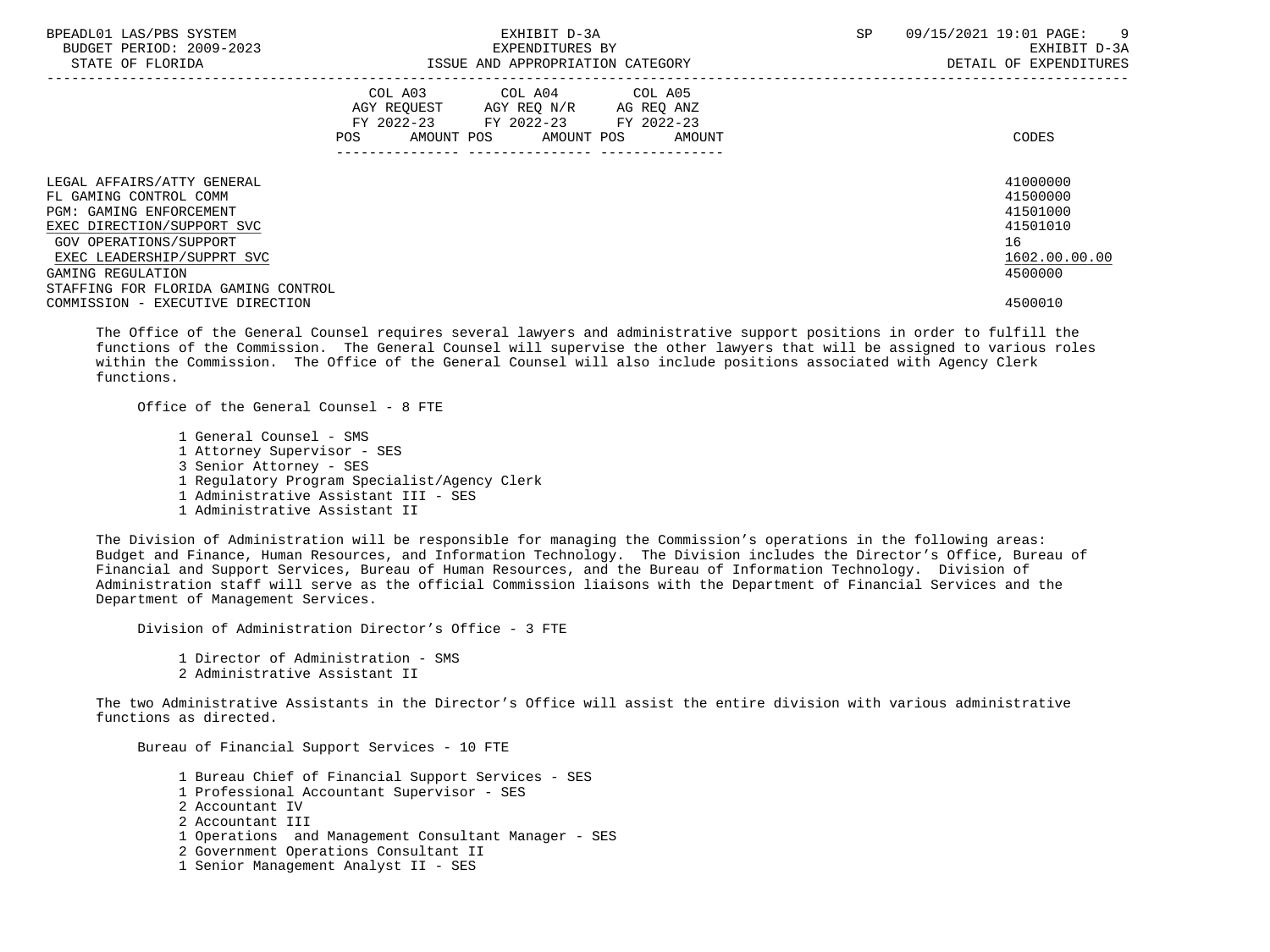| BPEADL01 LAS/PBS SYSTEM<br>BUDGET PERIOD: 2009-2023<br>STATE OF FLORIDA | EXHIBIT D-3A<br>EXPENDITURES BY<br>ISSUE AND APPROPRIATION CATEGORY |                                                                        |                                          |  |            | SP     | 09/15/2021 19:01 PAGE:<br>10<br>EXHIBIT D-3A<br>DETAIL OF EXPENDITURES |                      |
|-------------------------------------------------------------------------|---------------------------------------------------------------------|------------------------------------------------------------------------|------------------------------------------|--|------------|--------|------------------------------------------------------------------------|----------------------|
|                                                                         | POS                                                                 | COL A03<br>AGY REOUEST AGY REO N/R<br>FY 2022-23 FY 2022-23 FY 2022-23 | COL A04 COL A05<br>AMOUNT POS AMOUNT POS |  | AG REO ANZ | AMOUNT |                                                                        | CODES                |
| LEGAL AFFAIRS/ATTY GENERAL<br>FL GAMING CONTROL COMM                    |                                                                     |                                                                        |                                          |  |            |        |                                                                        | 41000000<br>41500000 |
| <b>PGM: GAMING ENFORCEMENT</b>                                          |                                                                     |                                                                        |                                          |  |            |        |                                                                        | 41501000             |
| EXEC DIRECTION/SUPPORT SVC                                              |                                                                     |                                                                        |                                          |  |            |        |                                                                        | 41501010             |
| GOV OPERATIONS/SUPPORT                                                  |                                                                     |                                                                        |                                          |  |            |        |                                                                        | 16                   |
| EXEC LEADERSHIP/SUPPRT SVC                                              |                                                                     |                                                                        |                                          |  |            |        |                                                                        | 1602.00.00.00        |
| GAMING REGULATION                                                       |                                                                     |                                                                        |                                          |  |            |        |                                                                        | 4500000              |
| STAFFING FOR FLORIDA GAMING CONTROL                                     |                                                                     |                                                                        |                                          |  |            |        |                                                                        |                      |
| COMMISSION - EXECUTIVE DIRECTION                                        |                                                                     |                                                                        |                                          |  |            |        |                                                                        | 4500010              |

 Positions in the Bureau of Financial Support Services will manage revenue collection, disbursements, Statewide Travel Management System administration and payments, financial statements/reporting, cost allocation; Legislative Budget Request submission, Long Range Program Plan Submission, budget amendments and transfers, and annual reporting; leasing, contract, procurement/MFMP, and P-card administration; mail service, records, and fleet administration.

Bureau of Human Resources - 4 FTE

 1 Bureau Chief of Human Resources - SES 1 Human Resource Consultant SES 1 Human Resource Specialist SES 1 Human Resource Analyst SES

Bureau of Information Technology - 12 FTE

 The Bureau of Human Resources is responsible for all aspect of human resource functions for the Commission including labor relations, recruitment and selection, attendance and leave, payroll, benefits, organizational management, and workers compensation.

 1 Bureau Chief of Information Technology - SES 2 IT Business Consultant Manager - SES 1 System Program Administrator - SES 5 System Program Consultant 3 System Project Analyst

 Positions in the Bureau of Information Technology will oversee the processes for system design, testing, planning, implementation and administration of the Commission's operations including strategic services, enterprise applications, business applications, information security, infrastructure, web development, project management, network/network support, database, and help desk.

 Executive Direction Position Summary - 51 FTE Commission Office - 14 FTE Office of the General Counsel - 8 FTE Division of Administration - 29 FTE

 The requested positions and funding will provide the necessary foundation for the Commission to function as an independent agency. It is anticipated that once the Commission becomes operational, the Commission may identify a need for additional resources or other organizational and budgetary changes within existing resources to include in future budget requests.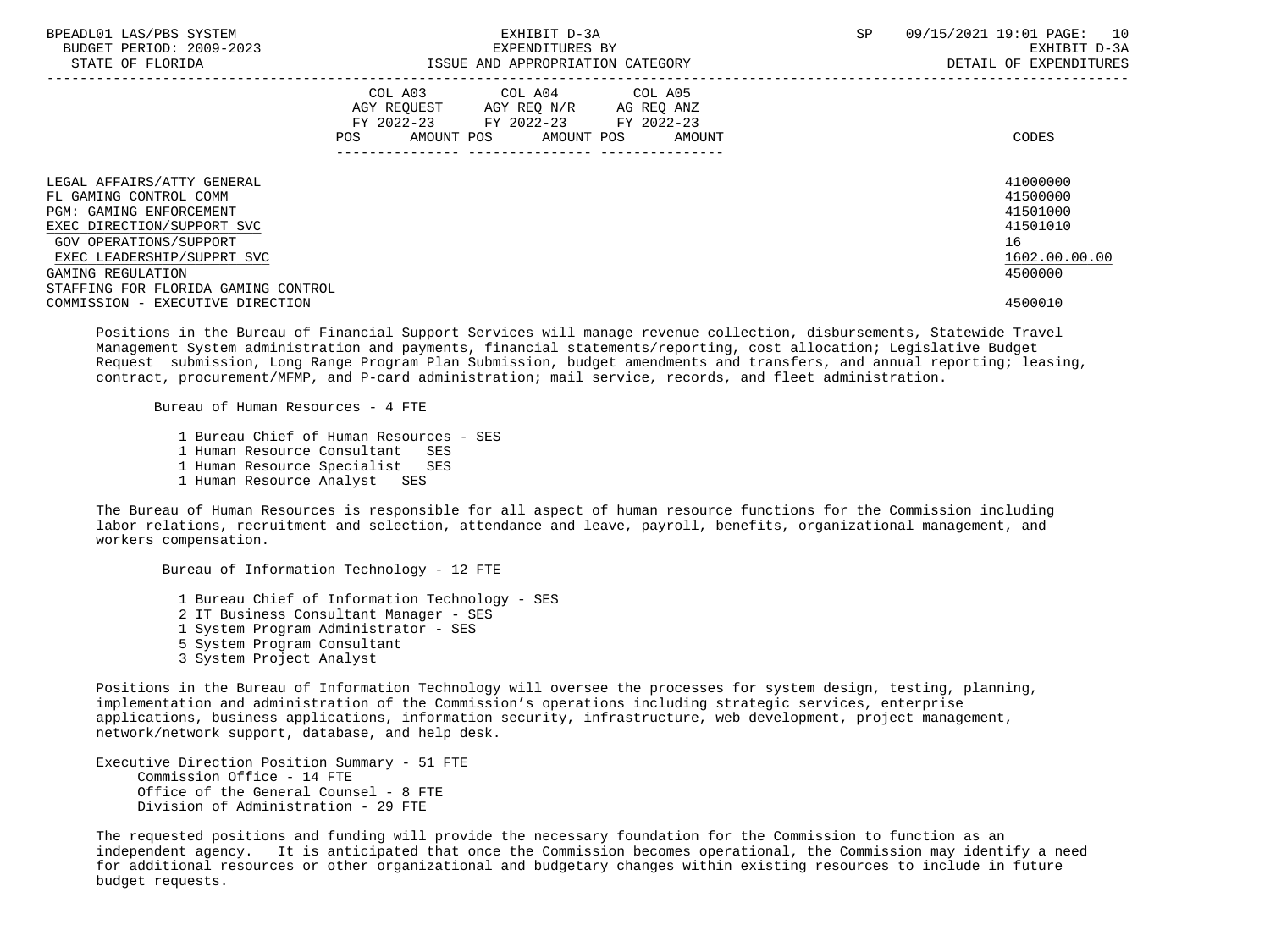| BPEADL01 LAS/PBS SYSTEM<br>BUDGET PERIOD: 2009-2023<br>STATE OF FLORIDA |                                                                        | EXHIBIT D-3A<br>EXPENDITURES BY<br>ISSUE AND APPROPRIATION CATEGORY | SP<br>09/15/2021 19:01 PAGE:<br>11<br>EXHIBIT D-3A<br>DETAIL OF EXPENDITURES |               |
|-------------------------------------------------------------------------|------------------------------------------------------------------------|---------------------------------------------------------------------|------------------------------------------------------------------------------|---------------|
|                                                                         | AGY REOUEST AGY REO N/R AG REO ANZ<br>FY 2022-23 FY 2022-23 FY 2022-23 | COL A03 COL A04 COL A05                                             |                                                                              |               |
|                                                                         | POS                                                                    |                                                                     | AMOUNT POS AMOUNT POS AMOUNT                                                 | CODES         |
| LEGAL AFFAIRS/ATTY GENERAL                                              |                                                                        |                                                                     |                                                                              | 41000000      |
| FL GAMING CONTROL COMM                                                  |                                                                        |                                                                     |                                                                              | 41500000      |
| <b>PGM: GAMING ENFORCEMENT</b>                                          |                                                                        |                                                                     |                                                                              | 41501000      |
| EXEC DIRECTION/SUPPORT SVC                                              |                                                                        |                                                                     |                                                                              | 41501010      |
| GOV OPERATIONS/SUPPORT                                                  |                                                                        |                                                                     |                                                                              | 16            |
| EXEC LEADERSHIP/SUPPRT SVC                                              |                                                                        |                                                                     |                                                                              | 1602.00.00.00 |
| GAMING REGULATION                                                       |                                                                        |                                                                     |                                                                              | 4500000       |
| STAFFING FOR FLORIDA GAMING CONTROL                                     |                                                                        |                                                                     |                                                                              |               |
| COMMISSION - EXECUTIVE DIRECTION                                        |                                                                        |                                                                     |                                                                              | 4500010       |

 The Standard #3: Expenses and Human Resource Services Assessments Package was applied for each requested position with the addition of an extra monitor for each employee, Law Library for attorney positions, and calculators for accounting, budget purchasing, and Inspector General staff.

Linkage to the Florida Strategic Plan for Economic Development:

5.2 Improve the efficiency and effectiveness of government agencies at all levels.

| Budget Summary:<br>Florida Gaming Control Commission |            |                  |              |                 |             |             |                                                               |
|------------------------------------------------------|------------|------------------|--------------|-----------------|-------------|-------------|---------------------------------------------------------------|
| Executive Direction                                  |            |                  |              |                 |             |             |                                                               |
| Pari-Mutuel Wagering Trust Fund                      |            |                  |              |                 |             |             |                                                               |
| 51.00<br>FTE:                                        |            |                  |              |                 |             |             |                                                               |
| Salary Rate: 3,498,169                               |            |                  |              |                 |             |             |                                                               |
|                                                      |            | Recurring        | Nonrecurring |                 | Total       |             |                                                               |
| Salaries and Benefits:                               |            | \$4,933,357      |              |                 | \$4,933,357 |             |                                                               |
| Expenses:                                            |            | \$328,815        | \$242,817    |                 | \$571,632   |             |                                                               |
| Transfer to DMS/HR Services:                         |            | \$15,558         |              |                 | \$15,558    |             |                                                               |
|                                                      |            | \$5,277,730      | \$242,817    |                 |             |             |                                                               |
| Total Budget:                                        |            |                  |              |                 | \$5,520,547 |             |                                                               |
| POSITION DETAIL OF SALARIES AND BENEFITS:            |            |                  |              |                 |             |             |                                                               |
|                                                      | <b>FTE</b> | <b>BASE RATE</b> | ADDITIVES    | <b>BENEFITS</b> | SUBTOTAL    | LAPSE<br>ిన |                                                               |
| A03 - AGY REOUEST FY 2022-23                         |            |                  |              |                 |             |             |                                                               |
| NEW POSITIONS                                        |            |                  |              |                 |             |             |                                                               |
| 0445 REGULATORY PROGRAM SPECIALIST                   |            |                  |              |                 |             |             |                                                               |
| N1022 001                                            | 1.00       | 50,000           |              | 23,765          |             | 73,765 0.00 |                                                               |
| 0712 ADMINISTRATIVE ASSISTANT II                     |            |                  |              |                 |             |             |                                                               |
| N1017 001                                            | 1.00       | 35,000           |              | 20,995          | 55,995      | 0.00        |                                                               |
| N1025 001                                            | 1.00       | 35,000           |              | 20,995          | 55,995      | 0.00        | LAPSED SALARIES<br>AND BENEFITS<br>73,765<br>55,995<br>55,995 |
| 1436 ACCOUNTANT III                                  |            |                  |              |                 |             |             |                                                               |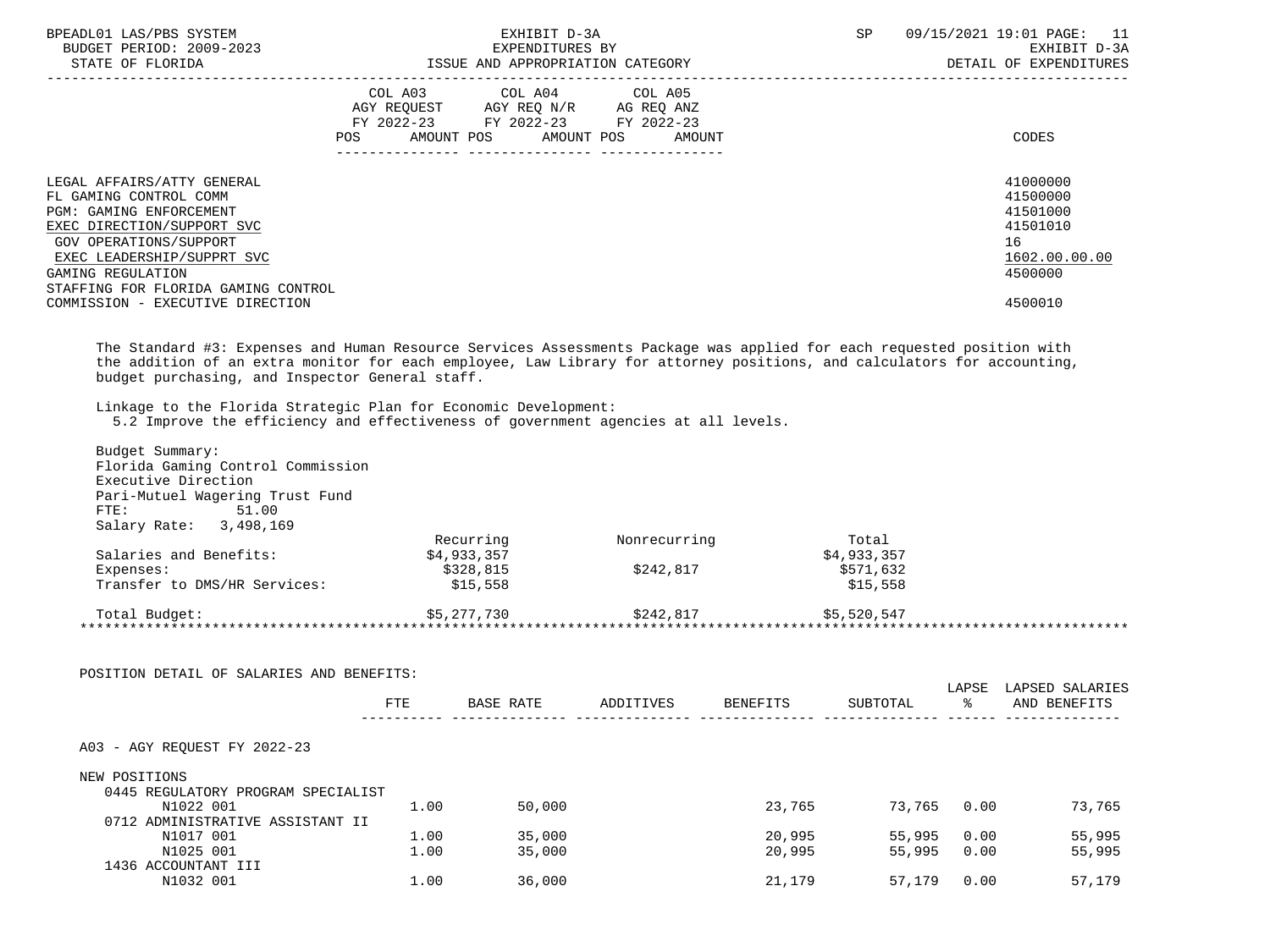| BPEADL01 LAS/PBS SYSTEM<br>BUDGET PERIOD: 2009-2023                                                                                                                                                                                                                          |              | EXHIBIT D-3A<br>EXPENDITURES BY                                                           |                                  |                  | SP               |              | 09/15/2021 19:01 PAGE: 12<br>EXHIBIT D-3A                                                 |
|------------------------------------------------------------------------------------------------------------------------------------------------------------------------------------------------------------------------------------------------------------------------------|--------------|-------------------------------------------------------------------------------------------|----------------------------------|------------------|------------------|--------------|-------------------------------------------------------------------------------------------|
| STATE OF FLORIDA                                                                                                                                                                                                                                                             |              |                                                                                           | ISSUE AND APPROPRIATION CATEGORY |                  |                  |              | DETAIL OF EXPENDITURES                                                                    |
|                                                                                                                                                                                                                                                                              |              | COL A03 COL A04<br>AGY REQUEST AGY REQ N/R AG REQ ANZ<br>FY 2022-23 FY 2022-23 FY 2022-23 | COL A05                          |                  |                  |              |                                                                                           |
|                                                                                                                                                                                                                                                                              |              | POS AMOUNT POS AMOUNT POS                                                                 | AMOUNT                           |                  |                  |              | CODES                                                                                     |
| LEGAL AFFAIRS/ATTY GENERAL<br>FL GAMING CONTROL COMM<br>PGM: GAMING ENFORCEMENT<br>EXEC DIRECTION/SUPPORT SVC<br><b>GOV OPERATIONS/SUPPORT</b><br>EXEC LEADERSHIP/SUPPRT SVC<br>GAMING REGULATION<br>STAFFING FOR FLORIDA GAMING CONTROL<br>COMMISSION - EXECUTIVE DIRECTION |              |                                                                                           |                                  |                  |                  |              | 41000000<br>41500000<br>41501000<br>41501010<br>16<br>1602.00.00.00<br>4500000<br>4500010 |
| POSITION DETAIL OF SALARIES AND BENEFITS:                                                                                                                                                                                                                                    |              |                                                                                           |                                  |                  |                  |              | LAPSE LAPSED SALARIES                                                                     |
|                                                                                                                                                                                                                                                                              | FTE          |                                                                                           | BASE RATE ADDITIVES              | <b>BENEFITS</b>  | SUBTOTAL %       |              | AND BENEFITS                                                                              |
| A03 - AGY REQUEST FY 2022-23                                                                                                                                                                                                                                                 |              |                                                                                           |                                  |                  |                  |              |                                                                                           |
| NEW POSITIONS                                                                                                                                                                                                                                                                |              |                                                                                           |                                  |                  |                  |              |                                                                                           |
| N1033 001                                                                                                                                                                                                                                                                    |              | $1.00$ 36,000                                                                             |                                  | 21,179           |                  |              | 57,179 0.00<br>57,179                                                                     |
| 1437 ACCOUNTANT IV                                                                                                                                                                                                                                                           |              |                                                                                           |                                  |                  |                  |              |                                                                                           |
| N1030 001<br>N1031 001                                                                                                                                                                                                                                                       | 1.00<br>1.00 | 40,000<br>40,000                                                                          |                                  | 21,918<br>21,918 | 61,918<br>61,918 | 0.00<br>0.00 | 61,918<br>61,918                                                                          |
| 1668 AUDIT EVALUATION & REVIEW ANALYST                                                                                                                                                                                                                                       |              |                                                                                           |                                  |                  |                  |              |                                                                                           |
| N1012 001                                                                                                                                                                                                                                                                    | 1.00         | 47,091                                                                                    |                                  | 23,227           | 70,318           | 0.00         | 70,318                                                                                    |
| 2107 SYSTEMS PROJECT ANALYST                                                                                                                                                                                                                                                 |              |                                                                                           |                                  |                  |                  |              |                                                                                           |
| N1049 001                                                                                                                                                                                                                                                                    | 1.00         | 50,000                                                                                    |                                  | 23,765           | 73,765           | 0.00         | 73,765                                                                                    |
| N1050 001                                                                                                                                                                                                                                                                    | 1.00         | 50,000                                                                                    |                                  | 23,765           | 73,765           | 0.00         | 73,765                                                                                    |
| N1051 001                                                                                                                                                                                                                                                                    | 1.00         | 50,000                                                                                    |                                  | 23,765           | 73,765           | 0.00         | 73,765                                                                                    |
| 2109 SYSTEM PROJECT CONSULTANT                                                                                                                                                                                                                                               |              |                                                                                           |                                  |                  |                  |              |                                                                                           |
| N1044 001                                                                                                                                                                                                                                                                    | 1.00         | 1.00<br>60,353<br>60,353                                                                  |                                  | 25,677<br>25,677 | 86,030<br>86,030 | 0.00<br>0.00 | 86,030<br>86,030                                                                          |
| N1045 001<br>N1046 001                                                                                                                                                                                                                                                       | 1.00         |                                                                                           |                                  |                  | 86,030           | 0.00         | 86,030                                                                                    |
| N1047 001                                                                                                                                                                                                                                                                    | 1.00         | 60,353<br>60,353                                                                          |                                  | 25,677<br>25,677 | 86,030           | 0.00         | 86,030                                                                                    |
| N1048 001                                                                                                                                                                                                                                                                    | 1.00         | 60,353                                                                                    |                                  | 25,677           | 86,030           | 0.00         | 86,030                                                                                    |
| 2236 GOVERNMENT OPERATIONS CONSULTANT II                                                                                                                                                                                                                                     |              |                                                                                           |                                  |                  |                  |              |                                                                                           |
| N1035 001                                                                                                                                                                                                                                                                    | 1.00         | 50,000                                                                                    |                                  | 23,765           | 73,765           | 0.00         | 73,765                                                                                    |
| N1036 001                                                                                                                                                                                                                                                                    | 1.00         | 50,000                                                                                    |                                  | 23,765           | 73,765 0.00      |              | 73,765                                                                                    |
| 0190 HUMAN RESOURCE SPECIALIST/HR-SES                                                                                                                                                                                                                                        |              |                                                                                           |                                  |                  |                  |              |                                                                                           |
| N1039 001                                                                                                                                                                                                                                                                    | 1.00         | 40,593                                                                                    |                                  | 23,194           | 63,787           | 0.00         | 63,787                                                                                    |
| 0192 HUMAN RESOURCE ANALYST/HR-SES                                                                                                                                                                                                                                           |              |                                                                                           |                                  |                  |                  |              |                                                                                           |
| N1040 001<br>0193 HUMAN RESOURCE CONSULTANT/HR-SES                                                                                                                                                                                                                           | 1.00         | 45,000                                                                                    |                                  | 24,010           | 69,010           | 0.00         | 69,010                                                                                    |
| N1038 001                                                                                                                                                                                                                                                                    | 1.00         | 48,700                                                                                    |                                  | 24,695           | 73,395           | 0.00         | 73,395                                                                                    |
| 0714 ADMINISTRATIVE ASSISTANT III - SES                                                                                                                                                                                                                                      |              |                                                                                           |                                  |                  |                  |              |                                                                                           |
| N1007 001                                                                                                                                                                                                                                                                    | 1.00         | 46,575                                                                                    |                                  | 24,301           | 70,876           | 0.00         | 70,876                                                                                    |
| N1008 001                                                                                                                                                                                                                                                                    | 1.00         | 46,575                                                                                    |                                  | 24,301           | 70,876           | 0.00         | 70,876                                                                                    |
| N1009 001                                                                                                                                                                                                                                                                    | 1.00         | 46,575                                                                                    |                                  | 24,301           | 70,876           | 0.00         | 70,876                                                                                    |
| N1010 001                                                                                                                                                                                                                                                                    | 1.00         | 46,575                                                                                    |                                  | 24,301           | 70,876           | 0.00         | 70,876                                                                                    |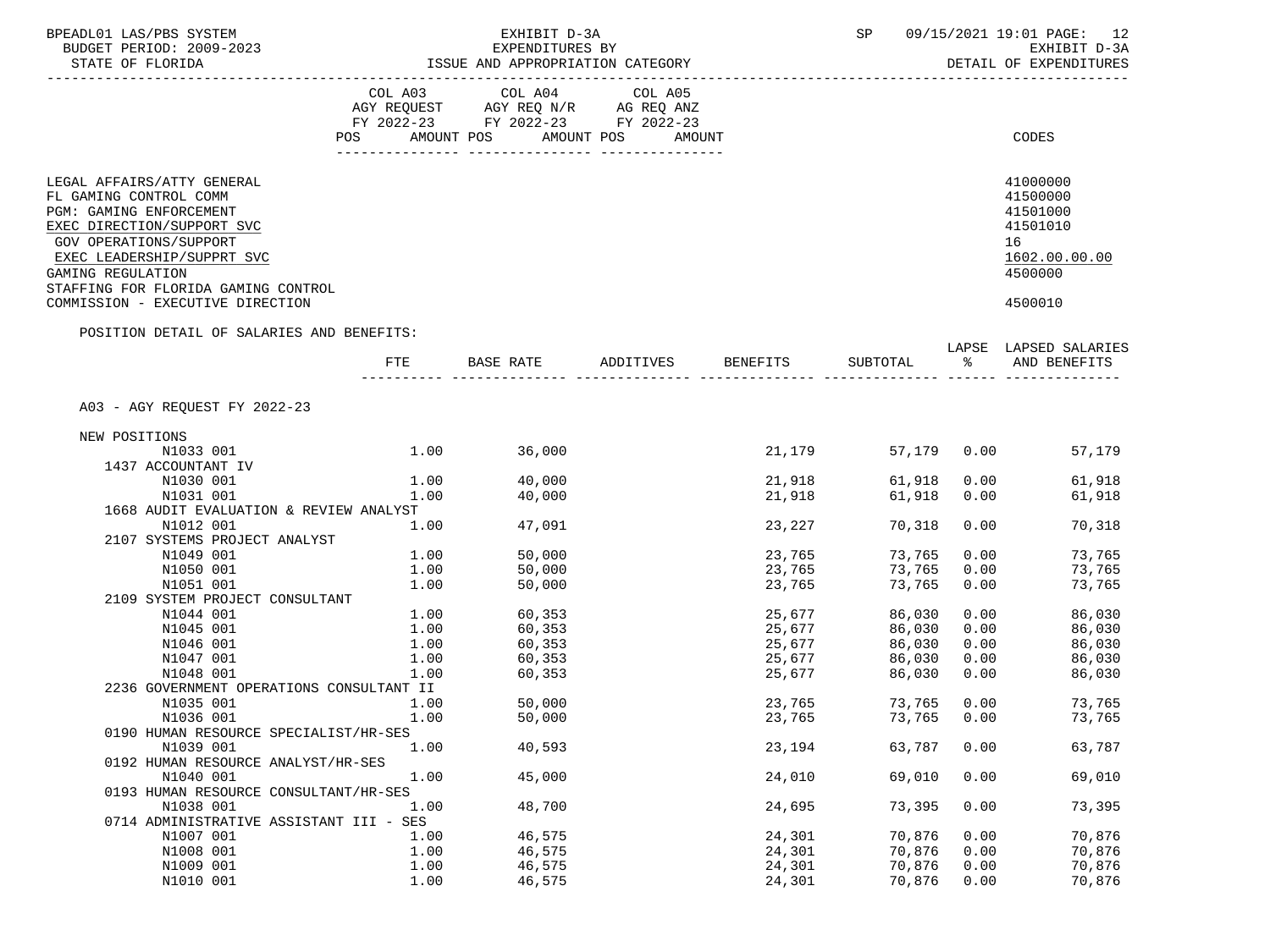| BPEADL01 LAS/PBS SYSTEM<br>BUDGET PERIOD: 2009-2023                                                                                                                                                                               |                  | EXHIBIT D-3A                       |         |                 | SP         |      | 09/15/2021 19:01 PAGE: 13                                                                                                                                          |
|-----------------------------------------------------------------------------------------------------------------------------------------------------------------------------------------------------------------------------------|------------------|------------------------------------|---------|-----------------|------------|------|--------------------------------------------------------------------------------------------------------------------------------------------------------------------|
|                                                                                                                                                                                                                                   |                  | EXPENDITURES BY                    |         |                 |            |      | EXHIBIT D-3A<br>DETAIL OF EXPENDITURES                                                                                                                             |
|                                                                                                                                                                                                                                   |                  | COL A03 COL A04                    | COL A05 |                 |            |      |                                                                                                                                                                    |
|                                                                                                                                                                                                                                   |                  | AGY REQUEST AGY REQ N/R AG REQ ANZ |         |                 |            |      |                                                                                                                                                                    |
|                                                                                                                                                                                                                                   |                  | FY 2022-23 FY 2022-23 FY 2022-23   |         |                 |            |      |                                                                                                                                                                    |
|                                                                                                                                                                                                                                   |                  | POS AMOUNT POS AMOUNT POS          | AMOUNT  |                 |            |      | CODES                                                                                                                                                              |
| LEGAL AFFAIRS/ATTY GENERAL<br>FL GAMING CONTROL COMM<br>PGM: GAMING ENFORCEMENT<br>EXEC DIRECTION/SUPPORT SVC<br>GOV OPERATIONS/SUPPORT<br>EXEC LEADERSHIP/SUPPRT SVC<br>GAMING REGULATION<br>STAFFING FOR FLORIDA GAMING CONTROL |                  |                                    |         |                 |            |      | 41000000<br>41500000<br>41501000<br>41501010<br>16<br>1602.00.00.00<br>4500000                                                                                     |
| COMMISSION - EXECUTIVE DIRECTION                                                                                                                                                                                                  |                  |                                    |         |                 |            |      | 4500010                                                                                                                                                            |
| POSITION DETAIL OF SALARIES AND BENEFITS:                                                                                                                                                                                         |                  |                                    |         |                 |            |      |                                                                                                                                                                    |
|                                                                                                                                                                                                                                   | FTE              | BASE RATE ADDITIVES                |         | <b>BENEFITS</b> | SUBTOTAL % |      | LAPSE LAPSED SALARIES<br>AND BENEFITS                                                                                                                              |
| A03 - AGY REOUEST FY 2022-23                                                                                                                                                                                                      |                  |                                    |         |                 |            |      |                                                                                                                                                                    |
| NEW POSITIONS                                                                                                                                                                                                                     |                  |                                    |         |                 |            |      |                                                                                                                                                                    |
| N1016 001                                                                                                                                                                                                                         |                  | 46,575                             |         |                 |            |      |                                                                                                                                                                    |
| N1024 001                                                                                                                                                                                                                         | $1.00$<br>$1.00$ | 46,575                             |         |                 |            |      | $\begin{array}{cccc} 24\,, 301 & \quad & 70\,, 876 & \quad 0.00 & \quad & 70\,, 876 \\ 24\,, 301 & \quad & 70\,, 876 & \quad 0.00 & \quad & 70\,, 876 \end{array}$ |
| 1470 PROFESSIONAL ACCOUNTANT SUPERVISOR - SES                                                                                                                                                                                     |                  |                                    |         |                 |            |      |                                                                                                                                                                    |
| N1029 001                                                                                                                                                                                                                         | 1.00             | 72,000                             |         | 29,007          | 101,007    | 0.00 | 101,007                                                                                                                                                            |
| 2117 SYSTEMS PROGRAMMING ADMINISTRATOR - SES                                                                                                                                                                                      |                  |                                    |         |                 |            |      |                                                                                                                                                                    |
| N1043 001                                                                                                                                                                                                                         | 1.00             | 67,000                             |         | 28,082          | 95,082     | 0.00 | 95,082                                                                                                                                                             |
| 2134 INFO TECH BUSINESS CONSULTANT MGR -SES                                                                                                                                                                                       |                  |                                    |         |                 |            |      |                                                                                                                                                                    |
| N1041 001                                                                                                                                                                                                                         | 1.00             | 70,000                             |         | 28,637          | 98,637     | 0.00 | 98,637                                                                                                                                                             |
| N1042 001<br>2225 SENIOR MANAGEMENT ANALYST II - SES                                                                                                                                                                              | 1.00             | 70,000                             |         | 28,637          | 98,637     | 0.00 | 98,637                                                                                                                                                             |
| N1037 001                                                                                                                                                                                                                         | 1.00             | 68,000                             |         | 28,268          | 96,268     | 0.00 | 96,268                                                                                                                                                             |
| 2238 OPERATIONS & MGMT CONSULTANT MGR - SES                                                                                                                                                                                       |                  |                                    |         |                 |            |      |                                                                                                                                                                    |
| N1034 001                                                                                                                                                                                                                         | 1.00             | 60,000                             |         | 35,828          | 95,828     | 0.00 | 95,828                                                                                                                                                             |
| 7738 SENIOR ATTORNEY                                                                                                                                                                                                              |                  |                                    |         |                 |            |      |                                                                                                                                                                    |
| N1013 001                                                                                                                                                                                                                         | 1.00             | 60,000                             |         | 26,786          | 86,786     | 0.00 | 86,786                                                                                                                                                             |
| N1019 001                                                                                                                                                                                                                         | 1.00             | 60,000                             |         | 26,786          | 86,786     | 0.00 | 86,786                                                                                                                                                             |
| N1020 001                                                                                                                                                                                                                         | 1.00             | 60,000                             |         | 26,786          | 86,786     | 0.00 | 86,786                                                                                                                                                             |
| N1021 001                                                                                                                                                                                                                         | 1.00             | 60,000                             |         | 26,786          | 86,786     | 0.00 | 86,786                                                                                                                                                             |
| 7743 ATTORNEY SUPERVISOR                                                                                                                                                                                                          |                  |                                    |         |                 |            |      |                                                                                                                                                                    |
| N1018 001<br>8717 CHIEF OF FINANCIAL SUPPORT SERVICES                                                                                                                                                                             | 1.00             | 80,000                             |         | 30,488          | 110,488    | 0.00 | 110,488                                                                                                                                                            |
| N1026 001                                                                                                                                                                                                                         | 1.00             | 85,000                             |         | 31,414          | 116,414    | 0.00 | 116,414                                                                                                                                                            |
| 8865 CHIEF OF INFORMATION TECHNOLOGY                                                                                                                                                                                              |                  |                                    |         |                 |            |      |                                                                                                                                                                    |
| N1028 001                                                                                                                                                                                                                         | 1.00             | 90,000                             |         | 32,339          | 122,339    | 0.00 | 122,339                                                                                                                                                            |
| 9429 CHIEF OF HUMAN RESOURCES                                                                                                                                                                                                     |                  |                                    |         |                 |            |      |                                                                                                                                                                    |
| N1027 001                                                                                                                                                                                                                         | 1.00             | 75,000                             |         | 29,563          | 104,563    | 0.00 | 104,563                                                                                                                                                            |
| P101 PROPOSED CLASS CODE                                                                                                                                                                                                          |                  |                                    |         |                 |            |      |                                                                                                                                                                    |
| N1006 001                                                                                                                                                                                                                         | 1.00             | 136,520                            |         | 40,950          | 177,470    | 0.00 | 177,470                                                                                                                                                            |
| 6812 DIRECTOR OF ADMINISTRATION                                                                                                                                                                                                   |                  |                                    |         |                 |            |      |                                                                                                                                                                    |
| N1023 001                                                                                                                                                                                                                         | 1.00             | 100,000                            |         | 34,190          | 134,190    | 0.00 | 134,190                                                                                                                                                            |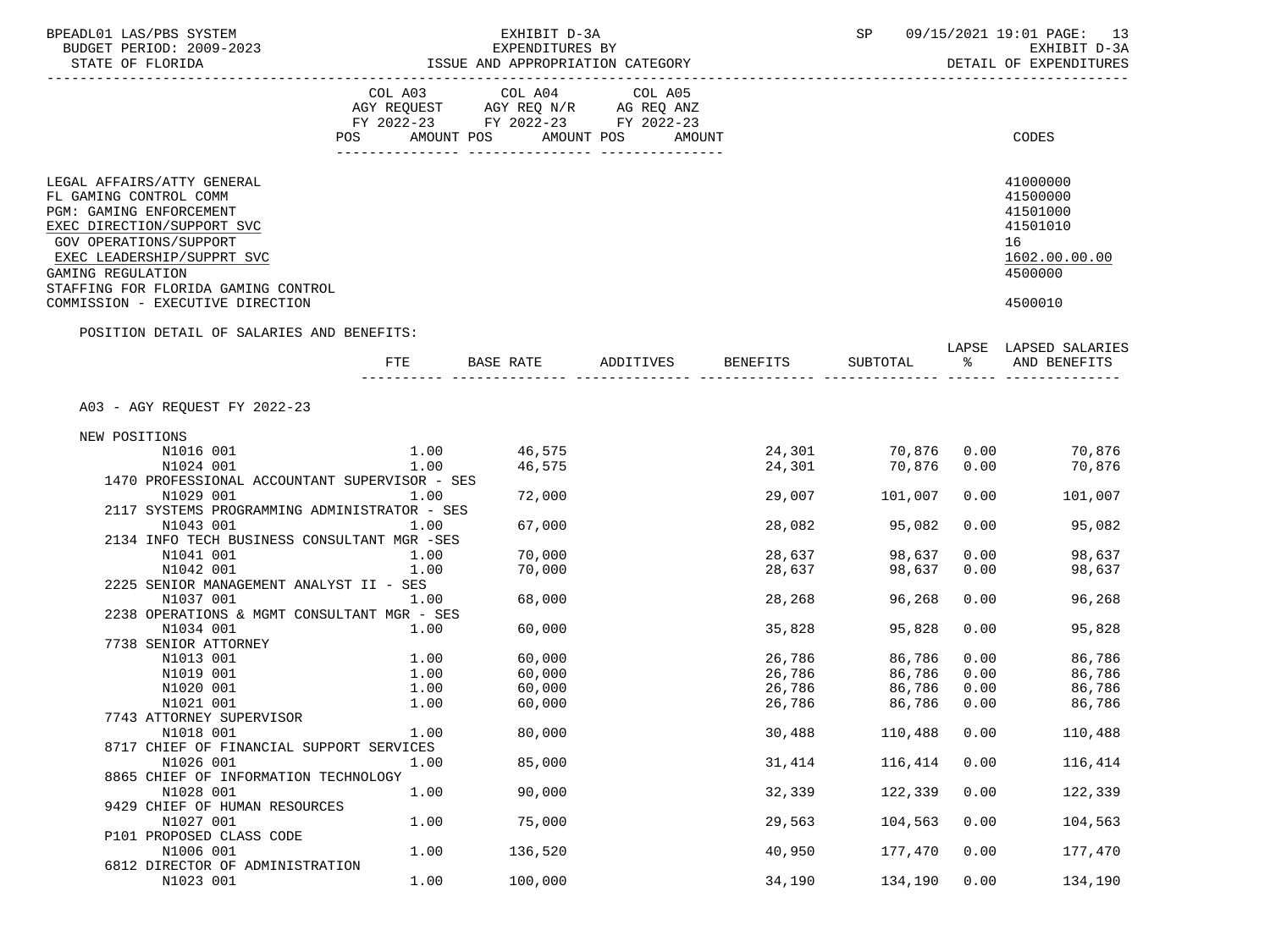| BPEADL01 LAS/PBS SYSTEM<br>BUDGET PERIOD: 2009-2023<br>STATE OF FLORIDA                                                                                                                                                                                               | EXHIBIT D-3A<br>EXPENDITURES BY<br>ISSUE AND APPROPRIATION CATEGORY |                                             |           |                     | SP                                         |      | 09/15/2021 19:01 PAGE: 14<br>EXHIBIT D-3A<br>DETAIL OF EXPENDITURES                       |
|-----------------------------------------------------------------------------------------------------------------------------------------------------------------------------------------------------------------------------------------------------------------------|---------------------------------------------------------------------|---------------------------------------------|-----------|---------------------|--------------------------------------------|------|-------------------------------------------------------------------------------------------|
|                                                                                                                                                                                                                                                                       | COL A03                                                             | COL A04<br>POS AMOUNT POS AMOUNT POS AMOUNT | COL A05   |                     |                                            |      | CODES                                                                                     |
| LEGAL AFFAIRS/ATTY GENERAL<br>FL GAMING CONTROL COMM<br>PGM: GAMING ENFORCEMENT<br>EXEC DIRECTION/SUPPORT SVC<br>GOV OPERATIONS/SUPPORT<br>EXEC LEADERSHIP/SUPPRT SVC<br>GAMING REGULATION<br>STAFFING FOR FLORIDA GAMING CONTROL<br>COMMISSION - EXECUTIVE DIRECTION |                                                                     |                                             |           |                     |                                            |      | 41000000<br>41500000<br>41501000<br>41501010<br>16<br>1602.00.00.00<br>4500000<br>4500010 |
| POSITION DETAIL OF SALARIES AND BENEFITS:                                                                                                                                                                                                                             |                                                                     |                                             |           |                     |                                            |      | LAPSE LAPSED SALARIES<br>AND BENEFITS                                                     |
|                                                                                                                                                                                                                                                                       | FTE                                                                 | BASE RATE                                   | ADDITIVES | BENEFITS            | SUBTOTAL %                                 |      |                                                                                           |
| A03 - AGY REOUEST FY 2022-23<br>NEW POSITIONS<br>9415 INSPECTOR GENERAL                                                                                                                                                                                               |                                                                     |                                             |           |                     |                                            |      |                                                                                           |
| N1011 001<br>9416 GENERAL COUNSEL                                                                                                                                                                                                                                     | 1.00                                                                | 100,000                                     |           |                     |                                            |      | 134,190                                                                                   |
| N1015 001<br>9594 EXTERNAL AFFAIRS DIRECTOR                                                                                                                                                                                                                           | 1.00                                                                | 117,450                                     |           |                     | 37,420 154,870                             | 0.00 | 154,870                                                                                   |
| N1014 001<br>P101 PROPOSED CLASS CODE                                                                                                                                                                                                                                 | 1.00                                                                | 100,000                                     |           | 34,190              | 134,190                                    | 0.00 | 134,190                                                                                   |
| N1001 001                                                                                                                                                                                                                                                             | 1.00                                                                | 136,520                                     |           |                     | 40,950 177,470                             | 0.00 | 177,470                                                                                   |
| N1002 001                                                                                                                                                                                                                                                             | 1.00                                                                | 136,520                                     |           | 40,950              | 177,470                                    | 0.00 | 177,470                                                                                   |
| N1003 001                                                                                                                                                                                                                                                             | 1.00                                                                | 136,520                                     |           |                     | 40,950 177,470 0.00<br>40,950 177,470 0.00 |      | 177,470                                                                                   |
| N1004 001<br>N1005 001                                                                                                                                                                                                                                                | 1.00<br>1.00                                                        | 136,520<br>136,520                          |           | 40,950<br>40,950    | $177,470$ 0.00<br>$177,470$ 0.00           |      | 177,470<br>177,470                                                                        |
| TOTALS FOR ISSUE BY FUND<br>2520 PARI-MUTUEL WAGERING TF                                                                                                                                                                                                              |                                                                     | 51.00 3,498,169                             |           | 1,435,188 4,933,357 |                                            |      | كالمالي كالمنابيات<br>4,933,357<br>______________<br>4,933,357                            |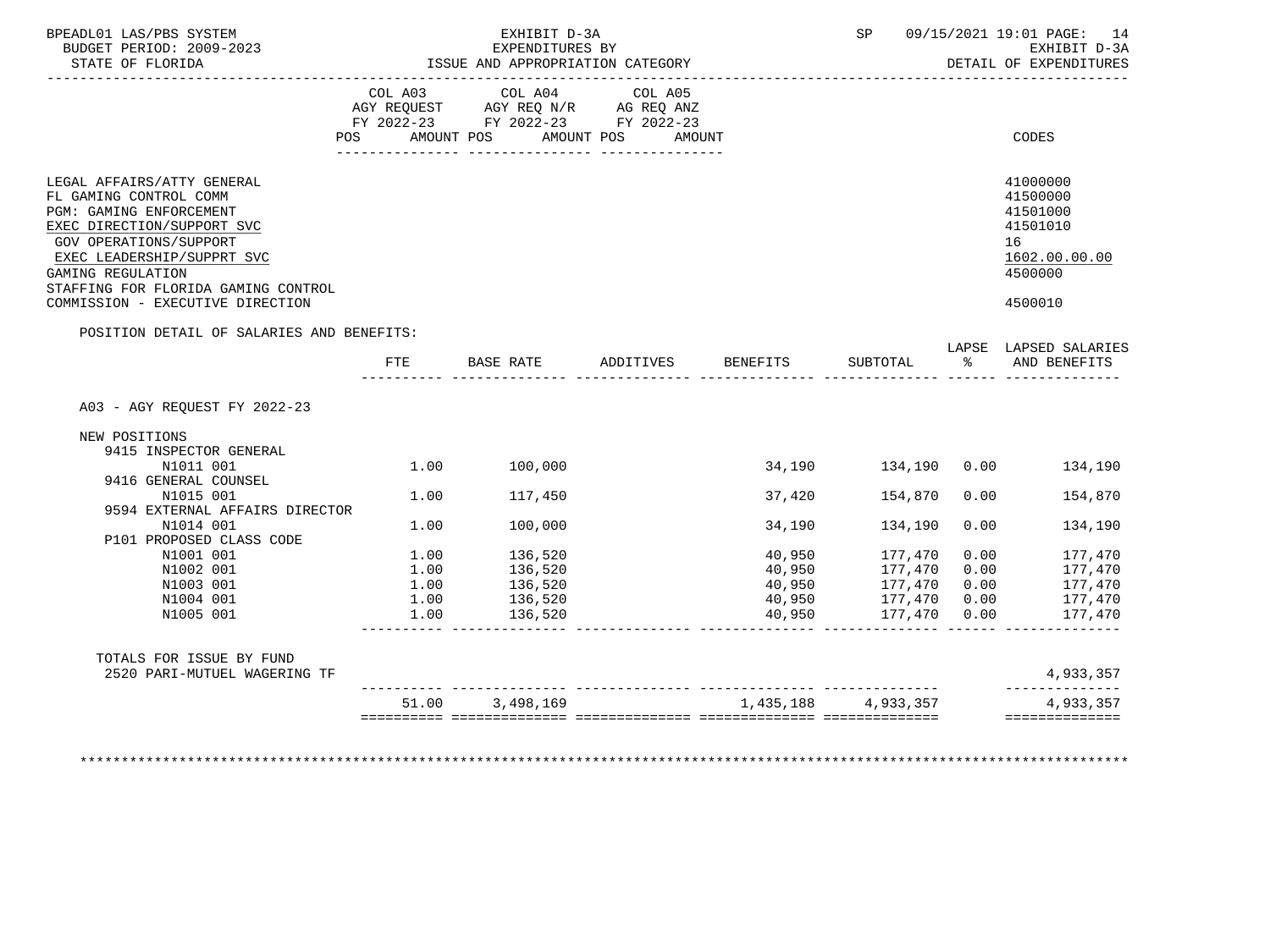| BPEADL01 LAS/PBS SYSTEM                                                                                                                                                                                                                                                                                                                                                                                                                                                                                                                                                                                                                                                                                                                                                                                                                                                                                                                                                                   |                                                                                                                                                                                        | EXHIBIT D-3A          |                  | SP | 09/15/2021 19:01 PAGE: 15<br>EXHIBIT D-3A<br>DETAIL OF EXPENDITURES<br>_____________________________ |
|-------------------------------------------------------------------------------------------------------------------------------------------------------------------------------------------------------------------------------------------------------------------------------------------------------------------------------------------------------------------------------------------------------------------------------------------------------------------------------------------------------------------------------------------------------------------------------------------------------------------------------------------------------------------------------------------------------------------------------------------------------------------------------------------------------------------------------------------------------------------------------------------------------------------------------------------------------------------------------------------|----------------------------------------------------------------------------------------------------------------------------------------------------------------------------------------|-----------------------|------------------|----|------------------------------------------------------------------------------------------------------|
|                                                                                                                                                                                                                                                                                                                                                                                                                                                                                                                                                                                                                                                                                                                                                                                                                                                                                                                                                                                           | COL A03 COL A04 COL A05<br>AGY REQUEST AGY REQ N/R AG REQ ANZ<br>FY 2022-23 FY 2022-23 FY 2022-23<br>POS                                                                               | AMOUNT POS AMOUNT POS | AMOUNT           |    | CODES                                                                                                |
| LEGAL AFFAIRS/ATTY GENERAL<br>FL GAMING CONTROL COMM<br>PGM: GAMING ENFORCEMENT<br>EXEC DIRECTION/SUPPORT SVC<br>GOV OPERATIONS/SUPPORT<br>EXEC LEADERSHIP/SUPPRT SVC<br>GAMING REGULATION<br>ESTABLISHMENT AND TRANSITION OF<br>FLORIDA GAMING CONTROL COMMISSION                                                                                                                                                                                                                                                                                                                                                                                                                                                                                                                                                                                                                                                                                                                        |                                                                                                                                                                                        |                       |                  |    | 41000000<br>41500000<br>41501000<br>41501010<br>16<br>1602.00.00.00<br>4500000                       |
| OFFICE FACILITIES<br>EXPENSES                                                                                                                                                                                                                                                                                                                                                                                                                                                                                                                                                                                                                                                                                                                                                                                                                                                                                                                                                             |                                                                                                                                                                                        |                       |                  |    | 4500030<br>040000                                                                                    |
| PARI-MUTUEL WAGERING TF -STATE                                                                                                                                                                                                                                                                                                                                                                                                                                                                                                                                                                                                                                                                                                                                                                                                                                                                                                                                                            |                                                                                                                                                                                        | 80,000 80,000         |                  |    | 2520 1                                                                                               |
| SPECIAL CATEGORIES<br>CONTRACTED SERVICES                                                                                                                                                                                                                                                                                                                                                                                                                                                                                                                                                                                                                                                                                                                                                                                                                                                                                                                                                 |                                                                                                                                                                                        |                       |                  |    | 100000<br>100777                                                                                     |
| PARI-MUTUEL WAGERING TF                                                                                                                                                                                                                                                                                                                                                                                                                                                                                                                                                                                                                                                                                                                                                                                                                                                                                                                                                                   | $-STATE$ 81,000 81,000                                                                                                                                                                 |                       |                  |    | 2520 1                                                                                               |
| TOTAL: ESTABLISHMENT AND TRANSITION OF<br>FLORIDA GAMING CONTROL COMMISSION<br>OFFICE FACILITIES                                                                                                                                                                                                                                                                                                                                                                                                                                                                                                                                                                                                                                                                                                                                                                                                                                                                                          |                                                                                                                                                                                        |                       |                  |    | 4500030                                                                                              |
| TOTAL ISSUE 161,000 161,000                                                                                                                                                                                                                                                                                                                                                                                                                                                                                                                                                                                                                                                                                                                                                                                                                                                                                                                                                               |                                                                                                                                                                                        |                       |                  |    |                                                                                                      |
|                                                                                                                                                                                                                                                                                                                                                                                                                                                                                                                                                                                                                                                                                                                                                                                                                                                                                                                                                                                           |                                                                                                                                                                                        |                       |                  |    |                                                                                                      |
| AGENCY ISSUE NARRATIVE:<br>2022-2023 BUDGET YEAR NARRATIVE:<br>CS SB4-A (Chapter 2021-269, Laws of Florida) establishes the Florida Gaming Control Commission (Commission), to be<br>administratively housed within the Department of Legal Affairs, Office of the Attorney General and provides for a<br>Type Two transfer pursuant to s. 20.06(2), F.S., effective July 1, 2022, of all powers and duties, personnel,<br>administrative rules, and funding of the Department of Business and Professional Regulation (Department), relating to the<br>regulation of pari-mutuel wagering, slot machines, cardrooms, and the state compliance agency's oversight<br>responsibilities for authorized gaming compacts. The bill also provides that the Department is to prepare and submit to<br>Commission's Legislative Budget Request for Fiscal Year 2022-2023.<br>In anticipation of establishing the Commission's office facilities in Tallahassee, \$161,000 of nonrecurring budget |                                                                                                                                                                                        |                       | IT COMPONENT? NO |    |                                                                                                      |
| authority is requested for the following:                                                                                                                                                                                                                                                                                                                                                                                                                                                                                                                                                                                                                                                                                                                                                                                                                                                                                                                                                 |                                                                                                                                                                                        |                       |                  |    |                                                                                                      |
|                                                                                                                                                                                                                                                                                                                                                                                                                                                                                                                                                                                                                                                                                                                                                                                                                                                                                                                                                                                           | Moving Services (Tallahassee Office Transition): \$15,000<br>Furniture/Equipment for Commission Hearing Room: \$80,000<br>Premises Wiring (Cost will depend on leased space): \$66,000 |                       |                  |    |                                                                                                      |

There are two additional items where costs will need to be determined upon the site assessment of the leased space - a physical security access system and any facility modifications.

Once the Commission locates and decides on office facilities in Tallahassee, adjustments in the amount of funding for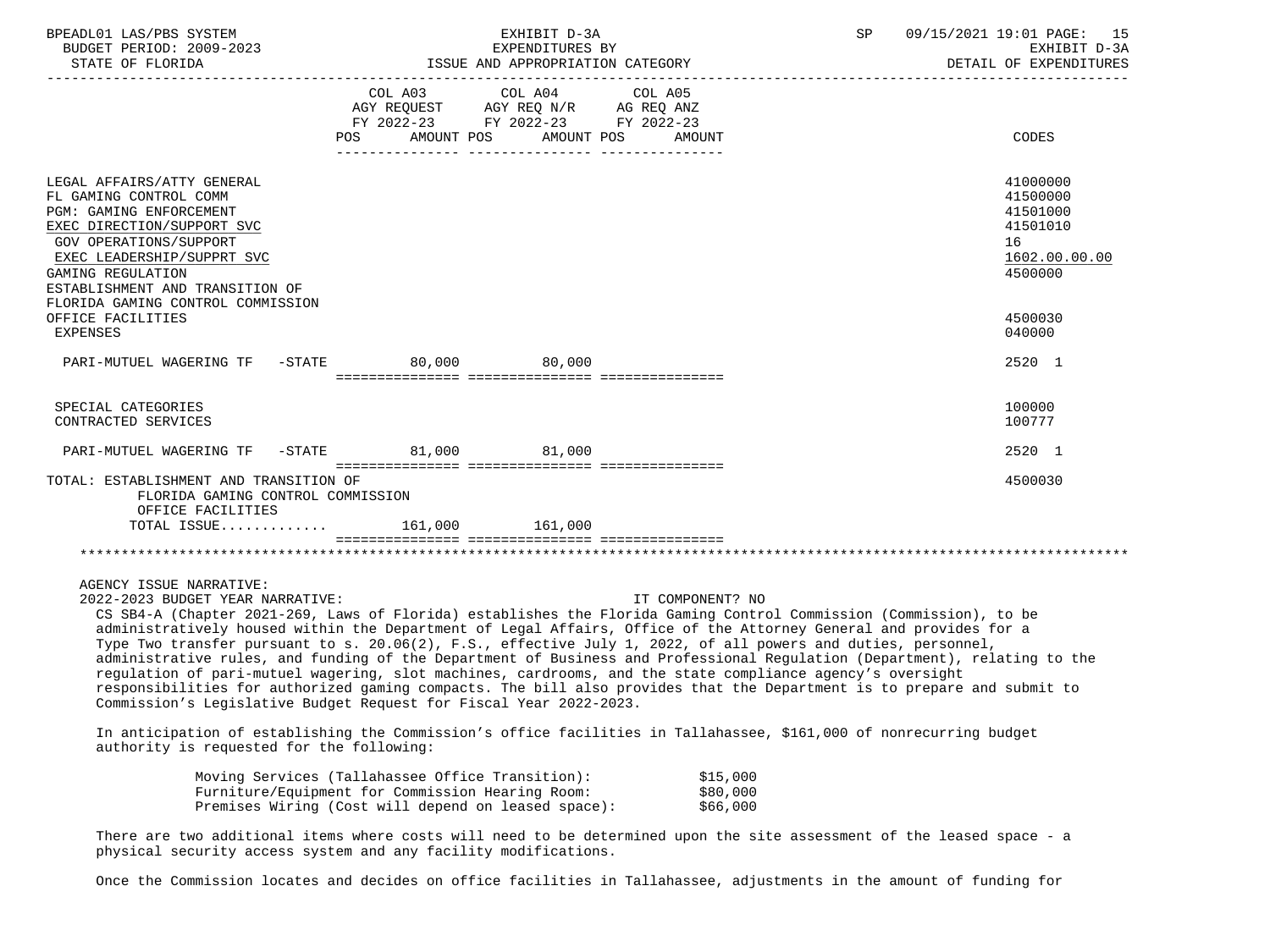| BPEADL01 LAS/PBS SYSTEM<br>BUDGET PERIOD: 2009-2023                                                                                                                                                                                                                |                                                                                      | EXHIBIT D-3A<br>EXPENDITURES BY<br>ISSUE AND APPROPRIATION CATEGORY | SP | 09/15/2021 19:01 PAGE: 16<br>EXHIBIT D-3A<br>DETAIL OF EXPENDITURES            |
|--------------------------------------------------------------------------------------------------------------------------------------------------------------------------------------------------------------------------------------------------------------------|--------------------------------------------------------------------------------------|---------------------------------------------------------------------|----|--------------------------------------------------------------------------------|
|                                                                                                                                                                                                                                                                    | AGY REQUEST AGY REQ N/R AG REQ ANZ<br>FY 2022-23 FY 2022-23 FY 2022-23<br><b>POS</b> | COL A03 COL A04 COL A05<br>AMOUNT POS AMOUNT POS AMOUNT             |    | CODES                                                                          |
| LEGAL AFFAIRS/ATTY GENERAL<br>FL GAMING CONTROL COMM<br>PGM: GAMING ENFORCEMENT<br>EXEC DIRECTION/SUPPORT SVC<br>GOV OPERATIONS/SUPPORT<br>EXEC LEADERSHIP/SUPPRT SVC<br>GAMING REGULATION<br>ESTABLISHMENT AND TRANSITION OF<br>FLORIDA GAMING CONTROL COMMISSION |                                                                                      |                                                                     |    | 41000000<br>41500000<br>41501000<br>41501010<br>16<br>1602.00.00.00<br>4500000 |
| OFFICE FACILITIES<br>related costs may be needed.                                                                                                                                                                                                                  |                                                                                      |                                                                     |    | 4500030                                                                        |
| Linkage to the Florida Strategic Plan for Economic Development:<br>5.2 Improve the efficiency and effectiveness of government agencies at all levels.                                                                                                              |                                                                                      |                                                                     |    |                                                                                |
| Budget Summary:<br>Florida Gaming Control Commission<br>Executive Direction<br>Pari-Mutuel Wagering Trust Fund                                                                                                                                                     |                                                                                      |                                                                     |    |                                                                                |
| Expenses:                                                                                                                                                                                                                                                          | Nonrecurring<br>\$80,000                                                             |                                                                     |    |                                                                                |
| Contracted Services:                                                                                                                                                                                                                                               | \$81,000                                                                             |                                                                     |    |                                                                                |
| Total:                                                                                                                                                                                                                                                             | \$161,000                                                                            |                                                                     |    |                                                                                |
| TOTAL: EXEC LEADERSHIP/SUPPRT SVC<br>BY FUND TYPE                                                                                                                                                                                                                  |                                                                                      |                                                                     |    | 1602.00.00.00                                                                  |
| TRUST FUNDS<br>SALARY RATE 3,498,169                                                                                                                                                                                                                               | 51.00<br>7,860,644 1,548,667                                                         |                                                                     |    | 2000                                                                           |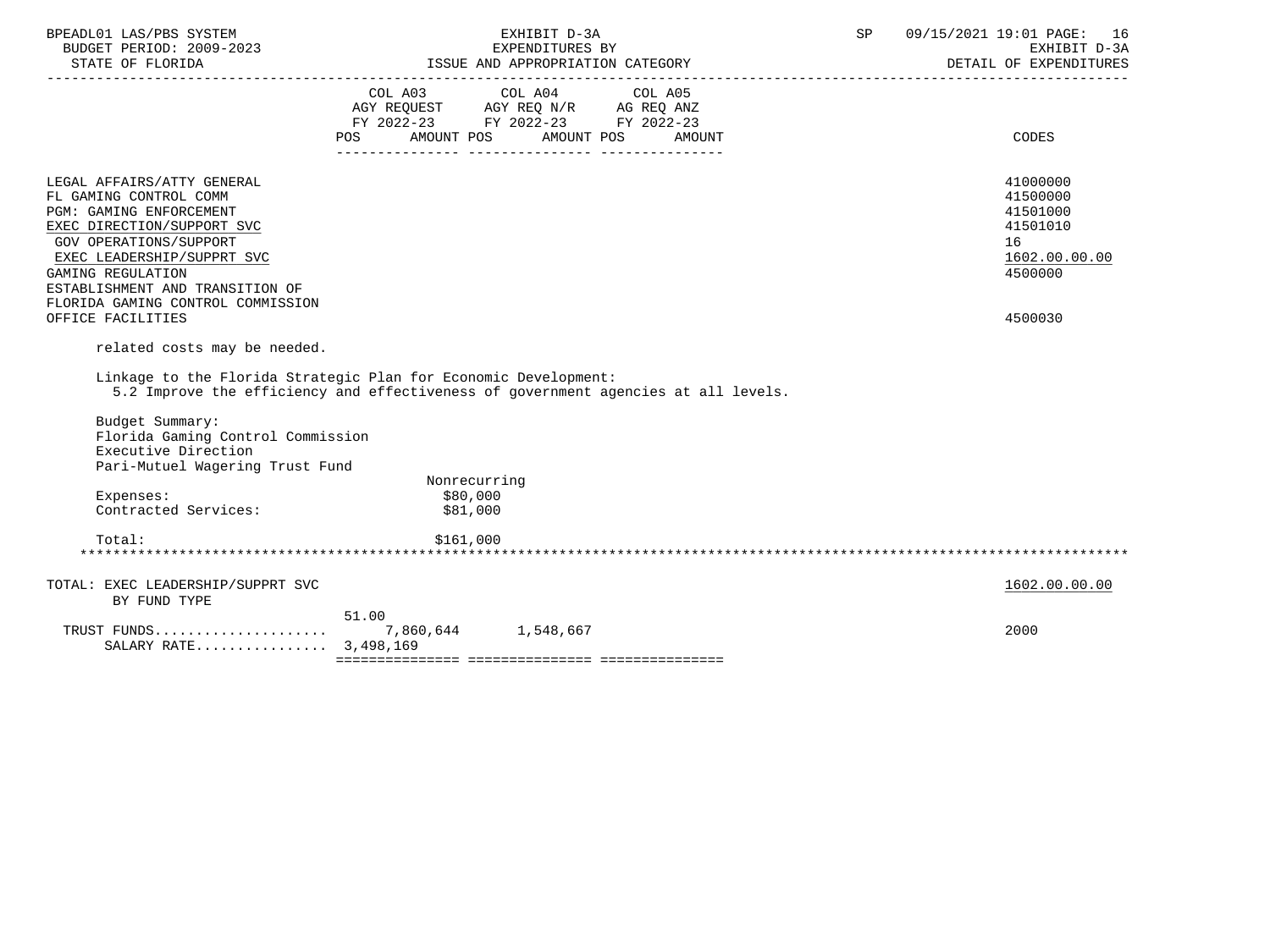| BPEADL01 LAS/PBS SYSTEM<br>BUDGET PERIOD: 2009-2023<br>STATE OF FLORIDA                                                                                                                                                                                                                                                                                                                                                                                                                                                                                                                                                                                                                                                                                                                                                                                            | EXHIBIT D-3A<br>EXPENDITURES BY<br>ISSUE AND APPROPRIATION CATEGORY |                                                                                                            |                   | SP. | 09/15/2021 19:01 PAGE: 17<br>DETAIL OF EXPENDITURES           | EXHIBIT D-3A  |
|--------------------------------------------------------------------------------------------------------------------------------------------------------------------------------------------------------------------------------------------------------------------------------------------------------------------------------------------------------------------------------------------------------------------------------------------------------------------------------------------------------------------------------------------------------------------------------------------------------------------------------------------------------------------------------------------------------------------------------------------------------------------------------------------------------------------------------------------------------------------|---------------------------------------------------------------------|------------------------------------------------------------------------------------------------------------|-------------------|-----|---------------------------------------------------------------|---------------|
|                                                                                                                                                                                                                                                                                                                                                                                                                                                                                                                                                                                                                                                                                                                                                                                                                                                                    | COL A03<br>POS                                                      | COL A04<br>AGY REQUEST AGY REQ N/R AG REQ ANZ<br>FY 2022-23 FY 2022-23 FY 2022-23<br>AMOUNT POS AMOUNT POS | COL A05<br>AMOUNT |     | CODES                                                         |               |
| LEGAL AFFAIRS/ATTY GENERAL<br>FL GAMING CONTROL COMM<br>PGM: GAMING ENFORCEMENT<br>GAMING ENFORCEMENT<br>PUBLIC PROTECTION<br>REGULATION AND LICENSING<br>EOUIPMENT NEEDS<br>ADDITIONAL EQUIPMENT - MOTOR                                                                                                                                                                                                                                                                                                                                                                                                                                                                                                                                                                                                                                                          |                                                                     |                                                                                                            |                   |     | 41000000<br>41500000<br>41501000<br>41501030<br>12<br>2400000 | 1204.00.00.00 |
| VEHICLES<br><b>EXPENSES</b>                                                                                                                                                                                                                                                                                                                                                                                                                                                                                                                                                                                                                                                                                                                                                                                                                                        |                                                                     |                                                                                                            |                   |     | 2402400<br>040000                                             |               |
| PARI-MUTUEL WAGERING TF -STATE                                                                                                                                                                                                                                                                                                                                                                                                                                                                                                                                                                                                                                                                                                                                                                                                                                     |                                                                     | 65,400 65,400                                                                                              |                   |     | 2520 1                                                        |               |
| SPECIAL CATEGORIES<br>ACQUISITION/MOTOR VEHICLES                                                                                                                                                                                                                                                                                                                                                                                                                                                                                                                                                                                                                                                                                                                                                                                                                   |                                                                     |                                                                                                            |                   |     | 100000<br>100021                                              |               |
| PARI-MUTUEL WAGERING TF                                                                                                                                                                                                                                                                                                                                                                                                                                                                                                                                                                                                                                                                                                                                                                                                                                            | $-STATE$ 360,000 360,000                                            |                                                                                                            |                   |     | 2520 1                                                        |               |
| OPER & MAINT OF PATROL VEH                                                                                                                                                                                                                                                                                                                                                                                                                                                                                                                                                                                                                                                                                                                                                                                                                                         |                                                                     |                                                                                                            |                   |     | 102275                                                        |               |
| PARI-MUTUEL WAGERING TF -STATE                                                                                                                                                                                                                                                                                                                                                                                                                                                                                                                                                                                                                                                                                                                                                                                                                                     | 45,000                                                              |                                                                                                            |                   |     | 2520 1                                                        |               |
| TOTAL: ADDITIONAL EQUIPMENT - MOTOR<br>VEHICLES<br>TOTAL ISSUE 470,400 425,400                                                                                                                                                                                                                                                                                                                                                                                                                                                                                                                                                                                                                                                                                                                                                                                     |                                                                     |                                                                                                            |                   |     | 2402400                                                       |               |
|                                                                                                                                                                                                                                                                                                                                                                                                                                                                                                                                                                                                                                                                                                                                                                                                                                                                    |                                                                     |                                                                                                            |                   |     |                                                               |               |
| AGENCY ISSUE NARRATIVE:<br>2022-2023 BUDGET YEAR NARRATIVE:<br>CS SB4-A (Chapter 2021-269, Laws of Florida) establishes the Florida Gaming Control Commission (Commission), to be<br>administratively housed within the Department of Legal Affairs, Office of the Attorney General and provides for a<br>Type Two transfer pursuant to s. 20.06(2), F.S., effective July 1, 2022, of all powers and duties, personnel,<br>administrative rules, and funding of the Department of Business and Professional Requlation (Department), relating to the<br>regulation of pari-mutuel wagering, slot machines, cardrooms, and the state compliance agency's oversight<br>responsibilities for authorized gaming compacts. The bill also provides that the Department is to prepare and submit to<br>Commission's Legislative Budget Request for Fiscal Year 2022-2023. |                                                                     |                                                                                                            | IT COMPONENT? NO  |     |                                                               |               |

 The bill creates a Division of Gaming Enforcement (Division) within the Commission and is to be considered a criminal justice agency as defined in s. 943.045, F.S. Law enforcement officers will have the power to detect, apprehend, and arrest for any alleged violation of ch. 24, F.S. (State Lotteries), part II of ch. 285, F.S. (Gaming Compact), ch. 546, F.S. (Amusement Facilities), ch. 550, F.S. (Pari-mutuel Wagering), ch. 551, F.S., (Slot Machines), or ch. 849, F.S. (Gambling), or any rule adopted pursuant thereto, or any law of this state.

 This request is for \$470,000 of budget authority (\$45,000 recurring and \$425,400 nonrecurring) for the purchase of 15 vehicles (one for each requested law enforcement FTE positions), vehicle equipment packages, and fuel and maintenance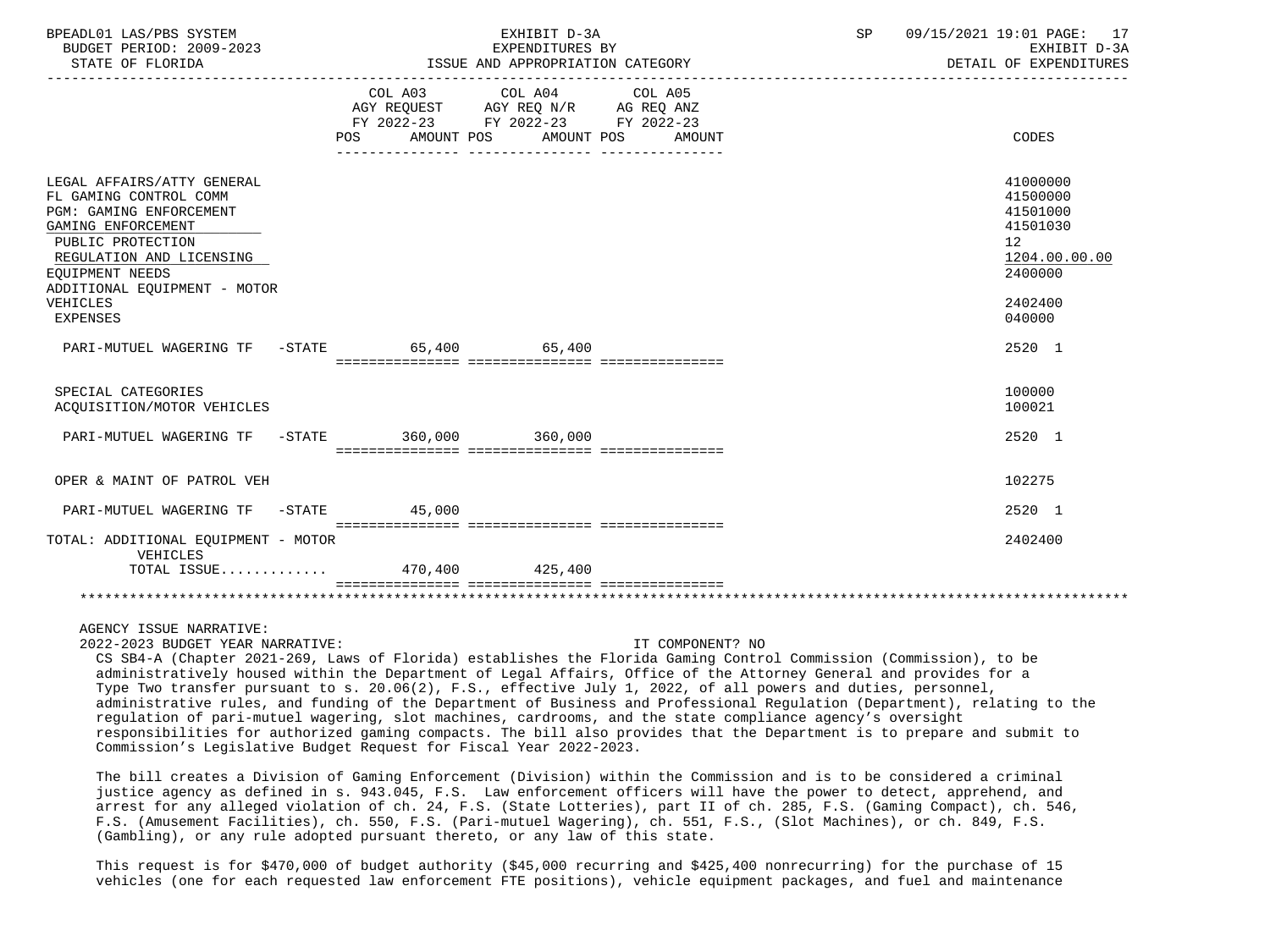| BPEADL01 LAS/PBS SYSTEM<br>BUDGET PERIOD: 2009-2023<br>STATE OF FLORIDA                                                                                                                                                      | EXHIBIT D-3A<br>EXPENDITURES BY<br>ISSUE AND APPROPRIATION CATEGORY                                                                                                                | 18<br>SP<br>09/15/2021 19:01 PAGE:<br>EXHIBIT D-3A<br>DETAIL OF EXPENDITURES                           |
|------------------------------------------------------------------------------------------------------------------------------------------------------------------------------------------------------------------------------|------------------------------------------------------------------------------------------------------------------------------------------------------------------------------------|--------------------------------------------------------------------------------------------------------|
|                                                                                                                                                                                                                              | COL A03 COL A04 COL A05<br>AGY REQUEST AGY REQ N/R AG REQ ANZ<br>FY 2022-23 FY 2022-23 FY 2022-23<br>AMOUNT POS AMOUNT POS AMOUNT<br>POS<br>______________________________________ | CODES                                                                                                  |
| LEGAL AFFAIRS/ATTY GENERAL<br>FL GAMING CONTROL COMM<br><b>PGM: GAMING ENFORCEMENT</b><br>GAMING ENFORCEMENT<br>PUBLIC PROTECTION<br>REGULATION AND LICENSING<br>EOUIPMENT NEEDS<br>ADDITIONAL EQUIPMENT - MOTOR<br>VEHICLES |                                                                                                                                                                                    | 41000000<br>41500000<br>41501000<br>41501030<br>12 <sup>°</sup><br>1204.00.00.00<br>2400000<br>2402400 |
| costs for each vehicle.<br>Acquisition of Motor Vehicles<br>15 vehicles @ \$24,000 each = \$360,000<br>the state contract.                                                                                                   | The amount requested should give the Division sufficient budget to determine the type of vehicle needed and available on                                                           |                                                                                                        |
| Vehicle Equipment Package                                                                                                                                                                                                    |                                                                                                                                                                                    |                                                                                                        |

15 vehicles @ \$4,360 each = \$65,000

 The vehicle equipment package includes window tinting, car radio, temporary mobile evidence storage locker, emergency features (lights/sirens/speaker), emergency features installation, and a first aid kit.

```
 Operation of Motor Vehicles
15 vehicles @ $3,000 each = $45,000
```
Funding for the operation of motor vehicles is for the annual fuel, maintenance, and repair costs for each vehicle.

Vehicles will be used by law enforcement officers to carry out statutorily required duties.

Linkage to the Florida Strategic Plan for Economic Development:

5.2 Improve the efficiency and effectiveness of government agencies at all levels.

| Budget Summary:<br>Florida Gaming Control Commission |           |              |           |  |
|------------------------------------------------------|-----------|--------------|-----------|--|
| Gaming Enforcement                                   |           |              |           |  |
| Pari-Mutuel Wagering Trust Fund                      |           |              |           |  |
|                                                      | Recurring | Nonrecurring | Total     |  |
| Expenses:                                            |           | \$65,400     | \$65,400  |  |
| Acquisition of Motor Vehicles:                       |           | \$360,000    | \$360,000 |  |
| Operation of Motor Vehicles:                         | \$45,000  |              | \$45,000  |  |
| Total:                                               | \$45,000  | \$425,400    | \$470,400 |  |
|                                                      |           |              |           |  |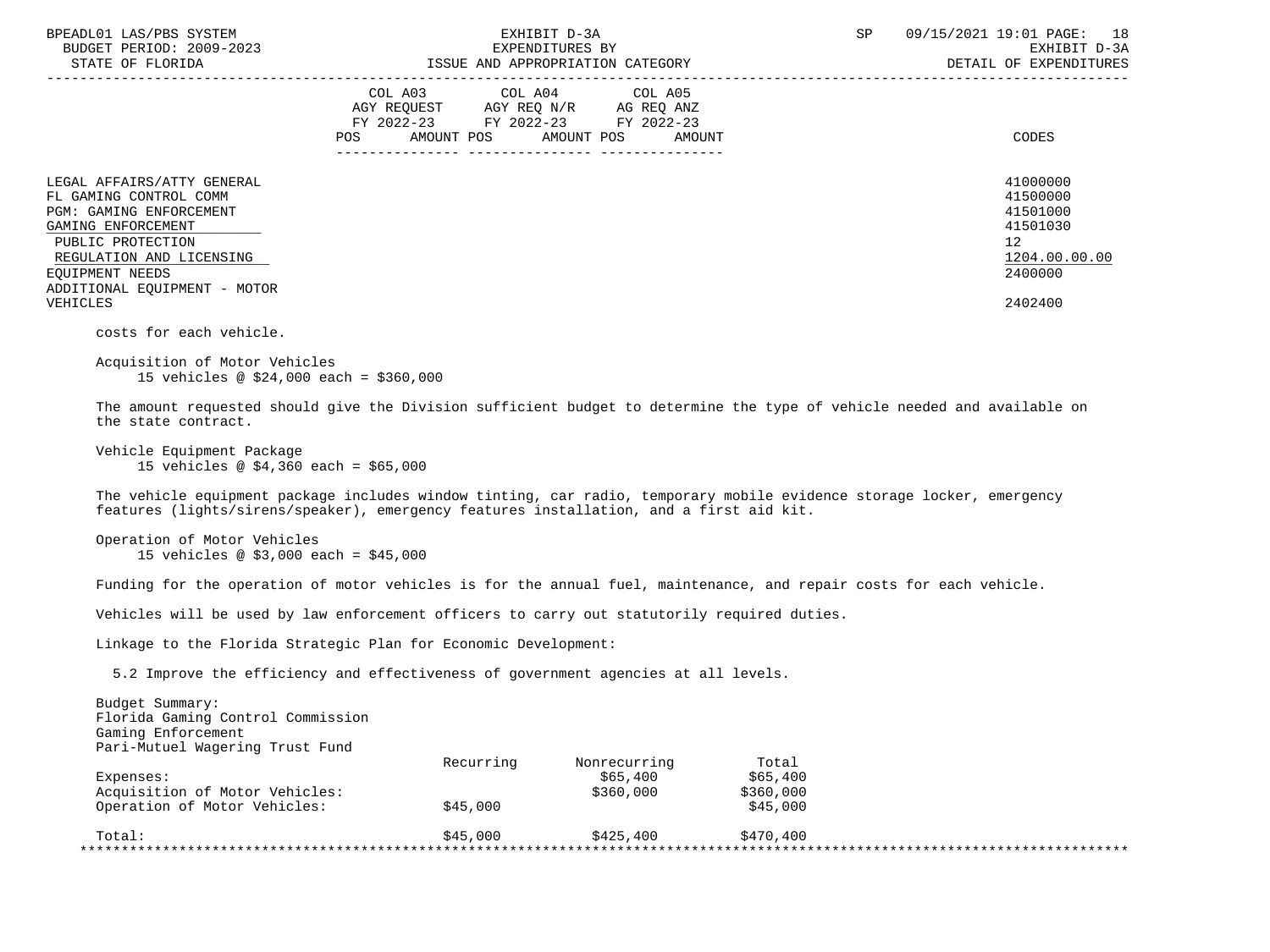| BPEADL01 LAS/PBS SYSTEM<br>BUDGET PERIOD: 2009-2023<br>STATE OF FLORIDA                                                                                                                                                                                            | EXHIBIT D-3A<br>EXPENDITURES BY<br>ISSUE AND APPROPRIATION CATEGORY                                                                   | SP | 09/15/2021 19:01 PAGE: 19<br>EXHIBIT D-3A<br>DETAIL OF EXPENDITURES                                 |
|--------------------------------------------------------------------------------------------------------------------------------------------------------------------------------------------------------------------------------------------------------------------|---------------------------------------------------------------------------------------------------------------------------------------|----|-----------------------------------------------------------------------------------------------------|
|                                                                                                                                                                                                                                                                    | COL A03 COL A04 COL A05<br>AGY REQUEST AGY REQ N/R AG REQ ANZ<br>FY 2022-23 FY 2022-23 FY 2022-23<br>POS AMOUNT POS AMOUNT POS AMOUNT |    | CODES                                                                                               |
| LEGAL AFFAIRS/ATTY GENERAL<br>FL GAMING CONTROL COMM<br><b>PGM: GAMING ENFORCEMENT</b><br>GAMING ENFORCEMENT<br>PUBLIC PROTECTION<br>REGULATION AND LICENSING<br>EOUIPMENT NEEDS<br>LAW ENFORCEMENT EOUIPMENT FOR<br>FLORIDA GAMING CONTROL COMMISSION<br>EXPENSES |                                                                                                                                       |    | 41000000<br>41500000<br>41501000<br>41501030<br>12<br>1204.00.00.00<br>2400000<br>2404150<br>040000 |
| PARI-MUTUEL WAGERING TF -STATE 143,100 89,600                                                                                                                                                                                                                      |                                                                                                                                       |    | 2520 1                                                                                              |
| SPECIAL CATEGORIES<br>CONTRACTED SERVICES                                                                                                                                                                                                                          |                                                                                                                                       |    | 100000<br>100777                                                                                    |
| PARI-MUTUEL WAGERING TF -STATE 3,000                                                                                                                                                                                                                               |                                                                                                                                       |    | $2520 - 1$                                                                                          |
| TOTAL: LAW ENFORCEMENT EOUIPMENT FOR<br>FLORIDA GAMING CONTROL COMMISSION                                                                                                                                                                                          |                                                                                                                                       |    | 2404150                                                                                             |
| TOTAL ISSUE 146,100 89,600                                                                                                                                                                                                                                         |                                                                                                                                       |    |                                                                                                     |
|                                                                                                                                                                                                                                                                    |                                                                                                                                       |    |                                                                                                     |

AGENCY ISSUE NARRATIVE:

2022-2023 BUDGET YEAR NARRATIVE: IT COMPONENT? NO

 CS SB4-A (Chapter 2021-269, Laws of Florida) establishes the Florida Gaming Control Commission (Commission), to be administratively housed within the Department of Legal Affairs, Office of the Attorney General and provides for a Type Two transfer pursuant to s. 20.06(2), F.S., effective July 1, 2022, of all powers and duties, personnel, administrative rules, and funding of the Department of Business and Professional Regulation (Department), relating to the regulation of pari-mutuel wagering, slot machines, cardrooms, and the state compliance agency's oversight responsibilities for authorized gaming compacts. The bill also provides that the Department is to prepare and submit to Commission's Legislative Budget Request for Fiscal Year 2022-2023.

 The bill creates a Division of Gaming Enforcement (Division) within the Commission and is to be considered a criminal justice agency as defined in s. 943.045, F.S. Law enforcement officers will have the power to detect, apprehend, and arrest for any alleged violation of ch. 24, F.S. (State Lotteries), part II of ch. 285, F.S. (Gaming Compact), ch. 546, F.S. (Amusement Facilities), ch. 550, F.S. (Pari-mutuel Wagering), ch. 551, F.S., (Slot Machines), or ch. 849, F.S. (Gambling), or any rule adopted pursuant thereto, or any law of this state.

 This request is for \$146,100 of budget authority (\$56,000 recurring and \$89,600 nonrecurring) for the purchase of law enforcement equipment, uniforms, and supplies for each of the requested 15 law enforcement FTE positions.

 Officer Uniform Package 20 @ \$485 each = \$9,700

The officer uniform package includes pants, shirt, jacket, patches, hat, and embroidery costs. This request is for 20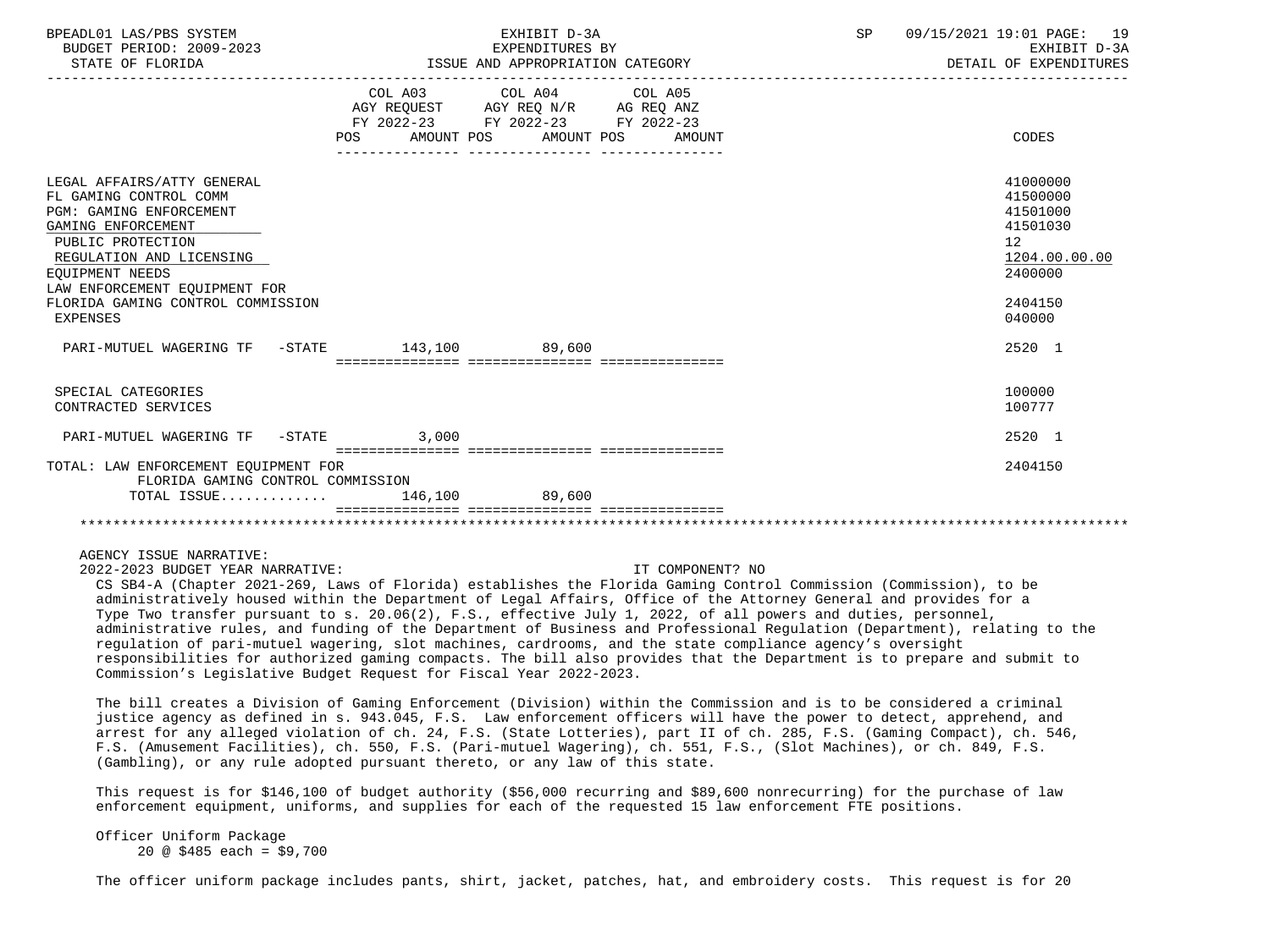| BPEADL01 LAS/PBS SYSTEM<br>BUDGET PERIOD: 2009-2023<br>STATE OF FLORIDA                | EXHIBIT D-3A<br>EXPENDITURES BY<br>ISSUE AND APPROPRIATION CATEGORY                                                                      | SP<br>09/15/2021 19:01 PAGE:<br>20<br>EXHIBIT D-3A<br>DETAIL OF EXPENDITURES |
|----------------------------------------------------------------------------------------|------------------------------------------------------------------------------------------------------------------------------------------|------------------------------------------------------------------------------|
|                                                                                        | COL A03 COL A04 COL A05<br>AGY REQUEST AGY REQ N/R AG REQ ANZ<br>FY 2022-23 FY 2022-23 FY 2022-23<br>AMOUNT POS AMOUNT POS AMOUNT<br>POS | CODES                                                                        |
| LEGAL AFFAIRS/ATTY GENERAL<br>FL GAMING CONTROL COMM<br><b>PGM: GAMING ENFORCEMENT</b> |                                                                                                                                          | 41000000<br>41500000<br>41501000                                             |
| GAMING ENFORCEMENT<br>PUBLIC PROTECTION                                                |                                                                                                                                          | 41501030<br>12 <sup>°</sup>                                                  |
| REGULATION AND LICENSING                                                               |                                                                                                                                          | 1204.00.00.00                                                                |
| EOUIPMENT NEEDS                                                                        |                                                                                                                                          | 2400000                                                                      |
| LAW ENFORCEMENT EQUIPMENT FOR                                                          |                                                                                                                                          |                                                                              |
| FLORIDA GAMING CONTROL COMMISSION                                                      |                                                                                                                                          | 2404150                                                                      |

packages to provide extra uniform pieces for replacement in the event of loss or damage.

 Officer Equipment Package 20 @ \$3,200 each = \$64,000

 The officer equipment package includes a body armor vest, duty belt, handcuffs, holster, magazine clip with holster, flashlight with holster, secondary weapon with holster, baton, badge, badge wallet and portable radio. This request is for 20 packages to provide additional equipment and supplies for replacement in the event of loss or damage.

 Firearm Package  $20 \text{ } \textcircled{}} 51.100 = $22.000$ 

 The firearm package includes a 9MM firearm and holster, ammunition, and an ankle holster. This request is for 20 packages to provide additional equipment and supplies for replacement in the event of loss or damage.

 Evidence Room Package 3 rooms @ \$15,000 = \$45,000

 The evidence room package includes shelving, temporary evidence storage lockers, evidence collection and storage supplies, alarm monitoring, off-site evidence storage, property and evidence room management software/training for evidence custodians. Based on the proposed organizational plan, there will be an evidence room in each law enforcement section/office - Northern, Central, and Southern.

 Property Room Package 3 rooms @ \$1,800 = \$5,400

 The property room package includes firearms safes, uniform clothing racks, utility carts, and storage shelving. Based on the proposed organizational plan, there will be a property room in each law enforcement section/office - Northern, Central, and Southern.

 The requested equipment, uniforms, and supplies are required for law enforcement officers to carry out statutorily required duties.

 Linkage to the Florida Strategic Plan for Economic Development: 5.2 Improve the efficiency and effectiveness of government agencies at all levels.

 Budget Summary: Florida Gaming Control Commission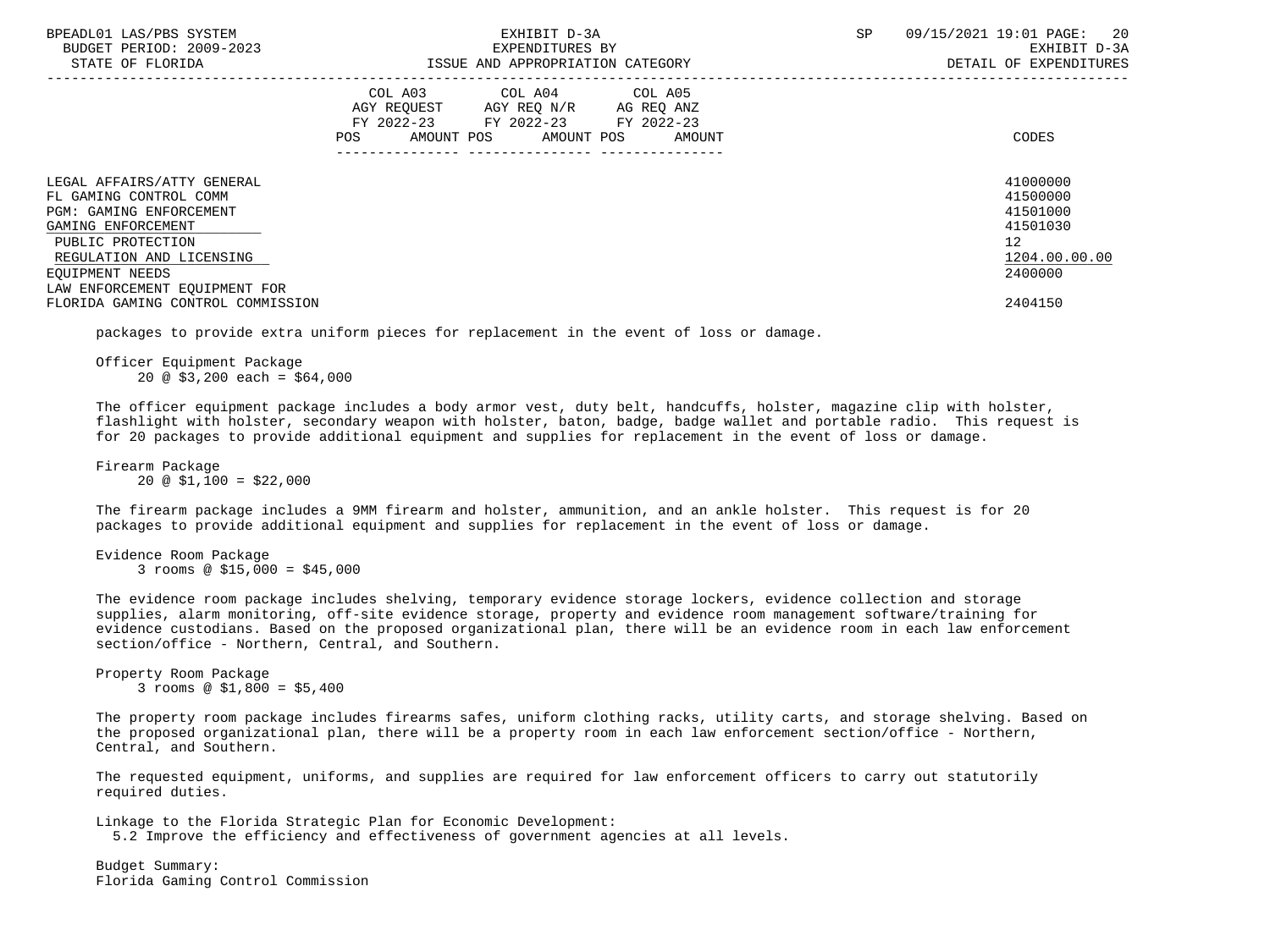| BPEADL01 LAS/PBS SYSTEM<br>BUDGET PERIOD: 2009-2023<br>STATE OF FLORIDA                                                                                                                                                                         | EXHIBIT D-3A<br>EXPENDITURES BY<br>ISSUE AND APPROPRIATION CATEGORY |                                                                           |                      |  | 09/15/2021 19:01 PAGE:<br>21<br>EXHIBIT D-3A<br>DETAIL OF EXPENDITURES                                 |  |
|-------------------------------------------------------------------------------------------------------------------------------------------------------------------------------------------------------------------------------------------------|---------------------------------------------------------------------|---------------------------------------------------------------------------|----------------------|--|--------------------------------------------------------------------------------------------------------|--|
|                                                                                                                                                                                                                                                 | POS AMOUNT POS                                                      | COL A03 COL A04 COL A05<br>FY 2022-23 FY 2022-23 FY 2022-23<br>AMOUNT POS | AMOUNT               |  | CODES                                                                                                  |  |
| LEGAL AFFAIRS/ATTY GENERAL<br>FL GAMING CONTROL COMM<br>PGM: GAMING ENFORCEMENT<br>GAMING ENFORCEMENT<br>PUBLIC PROTECTION<br>REGULATION AND LICENSING<br>EOUIPMENT NEEDS<br>LAW ENFORCEMENT EOUIPMENT FOR<br>FLORIDA GAMING CONTROL COMMISSION |                                                                     |                                                                           |                      |  | 41000000<br>41500000<br>41501000<br>41501030<br>12 <sup>°</sup><br>1204.00.00.00<br>2400000<br>2404150 |  |
| Gaming Enforcement<br>Pari-Mutuel Wagering Trust Fund                                                                                                                                                                                           |                                                                     |                                                                           |                      |  |                                                                                                        |  |
| Expenses:<br>Contracted Services:                                                                                                                                                                                                               | \$53,500<br>\$3,000                                                 | Recurring Monrecurring Total<br>\$89,600                                  | \$143,100<br>\$3,000 |  |                                                                                                        |  |
| Total:                                                                                                                                                                                                                                          | \$56,500                                                            | \$89,600                                                                  | \$146,100            |  |                                                                                                        |  |
| HUMAN RESOURCE DEVELOPMENT<br>(TRAINING AND EDUCATION)<br>LAW ENFORCEMENT TRAINING<br>EXPENSES                                                                                                                                                  |                                                                     |                                                                           |                      |  | 3800000<br>3800710<br>040000                                                                           |  |

| PAR.<br>$M \triangle ( \div H)$<br>$-11$<br><del>د</del> ۱۷ د                                                     | $Q$ $m \pi m$<br>- -<br>. | ,060<br>54 | $-70$ |  | 2520 |  |  |
|-------------------------------------------------------------------------------------------------------------------|---------------------------|------------|-------|--|------|--|--|
| ________________<br>_______________<br>_______________<br>----------------<br>---------------<br>________________ |                           |            |       |  |      |  |  |
| * * * * *                                                                                                         |                           |            |       |  |      |  |  |

AGENCY ISSUE NARRATIVE:

2022-2023 BUDGET YEAR NARRATIVE: IT COMPONENT? NO

 CS SB4-A (Chapter 2021-269, Laws of Florida) establishes the Florida Gaming Control Commission (Commission), to be administratively housed within the Department of Legal Affairs, Office of the Attorney General and provides for a Type Two transfer pursuant to s. 20.06(2), F.S., effective July 1, 2022, of all powers and duties, personnel, administrative rules, and funding of the Department of Business and Professional Regulation (Department), relating to the regulation of pari-mutuel wagering, slot machines, cardrooms, and the state compliance agency's oversight responsibilities for authorized gaming compacts. The bill also provides that the Department is to prepare and submit to Commission's Legislative Budget Request for Fiscal Year 2022-2023.

 The bill creates a Division of Gaming Enforcement (Division) within the Commission and is to be considered a criminal justice agency as defined in s. 943.045, F.S. Law enforcement officers will have the power to detect, apprehend, and arrest for any alleged violation of ch. 24, F.S. (State Lotteries), part II of ch. 285, F.S. (Gaming Compact), ch. 546, F.S. (Amusement Facilities), ch. 550, F.S. (Pari-mutuel Wagering), ch. 551, F.S., (Slot Machines), or ch. 849, F.S. (Gambling), or any rule adopted pursuant thereto, or any law of this state.

 This request is for \$54,060 of budget authority (\$47,490 recurring and \$6,750 nonrecurring) to provide required training for Commission law enforcement officers.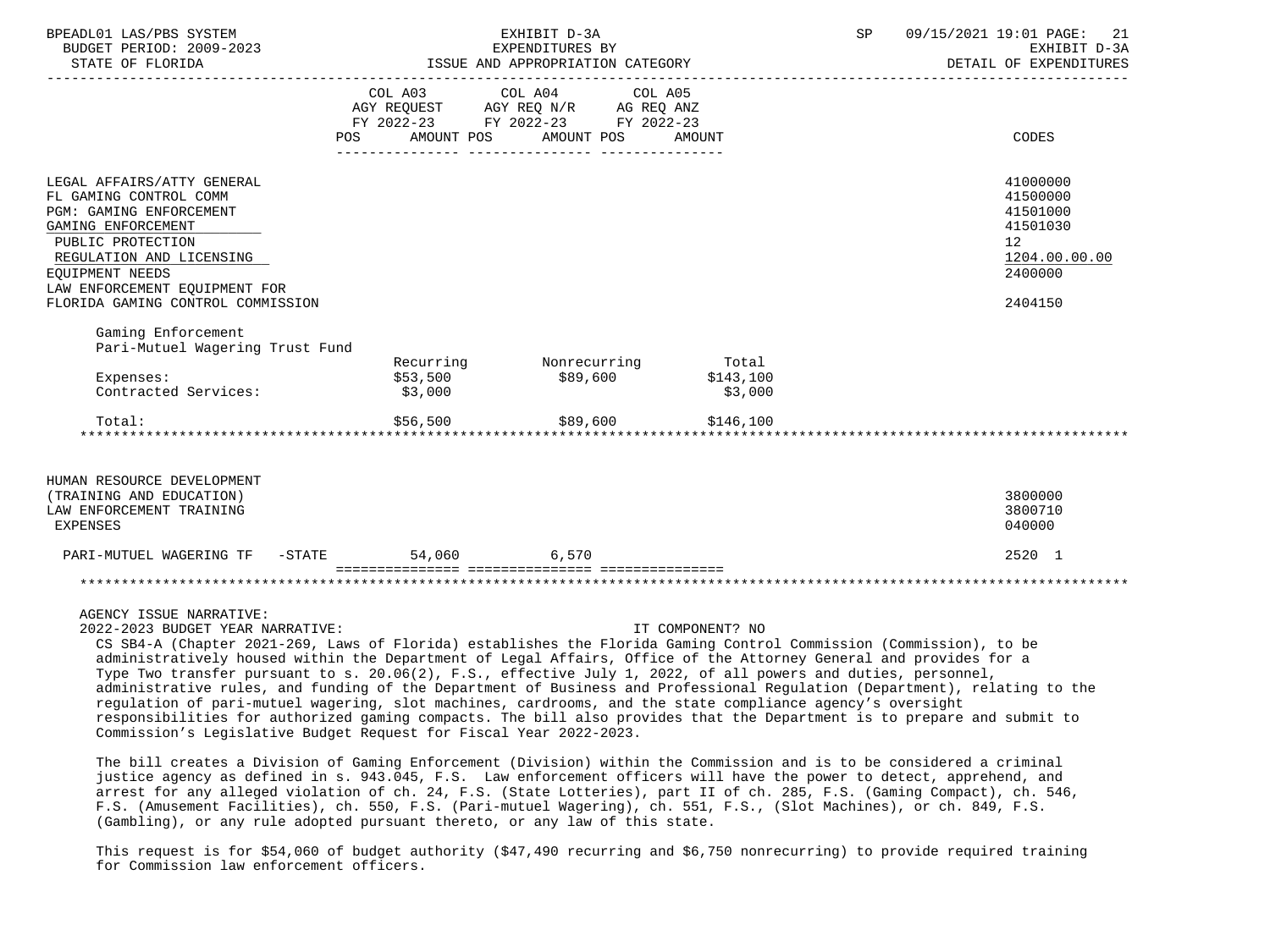| BPEADL01 LAS/PBS SYSTEM<br>BUDGET PERIOD: 2009-2023                                                                                                                                                                                          | EXHIBIT D-3A<br>EXPENDITURES BY                                                                                                                       | 09/15/2021 19:01 PAGE:<br>SP<br>22<br>EXHIBIT D-3A<br>DETAIL OF EXPENDITURES              |
|----------------------------------------------------------------------------------------------------------------------------------------------------------------------------------------------------------------------------------------------|-------------------------------------------------------------------------------------------------------------------------------------------------------|-------------------------------------------------------------------------------------------|
|                                                                                                                                                                                                                                              | COL A03<br>COL A04<br>COL A05<br>AGY REQUEST AGY REQ N/R AG REQ ANZ<br>FY 2022-23 FY 2022-23 FY 2022-23<br>AMOUNT POS AMOUNT POS<br>AMOUNT<br>POS     | CODES                                                                                     |
| LEGAL AFFAIRS/ATTY GENERAL<br>FL GAMING CONTROL COMM<br>PGM: GAMING ENFORCEMENT<br>GAMING ENFORCEMENT<br>PUBLIC PROTECTION<br>REGULATION AND LICENSING<br>HUMAN RESOURCE DEVELOPMENT<br>(TRAINING AND EDUCATION)<br>LAW ENFORCEMENT TRAINING |                                                                                                                                                       | 41000000<br>41500000<br>41501000<br>41501030<br>12<br>1204.00.00.00<br>3800000<br>3800710 |
| Law Enforcement Training<br>15 @ $$3,604$ each = $$54,060$                                                                                                                                                                                   | Linkage to the Florida Strategic Plan for Economic Development:                                                                                       |                                                                                           |
| Budget Summary:<br>Florida Gaming Control Commission<br>Gaming Enforcement<br>Pari-Mutuel Wagering Trust Fund<br>Expenses:                                                                                                                   | 5.2 Improve the efficiency and effectiveness of government agencies at all levels.<br>Recurring Monrecurring Total<br>\$47,490<br>\$6,570<br>\$54,060 |                                                                                           |
| GAMING REGULATION<br>STAFFING FOR FLORIDA GAMING CONTROL<br>COMMISSION - GAMING ENFORCEMENT<br>SALARY RATE<br>SALARY RATE 1,150,641                                                                                                          |                                                                                                                                                       | 4500000<br>4500020<br>000000                                                              |
| SALARIES AND BENEFITS<br>$-$ STATE<br>PARI-MUTUEL WAGERING TF                                                                                                                                                                                | 20.00<br>1,796,077                                                                                                                                    | 010000<br>2520 1                                                                          |
| <b>EXPENSES</b>                                                                                                                                                                                                                              |                                                                                                                                                       | 040000                                                                                    |
| PARI-MUTUEL WAGERING TF<br>$-$ STATE                                                                                                                                                                                                         | 230,145<br>95,030                                                                                                                                     | 2520 1                                                                                    |
| SPECIAL CATEGORIES<br>CONTRACTED SERVICES                                                                                                                                                                                                    |                                                                                                                                                       | 100000<br>100777                                                                          |
| $-$ STATE<br>PARI-MUTUEL WAGERING TF                                                                                                                                                                                                         | 100,000                                                                                                                                               | 2520 1                                                                                    |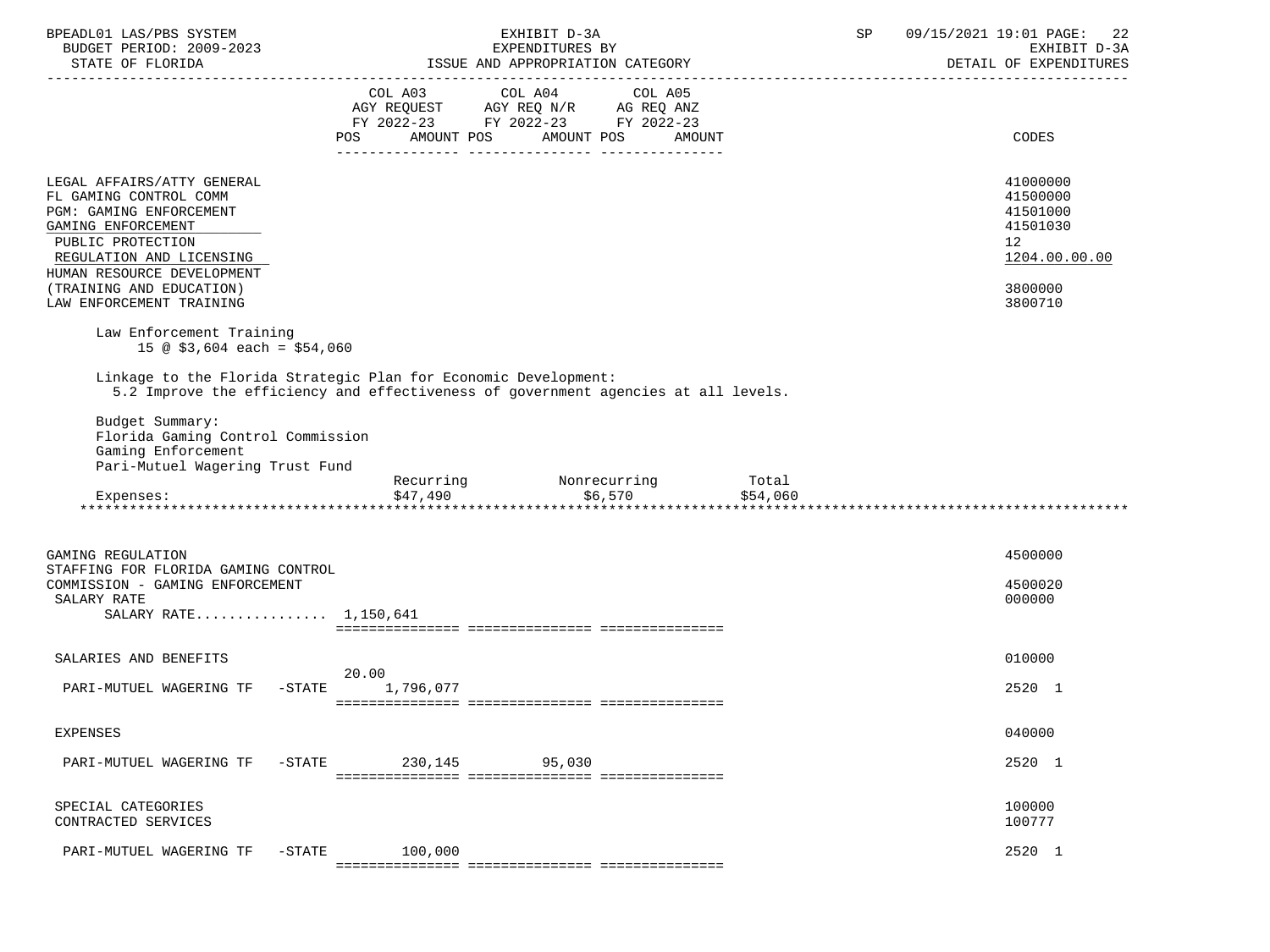| BPEADL01 LAS/PBS SYSTEM |                   |                          |
|-------------------------|-------------------|--------------------------|
|                         |                   | BUDGET PERIOD: 2009-2023 |
|                         | 27.77.77.77.77.77 |                          |

| BPEADL01 LAS/PBS SYSTEM<br>BUDGET PERIOD: 2009-2023<br>STATE OF FLORIDA                                                                                                                                                                                                                                  |                                                                                                                                | EXHIBIT D-3A<br>EXPENDITURES BY | ISSUE AND APPROPRIATION CATEGORY | SP | 09/15/2021 19:01 PAGE: 23<br>EXHIBIT D-3A<br>DETAIL OF EXPENDITURES                                                        |
|----------------------------------------------------------------------------------------------------------------------------------------------------------------------------------------------------------------------------------------------------------------------------------------------------------|--------------------------------------------------------------------------------------------------------------------------------|---------------------------------|----------------------------------|----|----------------------------------------------------------------------------------------------------------------------------|
|                                                                                                                                                                                                                                                                                                          | COL A03 COL A04 COL A05<br>AGY REQUEST AGY REQ N/R AG REQ ANZ<br>FY 2022-23 FY 2022-23 FY 2022-23<br>POS AMOUNT POS AMOUNT POS |                                 | AMOUNT                           |    | CODES                                                                                                                      |
| LEGAL AFFAIRS/ATTY GENERAL<br>FL GAMING CONTROL COMM<br>PGM: GAMING ENFORCEMENT<br>GAMING ENFORCEMENT<br>PUBLIC PROTECTION<br>REGULATION AND LICENSING<br>GAMING REGULATION<br>STAFFING FOR FLORIDA GAMING CONTROL<br>COMMISSION - GAMING ENFORCEMENT<br>SPECIAL CATEGORIES<br>SALARY INCENTIVE PAYMENTS |                                                                                                                                |                                 |                                  |    | 41000000<br>41500000<br>41501000<br>41501030<br>12 <sup>°</sup><br>1204.00.00.00<br>4500000<br>4500020<br>100000<br>103290 |
| PARI-MUTUEL WAGERING TF -STATE 21,600                                                                                                                                                                                                                                                                    |                                                                                                                                |                                 |                                  |    | 2520 1                                                                                                                     |
| TR/DMS/HR SVCS/STW CONTRCT                                                                                                                                                                                                                                                                               |                                                                                                                                |                                 |                                  |    | 107040                                                                                                                     |
| PARI-MUTUEL WAGERING TF -STATE 6,101                                                                                                                                                                                                                                                                     |                                                                                                                                |                                 |                                  |    | 2520 1                                                                                                                     |
| TOTAL: STAFFING FOR FLORIDA GAMING CONTROL<br>COMMISSION - GAMING ENFORCEMENT<br>TOTAL POSITIONS $20.00$<br>TOTAL ISSUE 2,153,923 95,030<br>TOTAL SALARY RATE $1,150,641$                                                                                                                                |                                                                                                                                |                                 |                                  |    | 4500020                                                                                                                    |
| AGENCY ISSUE NARRATIVE:<br>2022-2023 BUDGET YEAR NARRATIVE:<br>CS SR4-A (Chapter 2021-269) Laws of Florida) establishes the Florida Caming Control Commission (Commission) to be                                                                                                                         |                                                                                                                                |                                 | IT COMPONENT? NO                 |    |                                                                                                                            |

 CS SB4-A (Chapter 2021-269, Laws of Florida) establishes the Florida Gaming Control Commission (Commission), to be administratively housed within the Department of Legal Affairs, Office of the Attorney General and provides for a Type Two transfer pursuant to s. 20.06(2), F.S., effective July 1, 2022, of all powers and duties, personnel, administrative rules, and funding of the Department of Business and Professional Regulation (Department), relating to the regulation of pari-mutuel wagering, slot machines, cardrooms, and the state compliance agency's oversight responsibilities for authorized gaming compacts. The bill also provides that the Department is to prepare and submit to Commission's Legislative Budget Request for Fiscal Year 2022-2023.

 The bill creates a Division of Gaming Enforcement (Division) within the Commission and is to be considered a criminal justice agency as defined in s. 943.045, F.S. Law enforcement officers will have the power to detect, apprehend, and arrest for any alleged violation of ch. 24, F.S. (State Lotteries), part II of ch. 285, F.S. (Gaming Compact), ch. 546, F.S. (Amusement Facilities), ch. 550, F.S. (Pari-mutuel Wagering), ch. 551, F.S., (Slot Machines), or ch. 849, F.S. (Gambling), or any rule adopted pursuant thereto, or any law of this state.

 This request is to establish 20 FTE positions, 1,150,641 of salary rate, and \$2,153,923 for the staffing of the Division of Gaming Enforcement. The proposed organizational design provides for the Director's Office, and three sections Northern, Central, and Southern.

Director's Office - 6 FTE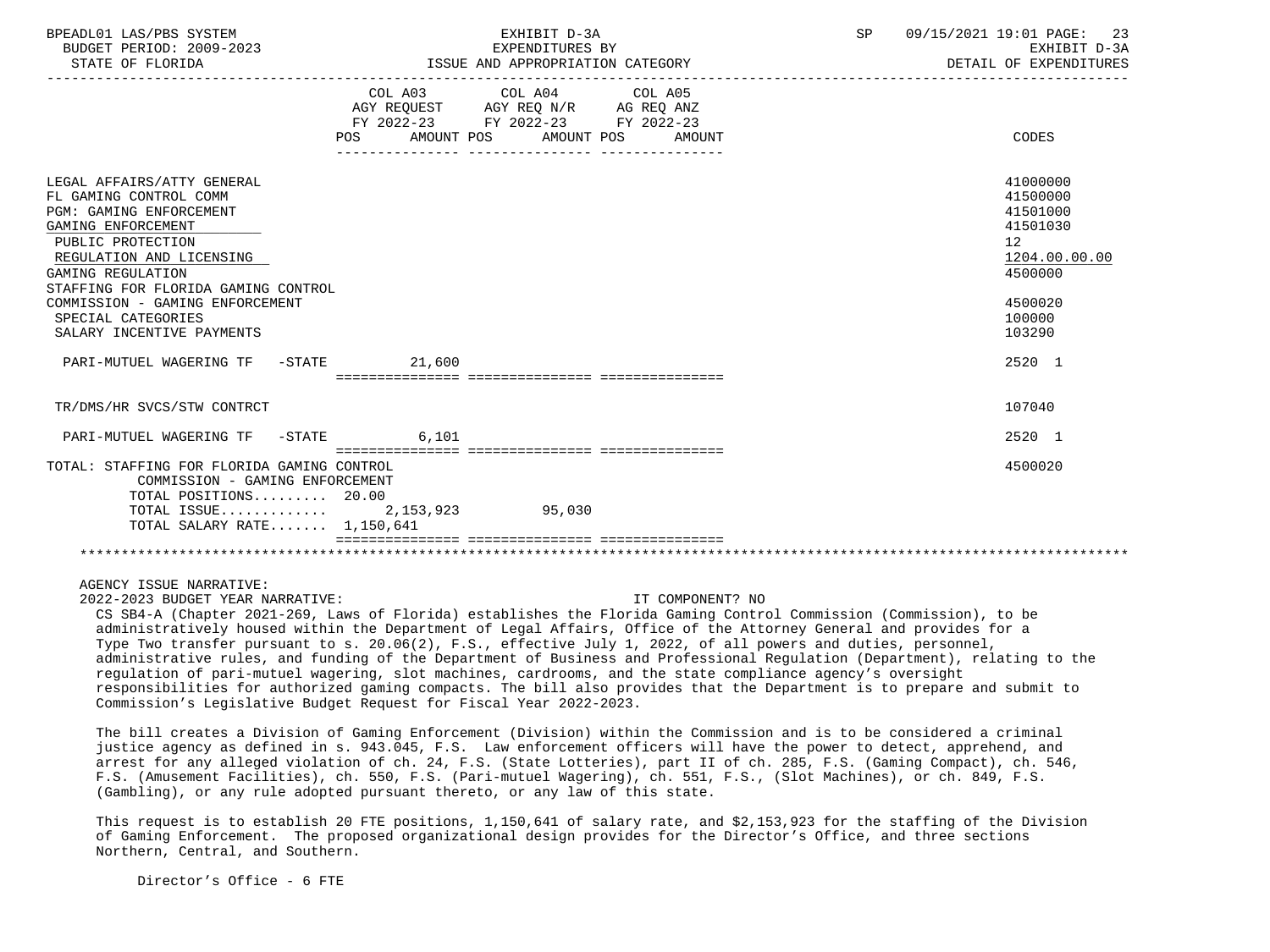| BPEADL01 LAS/PBS SYSTEM |     |                          |
|-------------------------|-----|--------------------------|
|                         |     | BUDGET PERIOD: 2009-2023 |
|                         | CDR |                          |

|                                                                                                                                                                                                                                                              | COL A03<br>AGY REQUEST<br>FY 2022-23<br>AMOUNT POS<br>POS | COL A04<br>AGY REQ N/R<br>FY 2022-23<br>AMOUNT POS | COL A05<br>AG REQ ANZ<br>FY 2022-23<br>AMOUNT | CODES                                                                                     |
|--------------------------------------------------------------------------------------------------------------------------------------------------------------------------------------------------------------------------------------------------------------|-----------------------------------------------------------|----------------------------------------------------|-----------------------------------------------|-------------------------------------------------------------------------------------------|
| LEGAL AFFAIRS/ATTY GENERAL<br>FL GAMING CONTROL COMM<br><b>PGM: GAMING ENFORCEMENT</b><br>GAMING ENFORCEMENT<br>PUBLIC PROTECTION<br>REGULATION AND LICENSING<br>GAMING REGULATION<br>STAFFING FOR FLORIDA GAMING CONTROL<br>COMMISSION - GAMING ENFORCEMENT |                                                           |                                                    |                                               | 41000000<br>41500000<br>41501000<br>41501030<br>12<br>1204.00.00.00<br>4500000<br>4500020 |

1 Director of Law Enforcement - SMS (appointed by the Commission)

1 Government Operations Consultant II

2 Criminal Justice Information Consultant

2 Administrative Assistant II - SES

 The Director oversees the operations of the Division. Law Enforcement Section leaders report to the Director as part of their Command Structure. The Government Operations Consultant will ensure the Division maintains accreditation, ensure the Field Training and Evaluation Program is up to date and complete, track and monitor law enforcement personnel training requirements, and perform various other functions in the Division. The Criminal Justice Information consultants will serve as technical analysts who will research and analyze evidence to help build criminal cases and aid in the technical and financial aspects of cases. The Administrative Assistants will provide administrative support for the Division.

Northern Section - 4 FTE

 1 Law Enforcement Section Leader - SES 3 Law Enforcement Investigator II

Central Section - 5 FTE

 1 Law Enforcement Section Leader - SES 4 Law Enforcement Investigator II

Southern Section - FTE

 1 Law Enforcement Section Leader - SES 4 Law Enforcement Investigator II

 Law Enforcement Section Leaders are supervisory positions to oversee and coordinate the assigned Law Enforcement Investigator II positions. This includes reviewing official actions taken by the Law Enforcement Investigators and ensure the actions comply with regulations and policies related to law enforcement duties. The Law Enforcement Investigator II positions duties include conducting investigations, making arrests, serving warrants, seizing property, working with prosecutors in preparation for trial and attend the requisite general law enforcement training courses and gaming specific training courses.

Division of Gaming Enforcement Summary 20 FTE

Director's Office - 6 FTE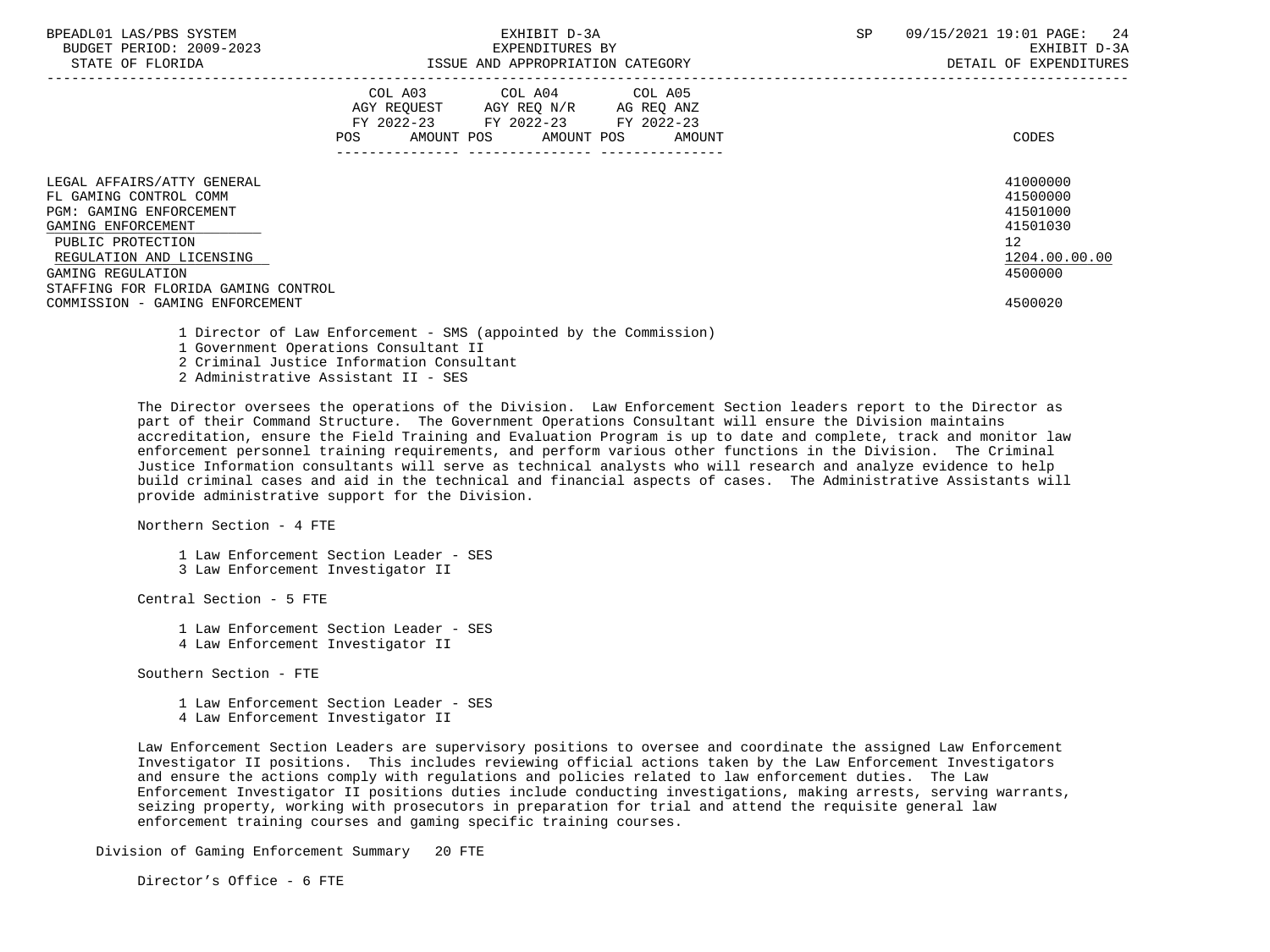| BPEADL01 LAS/PBS SYSTEM<br>BUDGET PERIOD: 2009-2023<br>STATE OF FLORIDA                                                                                                                                                   | EXHIBIT D-3A<br>EXPENDITURES BY<br>ISSUE AND APPROPRIATION CATEGORY                                                                         | 09/15/2021 19:01 PAGE: 25<br>SP<br>EXHIBIT D-3A<br>DETAIL OF EXPENDITURES                   |
|---------------------------------------------------------------------------------------------------------------------------------------------------------------------------------------------------------------------------|---------------------------------------------------------------------------------------------------------------------------------------------|---------------------------------------------------------------------------------------------|
|                                                                                                                                                                                                                           | COL A03 COL A04 COL A05<br>AGY REQUEST AGY REQ N/R AG REQ ANZ<br>FY 2022-23 FY 2022-23 FY 2022-23<br>AMOUNT POS AMOUNT POS<br>POS<br>AMOUNT | CODES                                                                                       |
| LEGAL AFFAIRS/ATTY GENERAL<br>FL GAMING CONTROL COMM<br><b>PGM: GAMING ENFORCEMENT</b><br>GAMING ENFORCEMENT<br>PUBLIC PROTECTION<br>REGULATION AND LICENSING<br>GAMING REGULATION<br>STAFFING FOR FLORIDA GAMING CONTROL |                                                                                                                                             | 41000000<br>41500000<br>41501000<br>41501030<br>12 <sup>°</sup><br>1204.00.00.00<br>4500000 |
| COMMISSION - GAMING ENFORCEMENT                                                                                                                                                                                           |                                                                                                                                             | 4500020                                                                                     |

 Northern Section - 4 FTE Central Section - 5 FTE Southern Section - 5 FTE

 The requested positions and funding will provide the necessary foundation for the Division of Gaming Enforcement. It is anticipated that once the Division is operational, additional resources or other organizational and budgetary changes within existing resources may be identified to include in future budget requests.

 The Standard #3: Expenses and Human Resource Services Assessments Package was applied for each requested position with the addition of an extra monitor for each employee, portable digital assistants, and calculators for the Criminal Justice Information Consultants.

 Also included in this request is \$100,000 in the Contracted Services appropriation category for Law Enforcement Testing and \$21,600 for Salary Incentive payments for law enforcement officers (15  $\omega$  \$120 a month x 12 months = \$21,600).

 Linkage to the Florida Strategic Plan for Economic Development: 5.2 Improve the efficiency and effectiveness of government agencies at all levels.

| Gaming Enforcement<br>Pari-Mutuel Wagering Trust Fund |             |              |             |  |
|-------------------------------------------------------|-------------|--------------|-------------|--|
| FTE:<br>20.00                                         |             |              |             |  |
| 1,150,641<br>Salary Rate:                             |             |              |             |  |
|                                                       | Recurring   | Nonrecurring | Total       |  |
| Salaries and Benefits:                                | \$1,796,077 |              | \$1,796,077 |  |
| Expenses:                                             | \$135.115   | \$95.030     | \$230,145   |  |
| Contracted Services:                                  | \$100,000   |              | \$100,000   |  |
| Salary Incentive:                                     | \$21,600    |              | \$21,600    |  |
| Transfer to DMS/HR Services:                          | \$6,101     |              | \$6,101     |  |
| Total Budget:                                         | \$2,058,893 | \$95,030     | \$2.153.923 |  |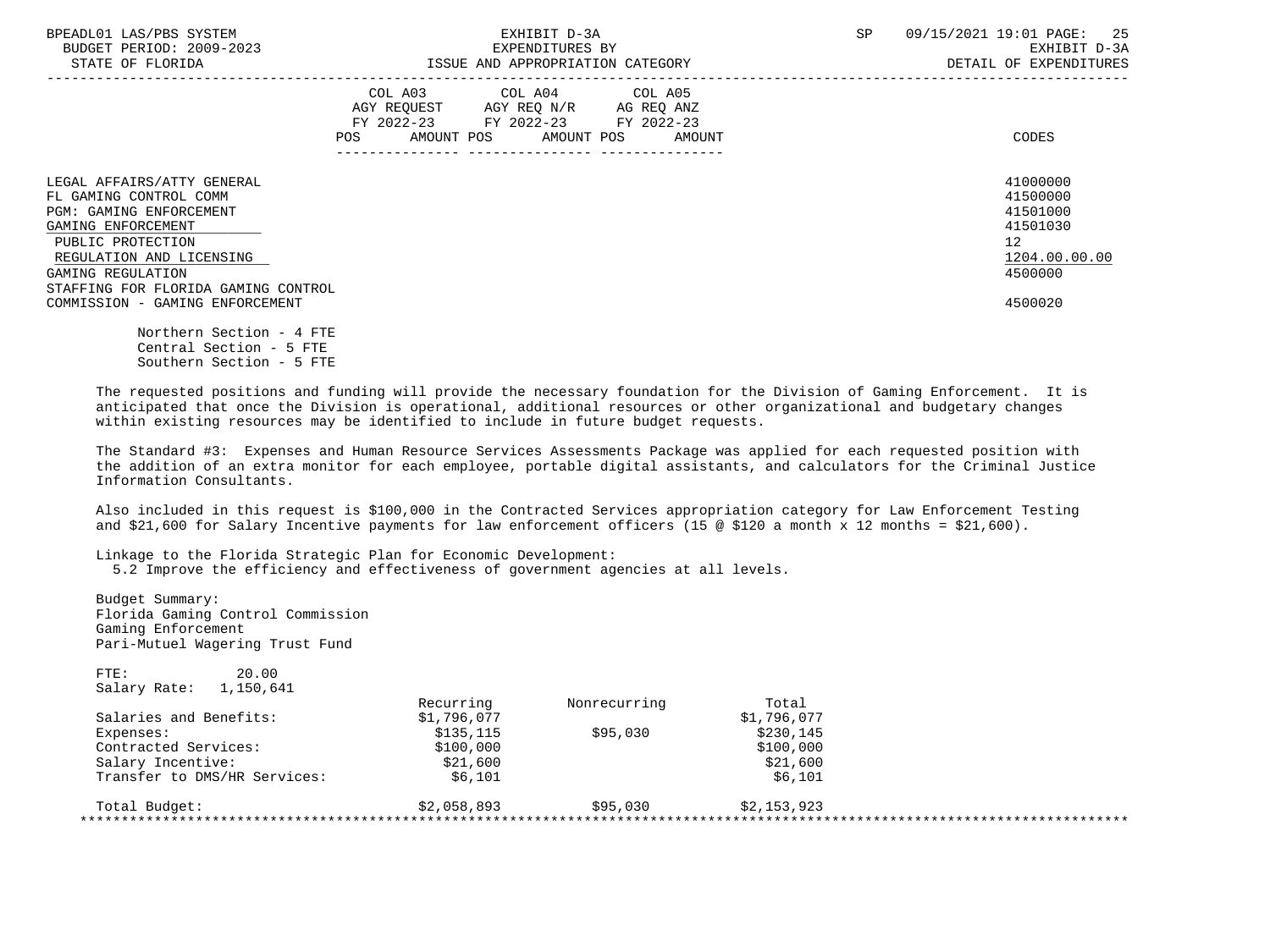| BPEADL01 LAS/PBS SYSTEM<br>BUDGET PERIOD: 2009-2023                                                   |            | EXHIBIT D-3A<br>EXPENDITURES BY<br>ISSUE AND APPROPRIATION CATEGORY                                                                                                                                           |                                  |             |      | SP 09/15/2021 19:01 PAGE:<br>26<br>EXHIBIT D-3A<br>DETAIL OF EXPENDITURES |
|-------------------------------------------------------------------------------------------------------|------------|---------------------------------------------------------------------------------------------------------------------------------------------------------------------------------------------------------------|----------------------------------|-------------|------|---------------------------------------------------------------------------|
|                                                                                                       |            |                                                                                                                                                                                                               |                                  |             |      |                                                                           |
|                                                                                                       |            | $\begin{tabular}{lllllllllll} COL & A03 & \multicolumn{2}{l}COL & A04 & \multicolumn{2}{l}COL & A05 \\ AGY & REQUEST & \multicolumn{2}{l}AGY & REQ & N/R & \multicolumn{2}{l}AG & REQ & ANZ \\ \end{tabular}$ |                                  |             |      |                                                                           |
|                                                                                                       |            | FY 2022-23 FY 2022-23 FY 2022-23                                                                                                                                                                              |                                  |             |      |                                                                           |
|                                                                                                       | <b>POS</b> | AMOUNT POS AMOUNT POS AMOUNT                                                                                                                                                                                  |                                  |             |      | CODES                                                                     |
|                                                                                                       |            |                                                                                                                                                                                                               |                                  |             |      |                                                                           |
| LEGAL AFFAIRS/ATTY GENERAL<br>FL GAMING CONTROL COMM<br>PGM: GAMING ENFORCEMENT<br>GAMING ENFORCEMENT |            |                                                                                                                                                                                                               |                                  |             |      | 41000000<br>41500000<br>41501000<br>41501030                              |
| PUBLIC PROTECTION<br>REGULATION AND LICENSING<br>GAMING REGULATION                                    |            |                                                                                                                                                                                                               |                                  |             |      | 12<br>1204.00.00.00<br>4500000                                            |
| STAFFING FOR FLORIDA GAMING CONTROL<br>COMMISSION - GAMING ENFORCEMENT                                |            |                                                                                                                                                                                                               |                                  |             |      | 4500020                                                                   |
| POSITION DETAIL OF SALARIES AND BENEFITS:                                                             |            |                                                                                                                                                                                                               |                                  |             |      |                                                                           |
|                                                                                                       |            |                                                                                                                                                                                                               | FTE BASE RATE ADDITIVES BENEFITS | SUBTOTAL    | ိ    | LAPSE LAPSED SALARIES<br>AND BENEFITS                                     |
|                                                                                                       |            |                                                                                                                                                                                                               |                                  |             |      |                                                                           |
| A03 - AGY REQUEST FY 2022-23                                                                          |            |                                                                                                                                                                                                               |                                  |             |      |                                                                           |
| NEW POSITIONS                                                                                         |            |                                                                                                                                                                                                               |                                  |             |      |                                                                           |
| 2236 GOVERNMENT OPERATIONS CONSULTANT II                                                              |            |                                                                                                                                                                                                               |                                  |             |      |                                                                           |
| N1071 001                                                                                             | 1.00       | 50,000                                                                                                                                                                                                        | 23,765                           | 73,765 0.00 |      | 73,765                                                                    |
| 7772 CRIMINAL JUSTICE INFORMATION CONSULTANT                                                          |            |                                                                                                                                                                                                               |                                  |             |      |                                                                           |
| N1069 001                                                                                             | 1.00       | 55,000                                                                                                                                                                                                        | 24,689                           | 79,689      | 0.00 | 79,689                                                                    |
| N1070 001                                                                                             | 1.00       | 55,000                                                                                                                                                                                                        | 24,689                           | 79,689      | 0.00 | 79,689                                                                    |
| 8541 LAW ENFORCEMENT INVESTIGATOR II                                                                  |            |                                                                                                                                                                                                               |                                  |             |      |                                                                           |
| N1056 001                                                                                             | 1.00       | 53,408                                                                                                                                                                                                        | 32,443                           | 85,851      | 0.00 | 85,851                                                                    |
| N1057 001                                                                                             | 1.00       | 53,408                                                                                                                                                                                                        | 32,443                           | 85,851      | 0.00 | 85,851                                                                    |
| N1058 001                                                                                             | 1.00       | 53,408                                                                                                                                                                                                        | 32,443                           | 85,851      | 0.00 | 85,851                                                                    |
| N1059 001                                                                                             | 1.00       | 53,408                                                                                                                                                                                                        | 32,443                           | 85,851      | 0.00 | 85,851                                                                    |
| N1060 001                                                                                             | 1.00       | 53,408                                                                                                                                                                                                        | 32,443                           | 85,851      | 0.00 | 85,851                                                                    |
| N1061 001                                                                                             | 1.00       | 53,408                                                                                                                                                                                                        | 32,443                           | 85,851      | 0.00 | 85,851                                                                    |
| N1062 001                                                                                             | 1.00       | 53,408                                                                                                                                                                                                        | 32,443                           | 85,851      | 0.00 | 85,851                                                                    |
| N1063 001                                                                                             | 1.00       | 53,408                                                                                                                                                                                                        | 32,443                           | 85,851      | 0.00 | 85,851                                                                    |
| N1064 001                                                                                             | 1.00       | 53,408                                                                                                                                                                                                        | 32,443                           | 85,851      | 0.00 | 85,851                                                                    |
| N1065 001                                                                                             | 1.00       | 53,408                                                                                                                                                                                                        | 32,443                           | 85,851      | 0.00 | 85,851                                                                    |
| N1066 001                                                                                             | 1.00       | 53,408                                                                                                                                                                                                        | 32,443                           | 85,851      | 0.00 | 85,851                                                                    |
| 0714 ADMINISTRATIVE ASSISTANT III - SES                                                               |            |                                                                                                                                                                                                               |                                  |             |      |                                                                           |
| N1067 001                                                                                             | 1.00       | 46,575                                                                                                                                                                                                        | 24,301                           | 70,876      | 0.00 | 70,876                                                                    |
| N1068 001                                                                                             | 1.00       | 46,575                                                                                                                                                                                                        | 24,301                           | 70,876      | 0.00 | 70,876                                                                    |
| 9154 LAW ENFORCEMENT SECTION LEADER                                                                   |            |                                                                                                                                                                                                               |                                  |             |      |                                                                           |
| N1053 001                                                                                             | 1.00       | 70,001                                                                                                                                                                                                        | 39,186                           | 109,187     | 0.00 | 109,187                                                                   |
| N1054 001                                                                                             | 1.00       | 70,001                                                                                                                                                                                                        | 39,186                           | 109,187     | 0.00 | 109,187                                                                   |
| N1055 001                                                                                             | 1.00       | 70,001                                                                                                                                                                                                        | 39,186                           | 109,187     | 0.00 | 109,187                                                                   |
| 9838 DIRECTOR OF LAW ENFORCEMENT                                                                      |            |                                                                                                                                                                                                               |                                  |             |      |                                                                           |
| N1052 001                                                                                             | 1.00       | 100,000                                                                                                                                                                                                       | 49,260                           | 149,260     | 0.00 | 149,260                                                                   |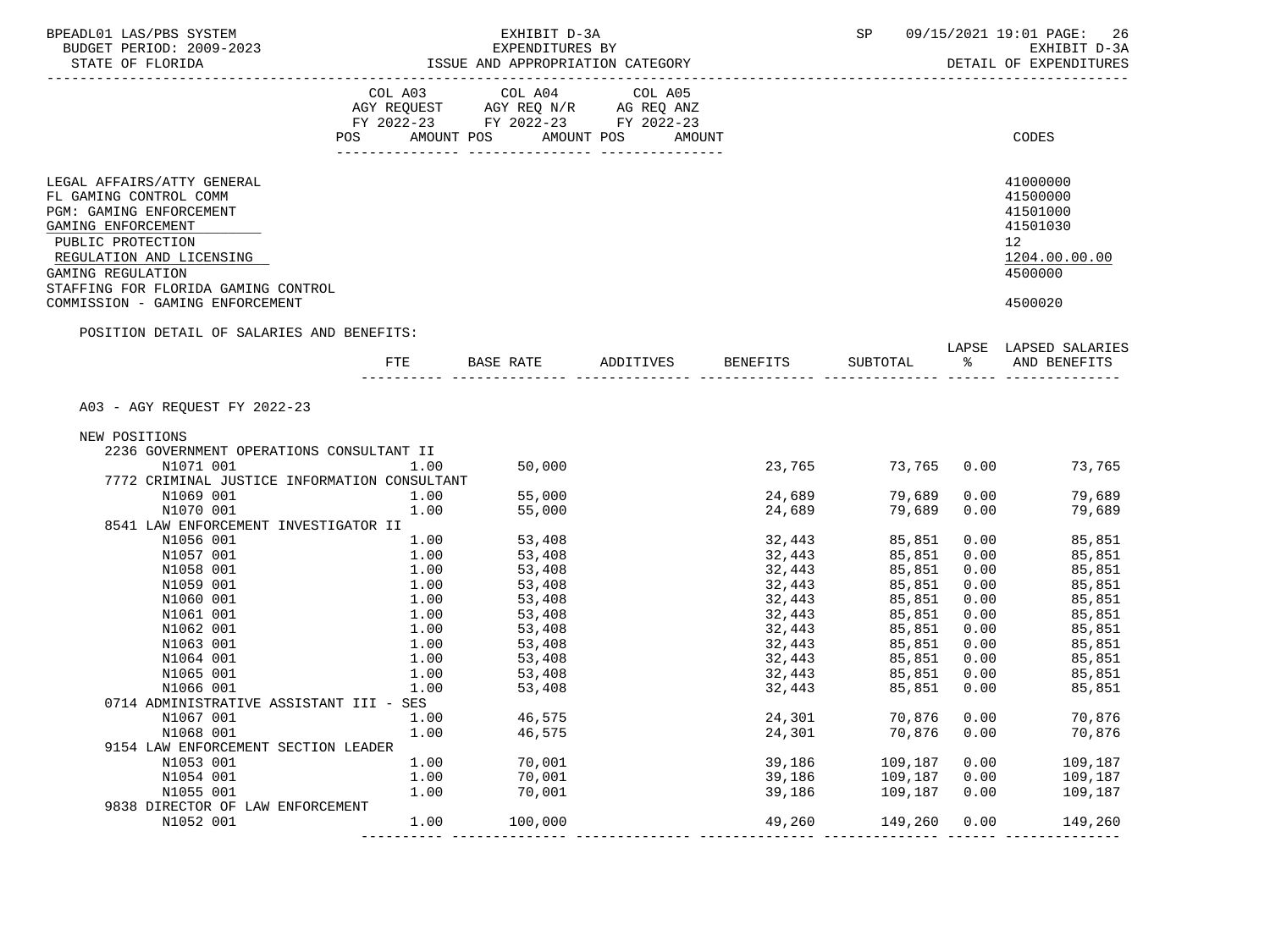| BPEADL01 LAS/PBS SYSTEM<br>BUDGET PERIOD: 2009-2023<br>STATE OF FLORIDA                                                                                                                                                                               |                              | EXHIBIT D-3A<br>EXPENDITURES BY<br>ISSUE AND APPROPRIATION CATEGORY               |                                 |                 | SP                |   | 09/15/2021 19:01 PAGE:<br>27<br>EXHIBIT D-3A<br>DETAIL OF EXPENDITURES                    |
|-------------------------------------------------------------------------------------------------------------------------------------------------------------------------------------------------------------------------------------------------------|------------------------------|-----------------------------------------------------------------------------------|---------------------------------|-----------------|-------------------|---|-------------------------------------------------------------------------------------------|
|                                                                                                                                                                                                                                                       | COL A03<br>AMOUNT POS<br>POS | COL A04<br>AGY REQUEST AGY REQ N/R AG REQ ANZ<br>FY 2022-23 FY 2022-23 FY 2022-23 | COL A05<br>AMOUNT POS<br>AMOUNT |                 |                   |   | CODES                                                                                     |
| LEGAL AFFAIRS/ATTY GENERAL<br>FL GAMING CONTROL COMM<br>PGM: GAMING ENFORCEMENT<br>GAMING ENFORCEMENT<br>PUBLIC PROTECTION<br>REGULATION AND LICENSING<br>GAMING REGULATION<br>STAFFING FOR FLORIDA GAMING CONTROL<br>COMMISSION - GAMING ENFORCEMENT |                              |                                                                                   |                                 |                 |                   |   | 41000000<br>41500000<br>41501000<br>41501030<br>12<br>1204.00.00.00<br>4500000<br>4500020 |
| POSITION DETAIL OF SALARIES AND BENEFITS:                                                                                                                                                                                                             | FTE.                         | BASE RATE                                                                         | ADDITIVES                       | <b>BENEFITS</b> | SUBTOTAL          | ⊱ | LAPSE LAPSED SALARIES<br>AND BENEFITS                                                     |
| A03 - AGY REOUEST FY 2022-23                                                                                                                                                                                                                          |                              |                                                                                   |                                 |                 |                   |   |                                                                                           |
| NEW POSITIONS                                                                                                                                                                                                                                         |                              |                                                                                   |                                 |                 |                   |   |                                                                                           |
| TOTALS FOR ISSUE BY FUND<br>2520 PARI-MUTUEL WAGERING TF                                                                                                                                                                                              |                              |                                                                                   |                                 |                 |                   |   | 1,796,077                                                                                 |
|                                                                                                                                                                                                                                                       |                              | 20.00 1,150,641                                                                   |                                 |                 | 645,436 1,796,077 |   | 1,796,077<br>==============                                                               |
| TOTAL: REGULATION AND LICENSING<br>BY FUND TYPE                                                                                                                                                                                                       |                              |                                                                                   |                                 |                 |                   |   | 1204.00.00.00                                                                             |
| TRUST FUNDS<br>SALARY RATE 1,150,641                                                                                                                                                                                                                  | 20.00                        | 2,824,483 616,600                                                                 |                                 |                 |                   |   | 2000                                                                                      |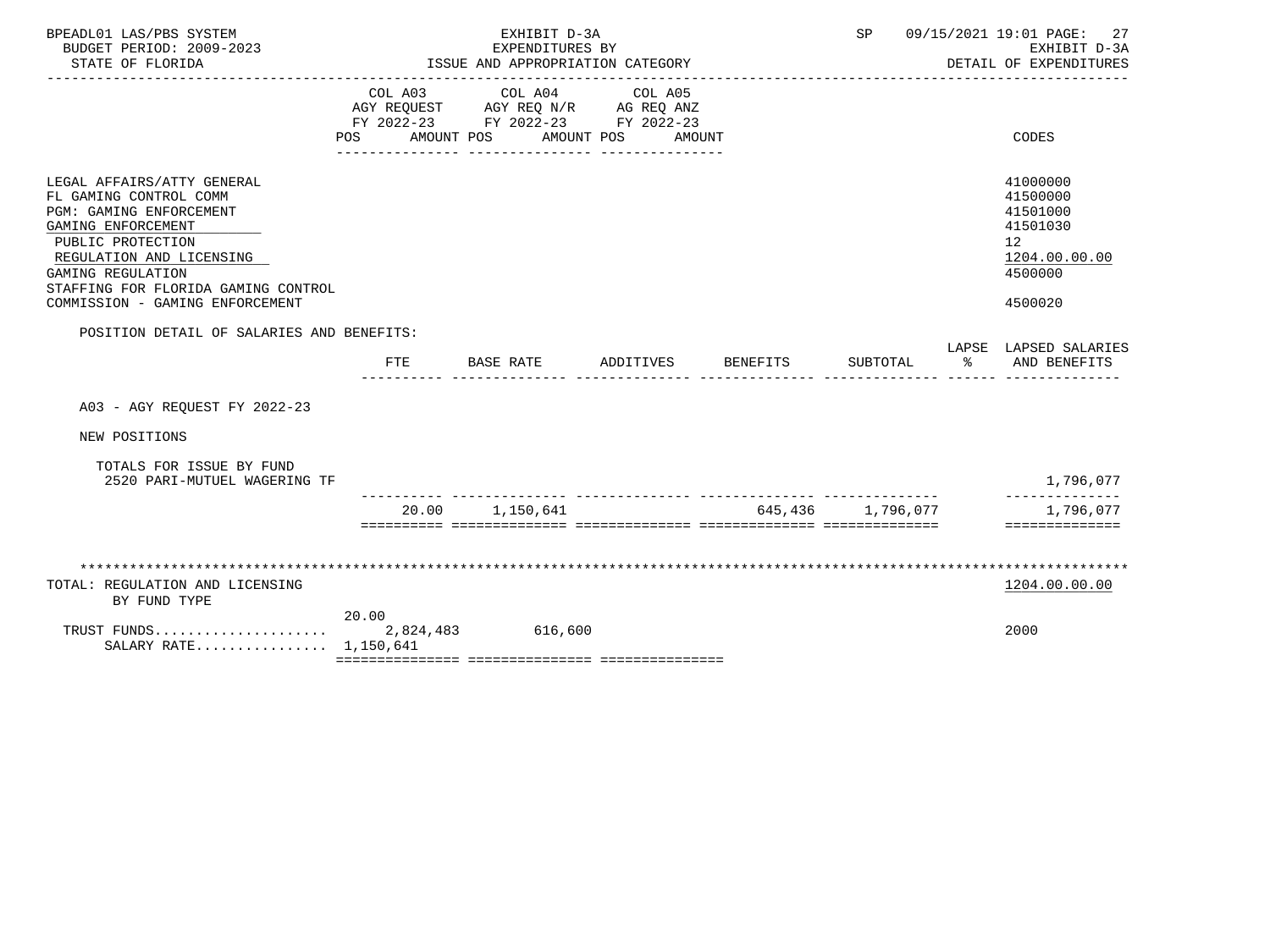| BPEADL01 LAS/PBS SYSTEM<br>BUDGET PERIOD: 2009-2023<br>STATE OF FLORIDA                                                                                                                                                                                             | EXHIBIT D-3A<br>EXPENDITURES BY<br>ISSUE AND APPROPRIATION CATEGORY<br>____________________________                                                         | 09/15/2021 19:01 PAGE:<br>28<br>SP<br>EXHIBIT D-3A<br>DETAIL OF EXPENDITURES   |
|---------------------------------------------------------------------------------------------------------------------------------------------------------------------------------------------------------------------------------------------------------------------|-------------------------------------------------------------------------------------------------------------------------------------------------------------|--------------------------------------------------------------------------------|
|                                                                                                                                                                                                                                                                     | COL A03<br>COL A04<br>COL A05<br>AGY REQUEST AGY REQ N/R AG REQ ANZ<br>FY 2022-23 FY 2022-23 FY 2022-23<br>AMOUNT POS<br>AMOUNT POS<br><b>POS</b><br>AMOUNT | CODES                                                                          |
| LEGAL AFFAIRS/ATTY GENERAL<br>FL GAMING CONTROL COMM<br>PGM: GAMING ENFORCEMENT<br>PARI-MUTUEL WAGERING<br>PUBLIC PROTECTION<br>REGULATION AND LICENSING<br>INTER-AGENCY REORGANIZATIONS<br>REORGANIZATION/TYPE TWO TRANSFER<br>AUTHORIZED IN CHAPTER 2021-269, LOF |                                                                                                                                                             | 41000000<br>41500000<br>41501000<br>41501040<br>12<br>1204.00.00.00<br>1700000 |
| $(CS/SB 4-A) - ADD$<br>SALARY RATE<br>SALARY RATE 2,824,529                                                                                                                                                                                                         |                                                                                                                                                             | 1700520<br>000000                                                              |
| SALARIES AND BENEFITS                                                                                                                                                                                                                                               |                                                                                                                                                             | 010000                                                                         |
| PARI-MUTUEL WAGERING TF                                                                                                                                                                                                                                             | 59.00<br>$-STATE$<br>4,240,360                                                                                                                              | 2520 1                                                                         |
| OTHER PERSONAL SERVICES                                                                                                                                                                                                                                             |                                                                                                                                                             | 030000                                                                         |
| PARI-MUTUEL WAGERING TF                                                                                                                                                                                                                                             | -STATE 1,453,917                                                                                                                                            | 2520 1                                                                         |
| <b>EXPENSES</b>                                                                                                                                                                                                                                                     |                                                                                                                                                             | 040000                                                                         |
| PARI-MUTUEL WAGERING TF -STATE 653,747                                                                                                                                                                                                                              |                                                                                                                                                             | 2520 1                                                                         |
| OPERATING CAPITAL OUTLAY                                                                                                                                                                                                                                            |                                                                                                                                                             | 060000                                                                         |
| PARI-MUTUEL WAGERING TF                                                                                                                                                                                                                                             | $-STATE$<br>13,032                                                                                                                                          | 2520 1                                                                         |
| SPECIAL CATEGORIES<br>ACQUISITION/MOTOR VEHICLES                                                                                                                                                                                                                    |                                                                                                                                                             | 100000<br>100021                                                               |
| PARI-MUTUEL WAGERING TF                                                                                                                                                                                                                                             | $-$ STATE<br>40,002                                                                                                                                         | 2520 1                                                                         |
| CONTRACTED SERVICES                                                                                                                                                                                                                                                 |                                                                                                                                                             | 100777                                                                         |
| PARI-MUTUEL WAGERING TF -STATE                                                                                                                                                                                                                                      | 27,317                                                                                                                                                      | 2520 1                                                                         |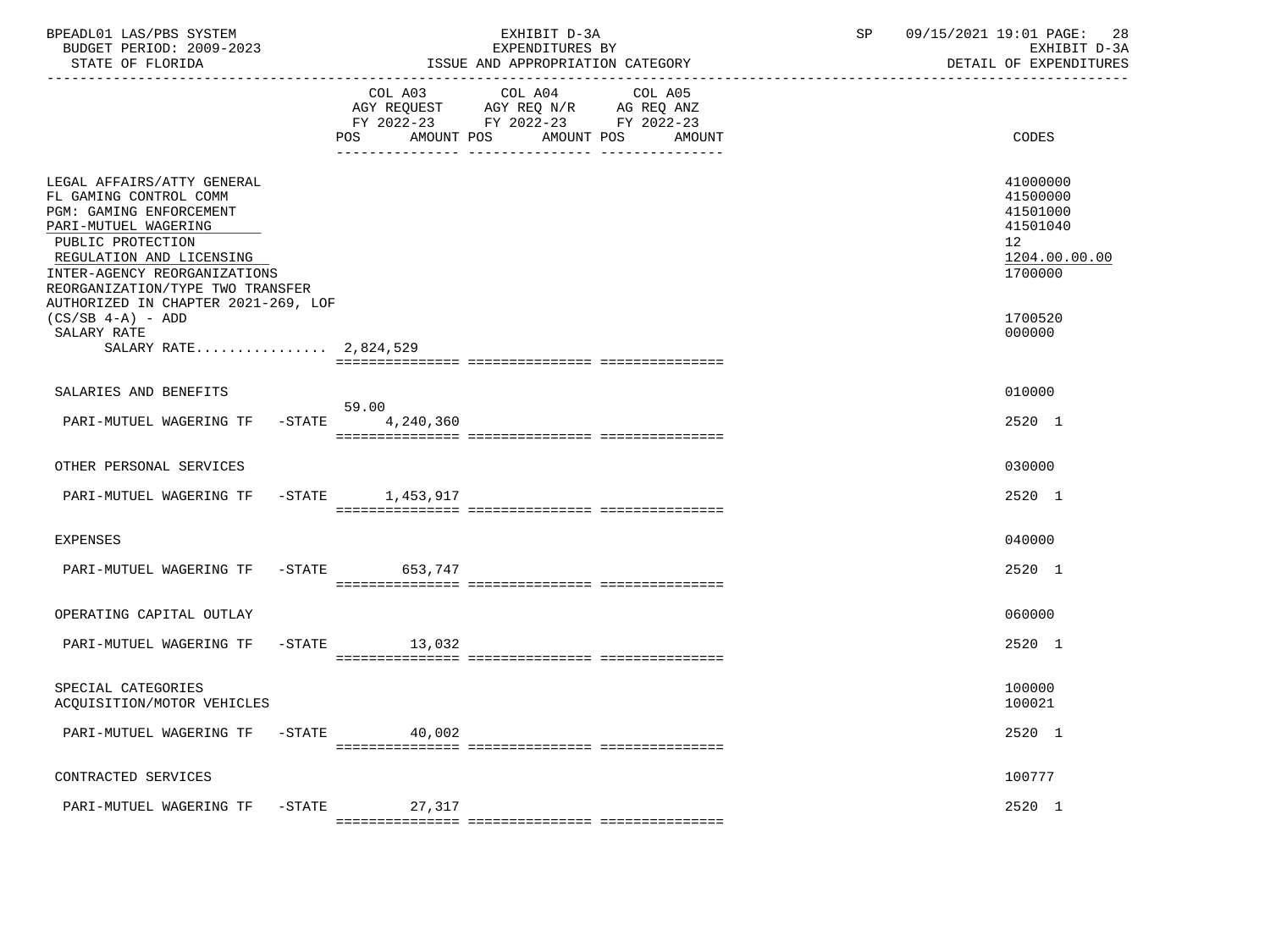| BPEADL01 LAS/PBS SYSTEM<br>BUDGET PERIOD: 2009-2023<br>STATE OF FLORIDA<br>----------------<br>-------------------------------                                                                                               |           |                              | EXHIBIT D-3A<br>EXPENDITURES BY<br>ISSUE AND APPROPRIATION CATEGORY                                                  | SP | 09/15/2021 19:01 PAGE:<br>-29<br>EXHIBIT D-3A<br>DETAIL OF EXPENDITURES        |
|------------------------------------------------------------------------------------------------------------------------------------------------------------------------------------------------------------------------------|-----------|------------------------------|----------------------------------------------------------------------------------------------------------------------|----|--------------------------------------------------------------------------------|
|                                                                                                                                                                                                                              |           | COL A03<br>AMOUNT POS<br>POS | COL A04<br>COL A05<br>AGY REQUEST AGY REQ N/R AG REQ ANZ<br>FY 2022-23 FY 2022-23 FY 2022-23<br>AMOUNT POS<br>AMOUNT |    | CODES                                                                          |
| LEGAL AFFAIRS/ATTY GENERAL<br>FL GAMING CONTROL COMM<br>PGM: GAMING ENFORCEMENT<br>PARI-MUTUEL WAGERING<br>PUBLIC PROTECTION<br>REGULATION AND LICENSING<br>INTER-AGENCY REORGANIZATIONS<br>REORGANIZATION/TYPE TWO TRANSFER |           |                              |                                                                                                                      |    | 41000000<br>41500000<br>41501000<br>41501040<br>12<br>1204.00.00.00<br>1700000 |
| AUTHORIZED IN CHAPTER 2021-269, LOF<br>$(CS/SB 4-A) - ADD$<br>SPECIAL CATEGORIES<br>OPERATION/MOTOR VEHICLES                                                                                                                 |           |                              |                                                                                                                      |    | 1700520<br>100000<br>102289                                                    |
| PARI-MUTUEL WAGERING TF                                                                                                                                                                                                      |           | $-$ STATE<br>62,000          |                                                                                                                      |    | 2520 1                                                                         |
| RISK MANAGEMENT INSURANCE                                                                                                                                                                                                    |           |                              |                                                                                                                      |    | 103241                                                                         |
| PARI-MUTUEL WAGERING TF                                                                                                                                                                                                      |           | -STATE 113,905               |                                                                                                                      |    | 2520 1                                                                         |
| LEASE/PURCHASE/EQUIPMENT                                                                                                                                                                                                     |           |                              |                                                                                                                      |    | 105281                                                                         |
| PARI-MUTUEL WAGERING TF                                                                                                                                                                                                      | $-STATE$  | 10,063                       |                                                                                                                      |    | 2520 1                                                                         |
| RACING ANIMAL MED RESEARCH                                                                                                                                                                                                   |           |                              |                                                                                                                      |    | 105511                                                                         |
| PARI-MUTUEL WAGERING TF                                                                                                                                                                                                      |           | $-$ STATE<br>100,000         |                                                                                                                      |    | 2520 1                                                                         |
| PARI-MUTUEL LAB CONTRACT                                                                                                                                                                                                     |           |                              |                                                                                                                      |    | 105515                                                                         |
| PARI-MUTUEL WAGERING TF                                                                                                                                                                                                      | $-$ STATE | 1,916,000                    |                                                                                                                      |    | 2520 1                                                                         |
| TR/DMS/HR SVCS/STW CONTRCT                                                                                                                                                                                                   |           |                              |                                                                                                                      |    | 107040                                                                         |
| PARI-MUTUEL WAGERING TF                                                                                                                                                                                                      | $-$ STATE | 36,550                       |                                                                                                                      |    | 2520 1                                                                         |
| CON/PARI-MUT WAG/COMPL SYS                                                                                                                                                                                                   |           |                              |                                                                                                                      |    | 109062                                                                         |
| PARI-MUTUEL WAGERING TF -STATE                                                                                                                                                                                               |           | 296,476                      |                                                                                                                      |    | 2520 1                                                                         |

=============== =============== ===============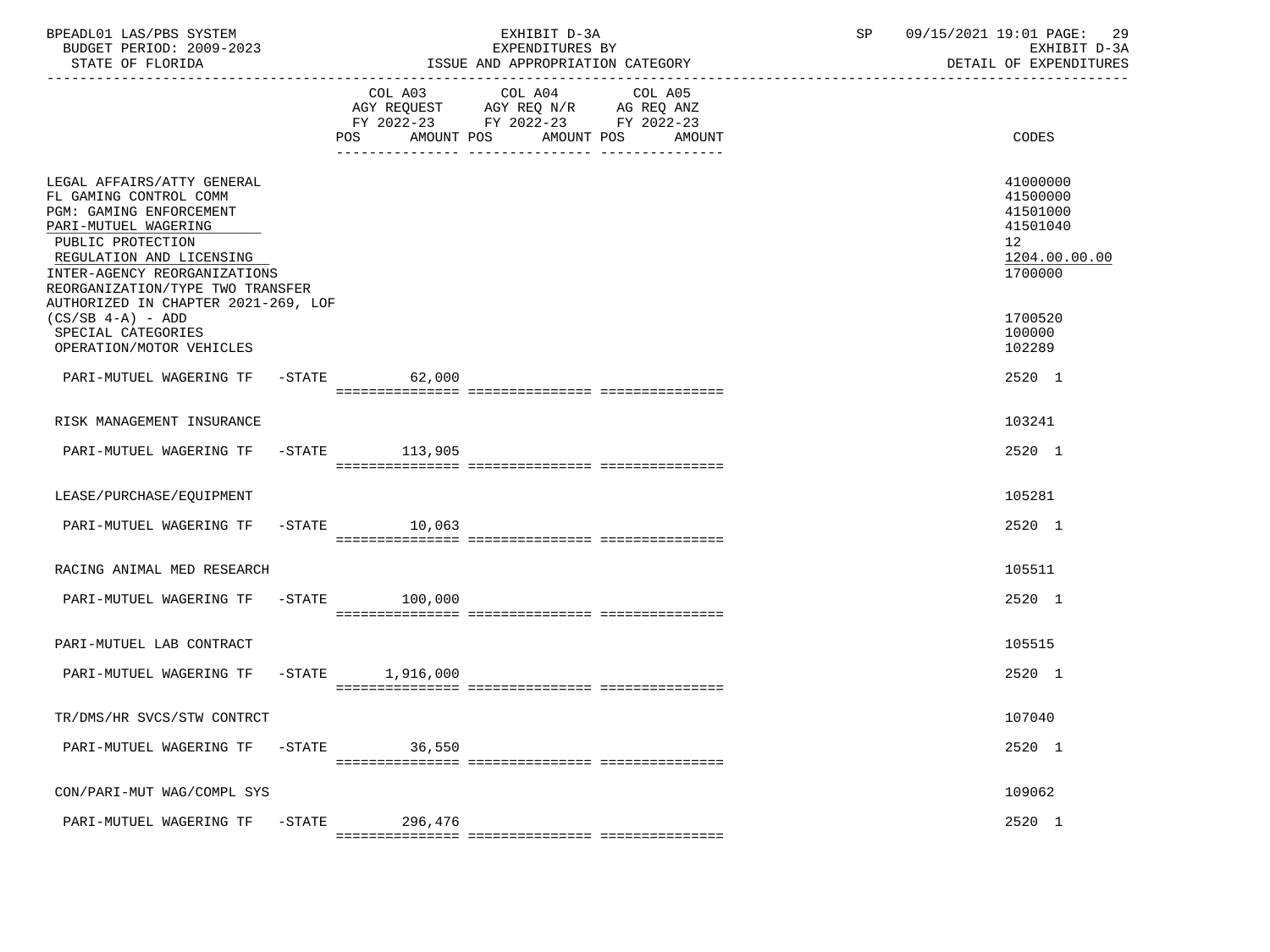| BPEADL01 LAS/PBS SYSTEM |                          |
|-------------------------|--------------------------|
|                         | BUDGET PERIOD: 2009-2023 |
|                         |                          |

|                            |      | COL A03     | COL A04               | COL A05    |          |
|----------------------------|------|-------------|-----------------------|------------|----------|
|                            |      |             |                       |            |          |
|                            |      | AGY REOUEST | AGY REO N/R           | AG REO ANZ |          |
|                            |      | FY 2022-23  | FY 2022-23 FY 2022-23 |            |          |
|                            | POS. | AMOUNT POS  | AMOUNT POS            | AMOUNT     | CODES    |
|                            |      |             |                       |            |          |
| LEGAL AFFAIRS/ATTY GENERAL |      |             |                       |            | 41000000 |
| FL GAMING CONTROL COMM     |      |             |                       |            | 41500000 |
| PGM: GAMING ENFORCEMENT    |      |             |                       |            | 41501000 |

PGM: GAMING ENFORCEMENT 41501000<br>PART-MITTIEL WAGERING 41501040 PARI-MUTUEL WAGERING 415<br>PIRLIC PROTECTION 42 PUBLIC PROTECTION 12 REGULATION AND LICENSING 1204.00.00.00 \_\_\_\_\_\_\_\_\_\_\_\_\_\_\_\_\_\_\_\_\_\_\_\_\_\_ \_\_\_\_\_\_\_\_\_\_\_\_\_ INTER-AGENCY REORGANIZATIONS REORGANIZATION/TYPE TWO TRANSFER AUTHORIZED IN CHAPTER 2021-269, LOF

 TOTAL: REORGANIZATION/TYPE TWO TRANSFER 1700520 AUTHORIZED IN CHAPTER 2021-269, LOF  $(CS/SB 4-A) - ADD$  TOTAL POSITIONS......... 59.00 TOTAL ISSUE............. 8,963,369 TOTAL SALARY RATE....... 2,824,529

(CS/SB 4-A) - ADD 1700520

AGENCY ISSUE NARRATIVE:

2022-2023 BUDGET YEAR NARRATIVE: IT COMPONENT? NO

 CS SB4-A (Chapter 2021-269, Laws of Florida) establishes the Florida Gaming Control Commission (Commission), to be administratively housed within the Department of Legal Affairs, Office of the Attorney General and provides for a Type Two transfer pursuant to s. 20.06(2), F.S., effective July 1, 2022, of all powers and duties, personnel, administrative rules, and funding of the Department of Business and Professional Regulation (Department), relating to the regulation of pari-mutuel wagering, slot machines, cardrooms, and the state compliance agency's oversight responsibilities for authorized gaming compacts. The bill also provides that the Department is to prepare and submit to Commission's Legislative Budget Request for Fiscal Year 2022-2023.

\*\*\*\*\*\*\*\*\*\*\*\*\*\*\*\*\*\*\*\*\*\*\*\*\*\*\*\*\*\*\*\*\*\*\*\*\*\*\*\*\*\*\*\*\*\*\*\*\*\*\*\*\*\*\*\*\*\*\*\*\*\*\*\*\*\*\*\*\*\*\*\*\*\*\*\*\*\*\*\*\*\*\*\*\*\*\*\*\*\*\*\*\*\*\*\*\*\*\*\*\*\*\*\*\*\*\*\*\*\*\*\*\*\*\*\*\*\*\*\*\*\*\*\*\*\*\*

=============== =============== ===============

 The Department requests to transfer 59.00 FTE positions, 2,824,529 of Salary Rate and \$8,963,369 of budget authority from the Department's Pari-Mutuel Wagering budget entity within the Pari-Mutuel Trust Fund to the Florida Gaming Control Commission's Pari-Mutuel Wagering budget entity within the Pari-Mutuel Trust Fund in accordance with the Type Two Transfer required by CS SB4-A (Chapter 2021-269, Laws of Florida).

Linkage to the Florida Strategic Plan for Economic Development:

5.2 Improve the efficiency and effectiveness of government agencies at all levels.

 Budget Summary: Florida Gaming Control Commission Pari-Mutuel Wagering Pari-Mutuel Wagering Trust Fund FTE: 59.00 Salary Rate: 2,824,529 Salaries and Benefits:  $\frac{1}{24.240.360}$  Other Personal Services (OPS): \$1,453,917 Expenses: \$653,747 Operating Capital Outlay (OCO):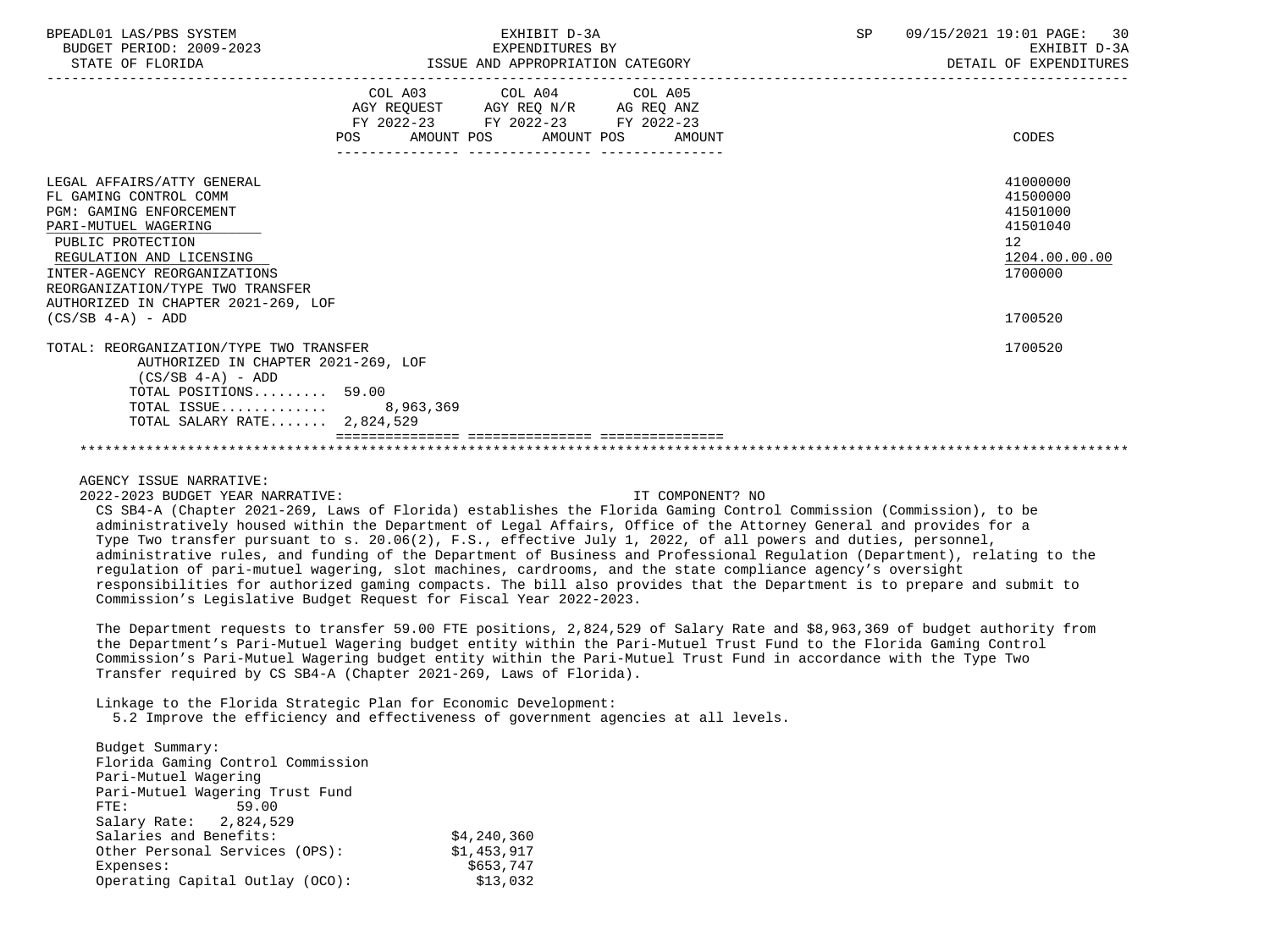| BPEADL01 LAS/PBS SYSTEM<br>BUDGET PERIOD: 2009-2023<br>STATE OF FLORIDA | EXHIBIT D-3A<br>EXPENDITURES BY<br>ISSUE AND APPROPRIATION CATEGORY                                                                   | SP<br>09/15/2021 19:01 PAGE: 31<br>EXHIBIT D-3A<br>DETAIL OF EXPENDITURES |
|-------------------------------------------------------------------------|---------------------------------------------------------------------------------------------------------------------------------------|---------------------------------------------------------------------------|
|                                                                         | COL A03 COL A04 COL A05<br>AGY REQUEST AGY REQ N/R AG REQ ANZ<br>FY 2022-23 FY 2022-23 FY 2022-23<br>POS AMOUNT POS AMOUNT POS AMOUNT | CODES                                                                     |
| LEGAL AFFAIRS/ATTY GENERAL                                              |                                                                                                                                       | 41000000                                                                  |
| FL GAMING CONTROL COMM<br><b>PGM: GAMING ENFORCEMENT</b>                |                                                                                                                                       | 41500000<br>41501000                                                      |
| PARI-MUTUEL WAGERING                                                    |                                                                                                                                       | 41501040                                                                  |
| PUBLIC PROTECTION                                                       |                                                                                                                                       | 12 <sup>°</sup>                                                           |
| REGULATION AND LICENSING                                                |                                                                                                                                       | 1204.00.00.00                                                             |
| INTER-AGENCY REORGANIZATIONS<br>REORGANIZATION/TYPE TWO TRANSFER        |                                                                                                                                       | 1700000                                                                   |
| AUTHORIZED IN CHAPTER 2021-269, LOF                                     |                                                                                                                                       |                                                                           |
| $(CS/SB 4-A) - ADD$                                                     |                                                                                                                                       | 1700520                                                                   |
| Acquisition of Motor Vehicles:                                          | \$40,002                                                                                                                              |                                                                           |
| Contracted Services:                                                    | \$27,317                                                                                                                              |                                                                           |
| Operation of Motor Vehicles: \$62,000                                   |                                                                                                                                       |                                                                           |
| Risk Management Insurance:                                              | \$113,905                                                                                                                             |                                                                           |
| Lease/Purchase Equipment:                                               | \$10.063                                                                                                                              |                                                                           |

\$8,963,369

 The OAD transaction was required to adjust Salaries and Benefits budget authority to ensure the correct amount is transferred. \*\*\*\*\*\*\*\*\*\*\*\*\*\*\*\*\*\*\*\*\*\*\*\*\*\*\*\*\*\*\*\*\*\*\*\*\*\*\*\*\*\*\*\*\*\*\*\*\*\*\*\*\*\*\*\*\*\*\*\*\*\*\*\*\*\*\*\*\*\*\*\*\*\*\*\*\*\*\*\*\*\*\*\*\*\*\*\*\*\*\*\*\*\*\*\*\*\*\*\*\*\*\*\*\*\*\*\*\*\*\*\*\*\*\*\*\*\*\*\*\*\*\*\*\*\*\*

POSITION DETAIL OF SALARIES AND BENEFITS:

Pari-Mutuel Wagering Compliance System:

59.00

Salary Rate: 2,824,529<br>Budget:

Total:<br>FTE:

Lease/Purchase Equipment:  $$10,063$ <br>Racing Animal Med Research:  $$100,000$ Racing Animal Med Research: \$100,000<br>Pari-Mutuel Lab Contract: \$1,916,000 Pari-Mutuel Lab Contract: \$1,916,000<br>Transfer to DMS/HR Services: \$36,550 Transfer to DMS/HR Services: \$36,550<br>Pari-Mutuel Wagering Compliance System: \$296,476

|                                           | <b>FTE</b> | <b>BASE RATE</b> | ADDITIVES | BENEFITS | SUBTOTAL | LAPSE<br>ႜ | LAPSED SALARIES<br>AND BENEFITS |
|-------------------------------------------|------------|------------------|-----------|----------|----------|------------|---------------------------------|
|                                           |            |                  |           |          |          |            |                                 |
| A03 - AGY REOUEST FY 2022-23              |            |                  |           |          |          |            |                                 |
| CHANGES TO CURRENTLY AUTHORIZED POSITIONS |            |                  |           |          |          |            |                                 |
| 0712 ADMINISTRATIVE ASSISTANT II          |            |                  |           |          |          |            |                                 |
| 00522 001                                 | 1.00       | 29,457           |           | 19,927   | 49,384   | 0.00       | 49,384                          |
| 01122 001                                 | 1.00       | 36,340           |           | 24,762   | 61,102   | 0.00       | 61,102                          |
| 11119 001                                 | 1.00       | 34,892           |           | 24,566   | 59,458   | 0.00       | 59,458                          |
| 1469 PROFESSIONAL ACCOUNTANT SPECIALIST   |            |                  |           |          |          |            |                                 |
| 00561 001                                 | 1.00       | 52,127           |           | 22,753   | 74,880   | 0.00       | 74,880                          |
| 1503 TAX AUDITOR I                        |            |                  |           |          |          |            |                                 |
| 00505 001                                 | 1.00       | 34,156           |           | 26,165   | 60,321   | 0.00       | 60,321                          |
| 1509 TAX AUDITOR III                      |            |                  |           |          |          |            |                                 |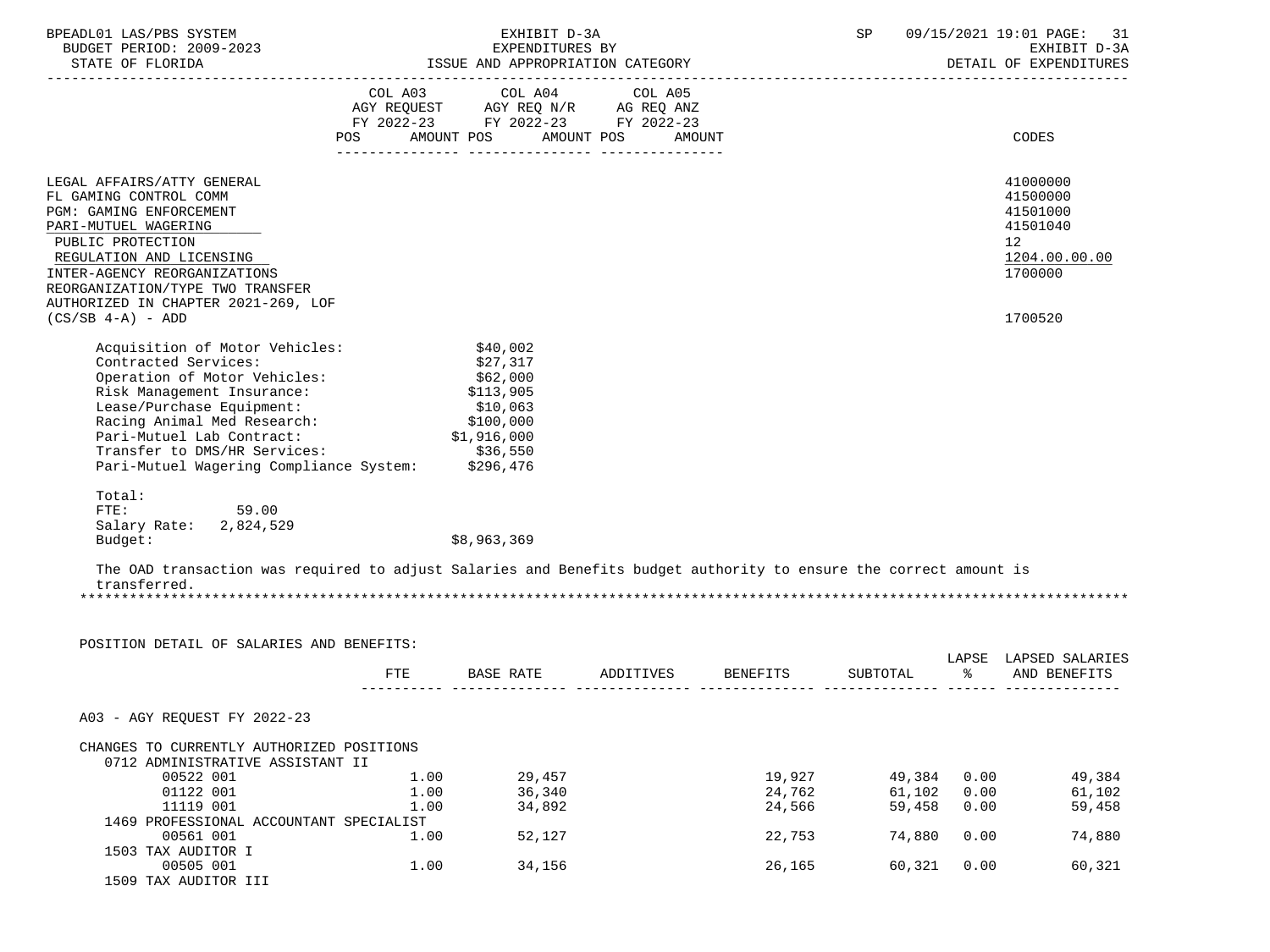| BPEADL01 LAS/PBS SYSTEM                                                                                                                                                                                                                                             |              | EXHIBIT D-3A                                                                                                   | 09/15/2021 19:01 PAGE: 32<br>SP |                              |                  |              |                                                                                |
|---------------------------------------------------------------------------------------------------------------------------------------------------------------------------------------------------------------------------------------------------------------------|--------------|----------------------------------------------------------------------------------------------------------------|---------------------------------|------------------------------|------------------|--------------|--------------------------------------------------------------------------------|
| BUDGET PERIOD: 2009-2023                                                                                                                                                                                                                                            |              | EXPENDITURES BY                                                                                                | EXHIBIT D-3A                    |                              |                  |              |                                                                                |
| STATE OF FLORIDA                                                                                                                                                                                                                                                    |              | ISSUE AND APPROPRIATION CATEGORY                                                                               |                                 |                              |                  |              | DETAIL OF EXPENDITURES                                                         |
| --------------------                                                                                                                                                                                                                                                |              | COL A03 COL A04                                                                                                | COL A05                         |                              |                  |              |                                                                                |
|                                                                                                                                                                                                                                                                     |              | AGY REQUEST AGY REQ N/R AG REQ ANZ                                                                             |                                 |                              |                  |              |                                                                                |
|                                                                                                                                                                                                                                                                     |              | FY 2022-23 FY 2022-23 FY 2022-23                                                                               |                                 |                              |                  |              |                                                                                |
|                                                                                                                                                                                                                                                                     |              | POS AMOUNT POS AMOUNT POS AMOUNT                                                                               |                                 |                              |                  |              | CODES                                                                          |
|                                                                                                                                                                                                                                                                     |              |                                                                                                                |                                 |                              |                  |              |                                                                                |
| LEGAL AFFAIRS/ATTY GENERAL<br>FL GAMING CONTROL COMM<br>PGM: GAMING ENFORCEMENT<br>PARI-MUTUEL WAGERING<br>PUBLIC PROTECTION<br>REGULATION AND LICENSING<br>INTER-AGENCY REORGANIZATIONS<br>REORGANIZATION/TYPE TWO TRANSFER<br>AUTHORIZED IN CHAPTER 2021-269, LOF |              |                                                                                                                |                                 |                              |                  |              | 41000000<br>41500000<br>41501000<br>41501040<br>12<br>1204.00.00.00<br>1700000 |
| $(CS/SB 4-A) - ADD$                                                                                                                                                                                                                                                 |              |                                                                                                                |                                 |                              |                  |              | 1700520                                                                        |
| POSITION DETAIL OF SALARIES AND BENEFITS:                                                                                                                                                                                                                           |              |                                                                                                                |                                 |                              |                  |              |                                                                                |
|                                                                                                                                                                                                                                                                     |              |                                                                                                                |                                 |                              |                  |              | LAPSE LAPSED SALARIES                                                          |
|                                                                                                                                                                                                                                                                     | FTE          | BASE RATE             ADDITIVES            BENEFITS            SUBTOTAL                          AND  BENEFITS |                                 |                              |                  |              |                                                                                |
|                                                                                                                                                                                                                                                                     |              |                                                                                                                |                                 |                              |                  |              |                                                                                |
| A03 - AGY REQUEST FY 2022-23                                                                                                                                                                                                                                        |              |                                                                                                                |                                 |                              |                  |              |                                                                                |
| CHANGES TO CURRENTLY AUTHORIZED POSITIONS                                                                                                                                                                                                                           |              |                                                                                                                |                                 |                              |                  |              |                                                                                |
| 01117 001                                                                                                                                                                                                                                                           | 1.00         | 40,981                                                                                                         |                                 | 16,774                       | 57,755           |              | 0.00<br>57,755                                                                 |
| 1510 TAX AUDITOR IV                                                                                                                                                                                                                                                 |              |                                                                                                                |                                 |                              |                  |              |                                                                                |
| 00530 001                                                                                                                                                                                                                                                           |              | 1.00 43,030                                                                                                    |                                 | 27,804                       | 70,834           | 0.00         | 70,834                                                                         |
| 1564 FINANCIAL EXAMINER/ANALYST II                                                                                                                                                                                                                                  |              |                                                                                                                |                                 |                              |                  |              |                                                                                |
| 00752 001<br>00760 001                                                                                                                                                                                                                                              | 1.00<br>1.00 | 43,657<br>38,809                                                                                               |                                 | 27,920                       | 71,577<br>60,464 | 0.00<br>0.00 | 71,577<br>60,464                                                               |
| 1668 AUDIT EVALUATION & REVIEW ANALYST                                                                                                                                                                                                                              |              |                                                                                                                |                                 | 21,655                       |                  |              |                                                                                |
| 11181 001                                                                                                                                                                                                                                                           | 1.00         | 47,273                                                                                                         |                                 | 17,936                       | 65,209           | 0.00         | 65,209                                                                         |
| 2212 OPERATIONS ANALYST II                                                                                                                                                                                                                                          |              |                                                                                                                |                                 |                              |                  |              |                                                                                |
| 00776 001                                                                                                                                                                                                                                                           | 1.00         | 36,206                                                                                                         |                                 |                              | 52,098           | 0.00         | 52,098                                                                         |
| 01120 001                                                                                                                                                                                                                                                           | 1.00         | 31,108                                                                                                         | 1,253                           |                              | 52,825           | 0.00         | 52,825                                                                         |
| 11106 001                                                                                                                                                                                                                                                           | 1.00         | 36,206                                                                                                         |                                 | $20,464$<br>15.000<br>15,892 | 52,098           | 0.00         | 52,098                                                                         |
| 2236 GOVERNMENT OPERATIONS CONSULTANT II                                                                                                                                                                                                                            |              |                                                                                                                |                                 |                              |                  |              |                                                                                |
| 00759 001                                                                                                                                                                                                                                                           | 1.00         | 52,875                                                                                                         |                                 | 29,622                       | 82,497           |              | 0.00<br>82,497                                                                 |
| 00778 001                                                                                                                                                                                                                                                           | 1.00         | 49,671                                                                                                         |                                 | 18,379                       | 68,050           | 0.00         | 68,050                                                                         |
| 2239 OPERATIONS REVIEW SPECIALIST                                                                                                                                                                                                                                   |              |                                                                                                                |                                 |                              |                  |              |                                                                                |
| 00538 001                                                                                                                                                                                                                                                           | 1.00         | 46,100                                                                                                         |                                 | 28,371                       | 74,471           | 0.00         | 74,471                                                                         |
| 00603 001                                                                                                                                                                                                                                                           | 1.00         | 43,787                                                                                                         |                                 | 17,293                       | 61,080 0.00      |              | 61,080                                                                         |
| 11352 001                                                                                                                                                                                                                                                           | 1.00         | 44,456                                                                                                         |                                 | 28,067                       | 72,523           | 0.00         | 72,523                                                                         |
| 11440 001                                                                                                                                                                                                                                                           | 1.00         | 42,502                                                                                                         |                                 | 27,706                       | 70,208           | 0.00         | 70,208                                                                         |
| 8318 INVESTIGATION SPECIALIST II                                                                                                                                                                                                                                    |              |                                                                                                                |                                 |                              |                  |              |                                                                                |
| 00563 001                                                                                                                                                                                                                                                           | 1.00         | 40,083                                                                                                         | 1,253                           | 27,491                       | 68,827           | 0.00         | 68,827                                                                         |
| 00602 001                                                                                                                                                                                                                                                           | 1.00         | 40,083                                                                                                         |                                 | 27,259                       | 67,342           | 0.00         | 67,342                                                                         |
| 00604 001                                                                                                                                                                                                                                                           | 1.00         | 32,823                                                                                                         |                                 | 20,549                       | 53,372           | 0.00         | 53,372                                                                         |
| 00605 001                                                                                                                                                                                                                                                           | 1.00         | 40,083                                                                                                         | 1,253                           | 16,840                       | 58,176           | 0.00         | 58,176                                                                         |
| 00779 001                                                                                                                                                                                                                                                           | 1.00         | 40,635                                                                                                         |                                 | 16,711                       | 57,346           | 0.00         | 57,346                                                                         |
| 11109 001                                                                                                                                                                                                                                                           | 1.00         | 40,083                                                                                                         | 1,253                           | 27,491                       | 68,827           | 0.00         | 68,827                                                                         |
| 11389 001                                                                                                                                                                                                                                                           | 1.00         | 42,703                                                                                                         |                                 | 17,092                       | 59,795           | 0.00         | 59,795                                                                         |
| 11390 001                                                                                                                                                                                                                                                           | 1.00         | 32,823                                                                                                         | 1,253                           | 20,781                       | 54,857           | 0.00         | 54,857                                                                         |
|                                                                                                                                                                                                                                                                     |              |                                                                                                                |                                 |                              |                  |              |                                                                                |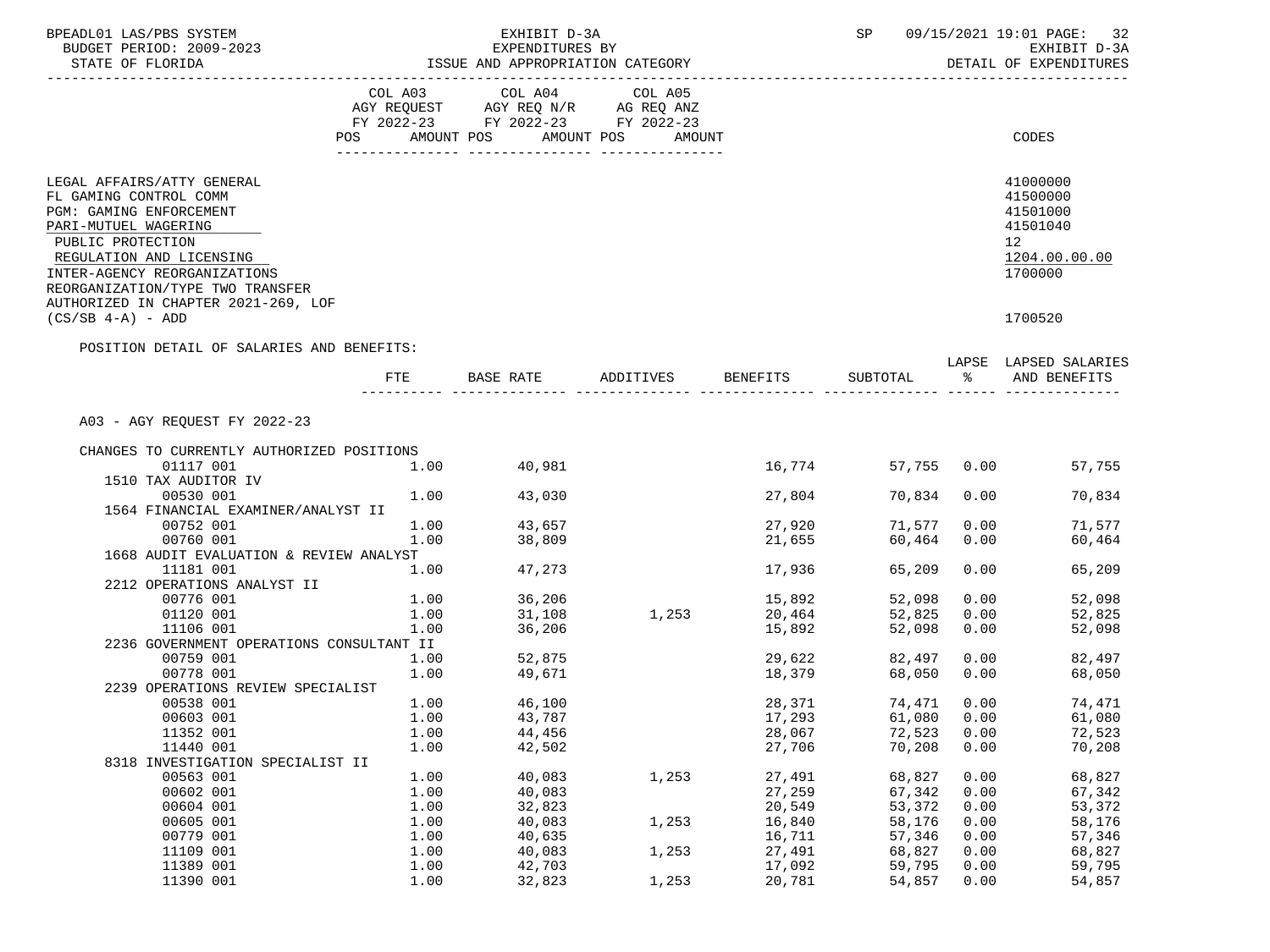| BPEADL01 LAS/PBS SYSTEM<br>BUDGET PERIOD: 2009-2023<br>STATE OF FLORIDA                                                                                                                                                                                             |                                                                                                                | EXHIBIT D-3A<br>EXPENDITURES BY<br>EAPENDITURES BY<br>ISSUE AND APPROPRIATION CATEGORY | SP     | 09/15/2021 19:01 PAGE:<br>33<br>EXHIBIT D-3A<br>DETAIL OF EXPENDITURES |                               |               |                                                                                |
|---------------------------------------------------------------------------------------------------------------------------------------------------------------------------------------------------------------------------------------------------------------------|----------------------------------------------------------------------------------------------------------------|----------------------------------------------------------------------------------------|--------|------------------------------------------------------------------------|-------------------------------|---------------|--------------------------------------------------------------------------------|
|                                                                                                                                                                                                                                                                     | POS FOR THE POST OF THE STATE STATE STATE STATE STATE STATE STATE STATE STATE STATE STATE STATE STATE STATE ST | FY 2022-23 FY 2022-23 FY 2022-23<br>AMOUNT POS AMOUNT POS                              | AMOUNT |                                                                        |                               |               | CODES                                                                          |
|                                                                                                                                                                                                                                                                     |                                                                                                                |                                                                                        |        |                                                                        |                               |               |                                                                                |
| LEGAL AFFAIRS/ATTY GENERAL<br>FL GAMING CONTROL COMM<br>PGM: GAMING ENFORCEMENT<br>PARI-MUTUEL WAGERING<br>PUBLIC PROTECTION<br>REGULATION AND LICENSING<br>INTER-AGENCY REORGANIZATIONS<br>REORGANIZATION/TYPE TWO TRANSFER<br>AUTHORIZED IN CHAPTER 2021-269, LOF |                                                                                                                |                                                                                        |        |                                                                        |                               |               | 41000000<br>41500000<br>41501000<br>41501040<br>12<br>1204.00.00.00<br>1700000 |
| $(CS/SB 4-A) - ADD$                                                                                                                                                                                                                                                 |                                                                                                                |                                                                                        |        |                                                                        |                               |               | 1700520                                                                        |
| POSITION DETAIL OF SALARIES AND BENEFITS:                                                                                                                                                                                                                           |                                                                                                                |                                                                                        |        |                                                                        |                               |               |                                                                                |
|                                                                                                                                                                                                                                                                     | FTE                                                                                                            | BASE RATE ADDITIVES                                                                    |        | BENEFITS                                                               | SUBTOTAL                      | $\frac{1}{6}$ | LAPSE LAPSED SALARIES<br>AND BENEFITS                                          |
| A03 - AGY REQUEST FY 2022-23<br>CHANGES TO CURRENTLY AUTHORIZED POSITIONS                                                                                                                                                                                           |                                                                                                                |                                                                                        |        |                                                                        |                               |               |                                                                                |
| 8822 PARI-MUTUEL OPERATIONS SPECIALIST                                                                                                                                                                                                                              |                                                                                                                |                                                                                        |        |                                                                        |                               |               |                                                                                |
| 00524 001                                                                                                                                                                                                                                                           | 1.00                                                                                                           | 32,473                                                                                 |        |                                                                        | 25,854 58,327                 | 0.00          | 58,327                                                                         |
| 00690 001                                                                                                                                                                                                                                                           | 1.00                                                                                                           | 29,052                                                                                 |        | 25,221                                                                 | 54,273<br>$25, 221$ $54, 273$ | 0.00          | 54,273                                                                         |
| 00691 001                                                                                                                                                                                                                                                           | 1.00                                                                                                           | 29,052                                                                                 |        |                                                                        |                               | 0.00          | 54,273                                                                         |
| 00694 001                                                                                                                                                                                                                                                           | 1.00                                                                                                           | 33,122                                                                                 |        |                                                                        | 15,323 48,445                 | 0.00          | 48,445                                                                         |
| 00708 001                                                                                                                                                                                                                                                           | 1.00                                                                                                           | 29,052                                                                                 |        | 14,570                                                                 | 43,622<br>5,396 34,375        | 0.00          | 43,622                                                                         |
| 00714 001                                                                                                                                                                                                                                                           | 1.00                                                                                                           | 28,979                                                                                 |        |                                                                        |                               | 0.00          | 34,375                                                                         |
| 00960 001<br>0712 ADMINISTRATIVE ASSISTANT II - SES                                                                                                                                                                                                                 | 1.00                                                                                                           | 29,052                                                                                 |        | 14,570                                                                 | 43,622                        | 0.00          | 43,622                                                                         |
| 00715 001                                                                                                                                                                                                                                                           | 1.00                                                                                                           | 41,584                                                                                 |        | 29,353                                                                 | 70,937                        | 0.00          | 70,937                                                                         |
| 0714 ADMINISTRATIVE ASSISTANT III - SES                                                                                                                                                                                                                             |                                                                                                                |                                                                                        |        |                                                                        |                               |               |                                                                                |
| 00534 001                                                                                                                                                                                                                                                           | 1.00                                                                                                           | 38,905                                                                                 |        | 31,783                                                                 | 70,688                        | 0.00          | 70,688                                                                         |
| 00868 001                                                                                                                                                                                                                                                           | 1.00                                                                                                           | 42,806                                                                                 |        | 29,581                                                                 | 72,387                        | 0.00          | 72,387                                                                         |
| 1662 AUDIT ADMINISTRATOR - SES                                                                                                                                                                                                                                      |                                                                                                                |                                                                                        |        |                                                                        |                               |               |                                                                                |
| 01159 001                                                                                                                                                                                                                                                           | 1.00                                                                                                           | 53,591                                                                                 |        | 19,625                                                                 | 73,216                        | 0.00          | 73,216                                                                         |
| 2225 SENIOR MANAGEMENT ANALYST II - SES                                                                                                                                                                                                                             |                                                                                                                |                                                                                        |        |                                                                        |                               |               |                                                                                |
| 00510 001 1.00                                                                                                                                                                                                                                                      |                                                                                                                | 56,454                                                                                 |        | 32,106                                                                 |                               | 88,560 0.00   | 88,560                                                                         |
| 11182 001                                                                                                                                                                                                                                                           | 1.00                                                                                                           | 46,560                                                                                 |        | 24,256                                                                 | 70,816                        | 0.00          | 70,816                                                                         |
| 5911 REGIONAL PROGRAM ADMINISTRATOR - SES                                                                                                                                                                                                                           |                                                                                                                |                                                                                        |        |                                                                        |                               |               |                                                                                |
| 01119 001                                                                                                                                                                                                                                                           | 1.00                                                                                                           | 50,024                                                                                 |        | 30,916                                                                 | 80,940                        | 0.00          | 80,940                                                                         |
| 7430 VETERINARIAN MANAGER - SES                                                                                                                                                                                                                                     |                                                                                                                |                                                                                        |        |                                                                        |                               |               |                                                                                |
| 00687 001                                                                                                                                                                                                                                                           | 1.00                                                                                                           | 83,854                                                                                 |        | 37,178                                                                 | 121,032                       | 0.00          | 121,032                                                                        |
| 7738 SENIOR ATTORNEY                                                                                                                                                                                                                                                |                                                                                                                |                                                                                        |        |                                                                        |                               |               |                                                                                |
| 01155 001<br>11115 001                                                                                                                                                                                                                                              | 1.00<br>1.00                                                                                                   | 64,246<br>51,825                                                                       |        | 21,596<br>25,230                                                       | 85,842<br>77,055              | 0.00<br>0.00  | 85,842<br>77,055                                                               |
| 8354 INVESTIGATOR SUPERVISOR - SES                                                                                                                                                                                                                                  |                                                                                                                |                                                                                        |        |                                                                        |                               |               |                                                                                |
| 11111 001                                                                                                                                                                                                                                                           | 1.00                                                                                                           | 48,640                                                                                 |        | 9,047                                                                  | 57,687                        | 0.00          | 57,687                                                                         |
| 11391 001                                                                                                                                                                                                                                                           | 1.00                                                                                                           | 49,724                                                                                 |        | 30,860                                                                 | 80,584                        | 0.00          | 80,584                                                                         |
| 8629 ASST DIR OF PARI-MUTUEL WAGERING-DBPR                                                                                                                                                                                                                          |                                                                                                                |                                                                                        |        |                                                                        |                               |               |                                                                                |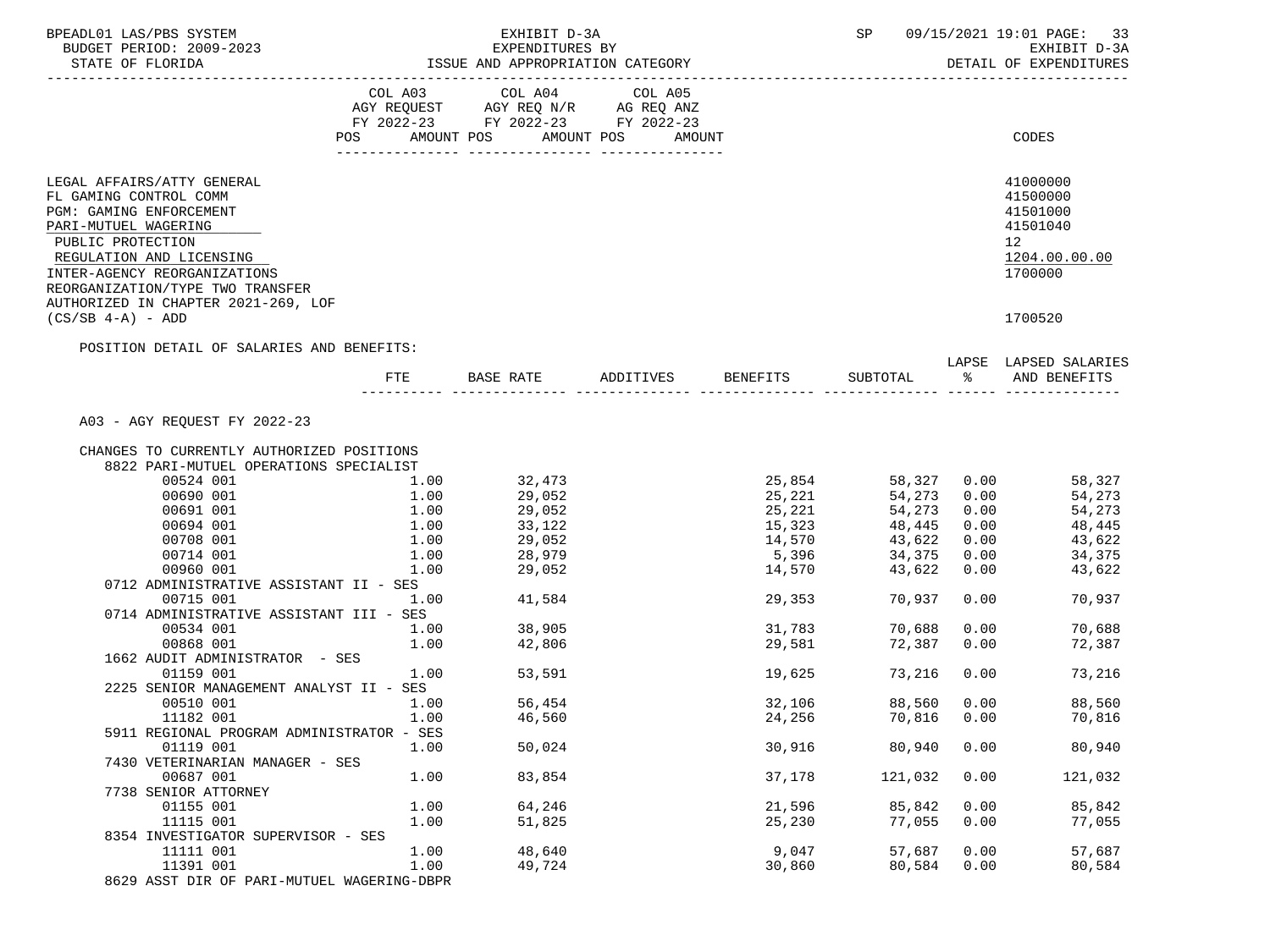| BPEADL01 LAS/PBS SYSTEM<br>BUDGET PERIOD: 2009-2023                                                                                                                                                                                                                 |              | EXHIBIT D-3A<br>EXPENDITURES BY | SP                                                                                                                                                                                                                                                              | 09/15/2021 19:01 PAGE: 34<br>EXHIBIT D-3A |                               |              |                                                                                             |
|---------------------------------------------------------------------------------------------------------------------------------------------------------------------------------------------------------------------------------------------------------------------|--------------|---------------------------------|-----------------------------------------------------------------------------------------------------------------------------------------------------------------------------------------------------------------------------------------------------------------|-------------------------------------------|-------------------------------|--------------|---------------------------------------------------------------------------------------------|
| STATE OF FLORIDA                                                                                                                                                                                                                                                    |              |                                 | ISSUE AND APPROPRIATION CATEGORY                                                                                                                                                                                                                                |                                           |                               |              | DETAIL OF EXPENDITURES                                                                      |
|                                                                                                                                                                                                                                                                     |              |                                 | $\begin{tabular}{lllllllllll} COL & A03 & \multicolumn{2}{l}COL & A04 & \multicolumn{2}{l}COL & A05 \\ AGY & REQUEST & AGY REQ & N/R & \multicolumn{2}{l}AG REQ & ANZ \\ \end{tabular}$<br>FY 2022-23 FY 2022-23 FY 2022-23<br>POS AMOUNT POS AMOUNT POS AMOUNT |                                           |                               |              | CODES                                                                                       |
|                                                                                                                                                                                                                                                                     |              |                                 |                                                                                                                                                                                                                                                                 |                                           |                               |              |                                                                                             |
| LEGAL AFFAIRS/ATTY GENERAL<br>FL GAMING CONTROL COMM<br>PGM: GAMING ENFORCEMENT<br>PARI-MUTUEL WAGERING<br>PUBLIC PROTECTION<br>REGULATION AND LICENSING<br>INTER-AGENCY REORGANIZATIONS<br>REORGANIZATION/TYPE TWO TRANSFER<br>AUTHORIZED IN CHAPTER 2021-269, LOF |              |                                 |                                                                                                                                                                                                                                                                 |                                           |                               |              | 41000000<br>41500000<br>41501000<br>41501040<br>12 <sup>°</sup><br>1204.00.00.00<br>1700000 |
| $(CS/SB 4-A) - ADD$                                                                                                                                                                                                                                                 |              |                                 |                                                                                                                                                                                                                                                                 |                                           |                               |              | 1700520                                                                                     |
| POSITION DETAIL OF SALARIES AND BENEFITS:                                                                                                                                                                                                                           |              |                                 |                                                                                                                                                                                                                                                                 |                                           |                               |              | LAPSE LAPSED SALARIES                                                                       |
|                                                                                                                                                                                                                                                                     | FTE          |                                 | BASE RATE ADDITIVES BENEFITS                                                                                                                                                                                                                                    |                                           | SUBTOTAL %                    |              | AND BENEFITS                                                                                |
| A03 - AGY REQUEST FY 2022-23                                                                                                                                                                                                                                        |              |                                 |                                                                                                                                                                                                                                                                 |                                           |                               |              |                                                                                             |
| CHANGES TO CURRENTLY AUTHORIZED POSITIONS<br>00498 001                                                                                                                                                                                                              | 1.00         | 98,743                          |                                                                                                                                                                                                                                                                 |                                           |                               |              | 39,934 138,677 0.00 138,677                                                                 |
| 8822 PARI-MUTUEL OPERATIONS SPECIALIST - SES<br>00699 001                                                                                                                                                                                                           |              |                                 |                                                                                                                                                                                                                                                                 |                                           |                               |              |                                                                                             |
| 00706 001                                                                                                                                                                                                                                                           | 1.00<br>1.00 | 30,719<br>30,719                |                                                                                                                                                                                                                                                                 |                                           | 5,730 36,449<br>15,391 46,110 | 0.00<br>0.00 | 36,449<br>46,110                                                                            |
| 00710 001                                                                                                                                                                                                                                                           | 1.00         | 32,507                          |                                                                                                                                                                                                                                                                 |                                           | 60,180                        | 0.00         | 60,180                                                                                      |
| 00712 001                                                                                                                                                                                                                                                           | 1.00         | 35,637                          |                                                                                                                                                                                                                                                                 | 27,673<br>28,253                          | 63,890                        | 0.00         | 63,890                                                                                      |
| 8823 PARI-MUTUEL REGIONAL MANAGER - SES                                                                                                                                                                                                                             |              |                                 |                                                                                                                                                                                                                                                                 |                                           |                               |              |                                                                                             |
| 00521 001                                                                                                                                                                                                                                                           | 1.00         |                                 |                                                                                                                                                                                                                                                                 |                                           | 84,735                        | 0.00         | 84,735                                                                                      |
| 00619 001                                                                                                                                                                                                                                                           | 1.00         | 50,050<br>46,011                |                                                                                                                                                                                                                                                                 | 34,685<br>18,221                          | 64,232                        | 0.00         | 64,232                                                                                      |
| 00701 001                                                                                                                                                                                                                                                           | 1.00         | 59,118                          |                                                                                                                                                                                                                                                                 | 20,648                                    | 79,766                        | 0.00         | 79,766                                                                                      |
| 8841 PROGRAM ADMINISTRATOR                                                                                                                                                                                                                                          |              |                                 |                                                                                                                                                                                                                                                                 |                                           |                               |              |                                                                                             |
| 00507 001                                                                                                                                                                                                                                                           |              | $1.00$ 65,250                   |                                                                                                                                                                                                                                                                 |                                           | 33,735 98,985                 | 0.00         | 98,985                                                                                      |
| 9135 CHIEF AUDITING OFFICER-DBPR                                                                                                                                                                                                                                    |              |                                 |                                                                                                                                                                                                                                                                 |                                           |                               |              |                                                                                             |
| 00753 001                                                                                                                                                                                                                                                           |              | $1.00$ 69,016                   |                                                                                                                                                                                                                                                                 | 39,622                                    | 108,638                       | 0.00         | 108,638                                                                                     |
| 9879 CHIEF OPERATIONS OFFICER-DBPR                                                                                                                                                                                                                                  |              |                                 |                                                                                                                                                                                                                                                                 |                                           |                               |              |                                                                                             |
| 00773 001                                                                                                                                                                                                                                                           | 1.00         | 65,657                          |                                                                                                                                                                                                                                                                 |                                           | 33,810 99,467                 | 0.00         | 99,467                                                                                      |
| 9881 STATE STEWARD-DBPR                                                                                                                                                                                                                                             |              |                                 |                                                                                                                                                                                                                                                                 |                                           |                               |              |                                                                                             |
| 00716 001                                                                                                                                                                                                                                                           | 1.00         | 68,819                          |                                                                                                                                                                                                                                                                 |                                           | 22,443 91,262 0.00            |              | 91,262                                                                                      |
| 9653 DIRECTOR OF PARI-MUTUEL WAGE-DBPR                                                                                                                                                                                                                              |              |                                 |                                                                                                                                                                                                                                                                 |                                           |                               |              |                                                                                             |
| 00493 001                                                                                                                                                                                                                                                           | 1.00         | 103,396                         |                                                                                                                                                                                                                                                                 | 59,603                                    | 162,999                       | 0.00         | 162,999                                                                                     |
| TOTALS FOR ISSUE BY FUND                                                                                                                                                                                                                                            |              |                                 |                                                                                                                                                                                                                                                                 |                                           |                               |              |                                                                                             |
| 2520 PARI-MUTUEL WAGERING TF                                                                                                                                                                                                                                        |              |                                 |                                                                                                                                                                                                                                                                 |                                           |                               |              | 4,127,447                                                                                   |
|                                                                                                                                                                                                                                                                     | 59.00        | 2,687,586                       | 6,265                                                                                                                                                                                                                                                           | 1,433,596                                 | 4,127,447                     |              | 4,127,447<br>==============                                                                 |
|                                                                                                                                                                                                                                                                     |              |                                 |                                                                                                                                                                                                                                                                 |                                           |                               |              |                                                                                             |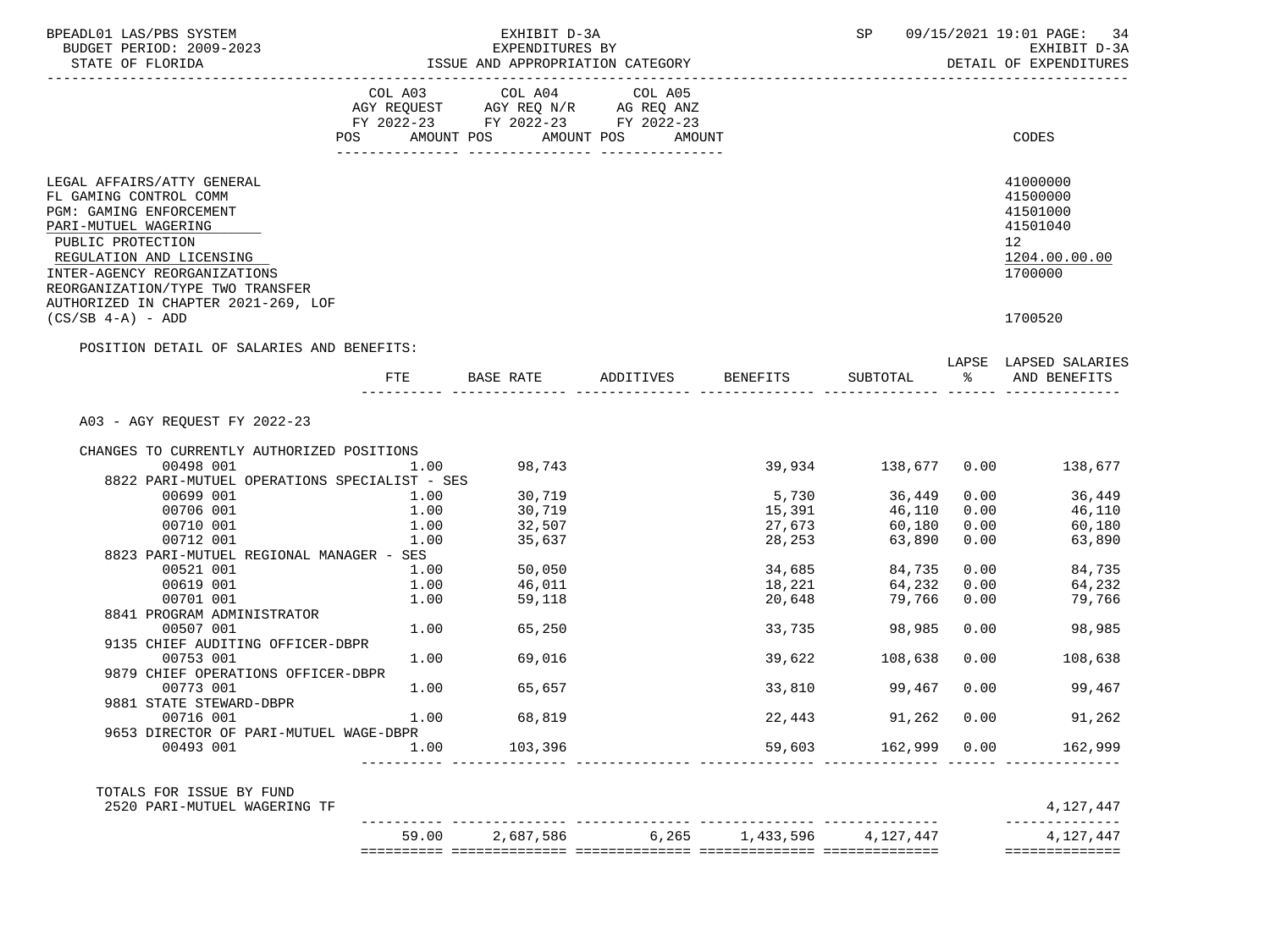| BPEADL01 LAS/PBS SYSTEM<br>BUDGET PERIOD: 2009-2023<br>STATE OF FLORIDA                                                                                                                                                                                                                           |                                                                                             |            |         | EXHIBIT D-3A<br>EXPENDITURES BY | ISSUE AND APPROPRIATION CATEGORY |        |                 | SP       |   | 09/15/2021 19:01 PAGE: 35<br>EXHIBIT D-3A<br>DETAIL OF EXPENDITURES                       |
|---------------------------------------------------------------------------------------------------------------------------------------------------------------------------------------------------------------------------------------------------------------------------------------------------|---------------------------------------------------------------------------------------------|------------|---------|---------------------------------|----------------------------------|--------|-----------------|----------|---|-------------------------------------------------------------------------------------------|
|                                                                                                                                                                                                                                                                                                   | COL A03<br>AGY REQUEST AGY REQ N/R AG REQ ANZ<br>FY 2022-23 FY 2022-23 FY 2022-23<br>POS DO | AMOUNT POS | COL A04 |                                 | COL A05<br>AMOUNT POS            | AMOUNT |                 |          |   | CODES                                                                                     |
| LEGAL AFFAIRS/ATTY GENERAL<br>FL GAMING CONTROL COMM<br><b>PGM: GAMING ENFORCEMENT</b><br>PARI-MUTUEL WAGERING<br>PUBLIC PROTECTION<br>REGULATION AND LICENSING<br>INTER-AGENCY REORGANIZATIONS<br>REORGANIZATION/TYPE TWO TRANSFER<br>AUTHORIZED IN CHAPTER 2021-269, LOF<br>$(CS/SB 4-A) - ADD$ |                                                                                             |            |         |                                 |                                  |        |                 |          |   | 41000000<br>41500000<br>41501000<br>41501040<br>12<br>1204.00.00.00<br>1700000<br>1700520 |
| POSITION DETAIL OF SALARIES AND BENEFITS:                                                                                                                                                                                                                                                         | FTE                                                                                         | BASE RATE  |         |                                 | ADDITIVES                        |        | <b>BENEFITS</b> | SUBTOTAL | ႜ | LAPSE LAPSED SALARIES<br>AND BENEFITS                                                     |
| A03 - AGY REOUEST FY 2022-23<br>CHANGES TO CURRENTLY AUTHORIZED POSITIONS<br>RA06 RATE ADJ - NO FTE - NO SALARY - NO BENEFITS<br>R4001 001                                                                                                                                                        |                                                                                             |            |         | 130,678                         |                                  |        |                 |          |   |                                                                                           |
| TOTAL SALARY RATE                                                                                                                                                                                                                                                                                 |                                                                                             |            |         | 130,678                         |                                  |        |                 |          |   | ==============                                                                            |
| OTHER SALARY AMOUNT<br>2520 PARI-MUTUEL WAGERING TF                                                                                                                                                                                                                                               |                                                                                             |            |         |                                 |                                  |        |                 |          |   | 112,913<br>-------------<br>4,240,360<br>==============                                   |
|                                                                                                                                                                                                                                                                                                   |                                                                                             |            |         |                                 |                                  |        |                 |          |   |                                                                                           |
| TOTAL: REGULATION AND LICENSING<br>BY FUND TYPE                                                                                                                                                                                                                                                   |                                                                                             |            |         |                                 |                                  |        |                 |          |   | 1204.00.00.00                                                                             |
| TRUST FUNDS<br>SALARY RATE 2,824,529                                                                                                                                                                                                                                                              | 59.00<br>8,963,369                                                                          |            |         |                                 |                                  |        |                 |          |   | 2000                                                                                      |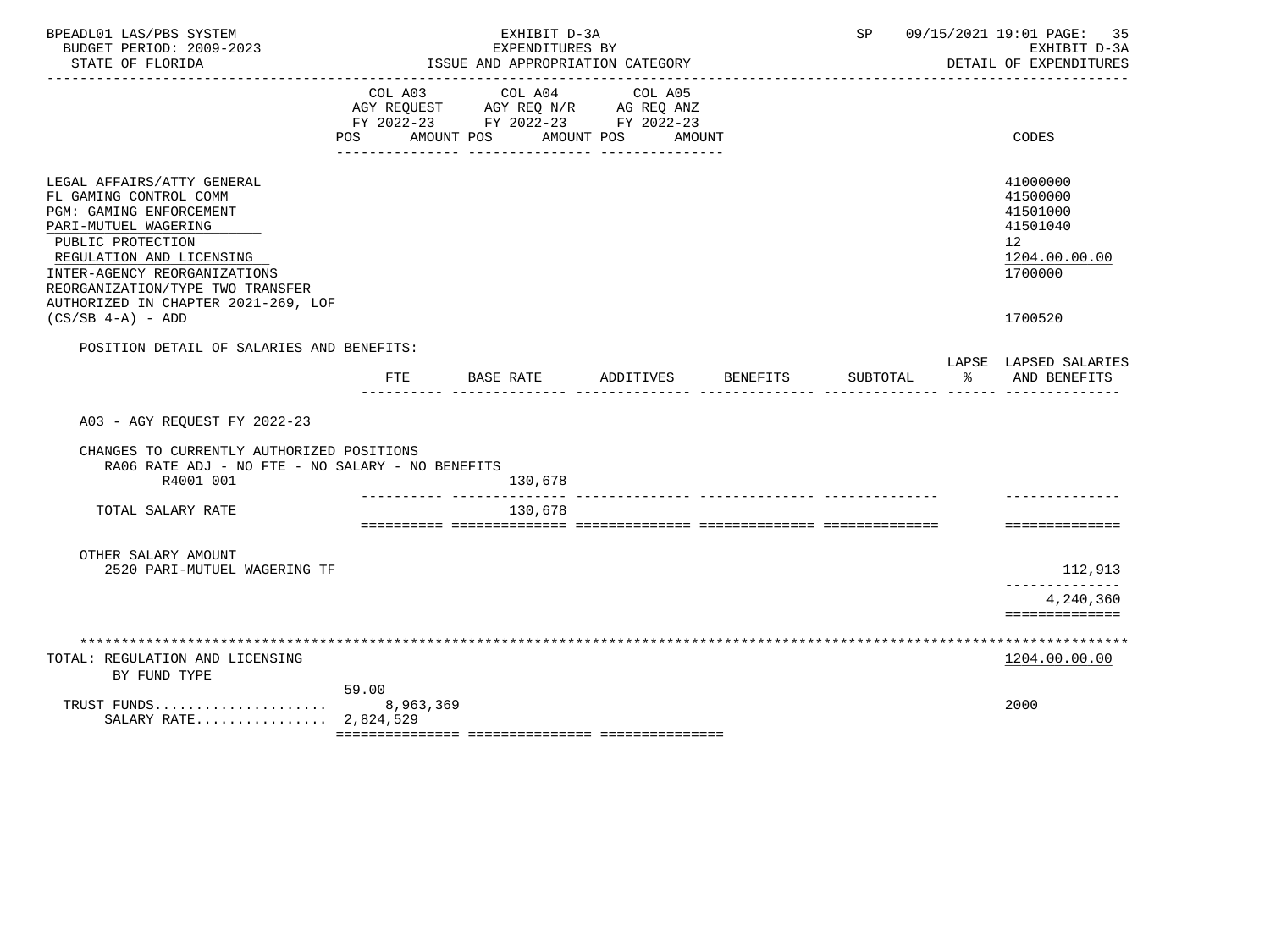| BPEADL01 LAS/PBS SYSTEM<br>BUDGET PERIOD: 2009-2023<br>STATE OF FLORIDA                                                                                                                                                                                                | EXHIBIT D-3A<br>EXPENDITURES BY<br>ISSUE AND APPROPRIATION CATEGORY                                                                                  | 09/15/2021 19:01 PAGE: 36<br>SP<br>EXHIBIT D-3A<br>DETAIL OF EXPENDITURES      |
|------------------------------------------------------------------------------------------------------------------------------------------------------------------------------------------------------------------------------------------------------------------------|------------------------------------------------------------------------------------------------------------------------------------------------------|--------------------------------------------------------------------------------|
|                                                                                                                                                                                                                                                                        | COL A03<br>COL A04<br>COL A05<br>AGY REQUEST AGY REQ N/R AG REQ ANZ<br>FY 2022-23 FY 2022-23 FY 2022-23<br>AMOUNT POS<br>AMOUNT POS<br>POS<br>AMOUNT | CODES                                                                          |
| LEGAL AFFAIRS/ATTY GENERAL<br>FL GAMING CONTROL COMM<br>PGM: GAMING ENFORCEMENT<br>SLOT MACHINE REGULATION<br>PUBLIC PROTECTION<br>REGULATION AND LICENSING<br>INTER-AGENCY REORGANIZATIONS<br>REORGANIZATION/TYPE TWO TRANSFER<br>AUTHORIZED IN CHAPTER 2021-269, LOF |                                                                                                                                                      | 41000000<br>41500000<br>41501000<br>41501050<br>12<br>1204.00.00.00<br>1700000 |
| $(CS/SB 4-A) - ADD$<br>SALARY RATE<br>SALARY RATE 2,291,749                                                                                                                                                                                                            |                                                                                                                                                      | 1700520<br>000000                                                              |
| SALARIES AND BENEFITS                                                                                                                                                                                                                                                  | 50.00                                                                                                                                                | 010000                                                                         |
| PARI-MUTUEL WAGERING TF -STATE 3,419,211                                                                                                                                                                                                                               |                                                                                                                                                      | 2520 1                                                                         |
| OTHER PERSONAL SERVICES                                                                                                                                                                                                                                                |                                                                                                                                                      | 030000                                                                         |
| PARI-MUTUEL WAGERING TF                                                                                                                                                                                                                                                | $-$ STATE 42,432                                                                                                                                     | 2520 1                                                                         |
| EXPENSES                                                                                                                                                                                                                                                               |                                                                                                                                                      | 040000                                                                         |
| PARI-MUTUEL WAGERING TF -STATE 275,248                                                                                                                                                                                                                                 |                                                                                                                                                      | 2520 1                                                                         |
| OPERATING CAPITAL OUTLAY                                                                                                                                                                                                                                               |                                                                                                                                                      | 060000                                                                         |
| PARI-MUTUEL WAGERING TF -STATE 10,863                                                                                                                                                                                                                                  |                                                                                                                                                      | 2520 1                                                                         |
| SPECIAL CATEGORIES<br>ACQUISITION/MOTOR VEHICLES                                                                                                                                                                                                                       |                                                                                                                                                      | 100000<br>100021                                                               |
| PARI-MUTUEL WAGERING TF<br>$-$ STATE                                                                                                                                                                                                                                   | 40,000                                                                                                                                               | 2520 1                                                                         |
| GAMBLING PREVENTION CONT                                                                                                                                                                                                                                               |                                                                                                                                                      | 100051                                                                         |
| PARI-MUTUEL WAGERING TF<br>$-$ STATE                                                                                                                                                                                                                                   | 1,250,000                                                                                                                                            | 2520 1                                                                         |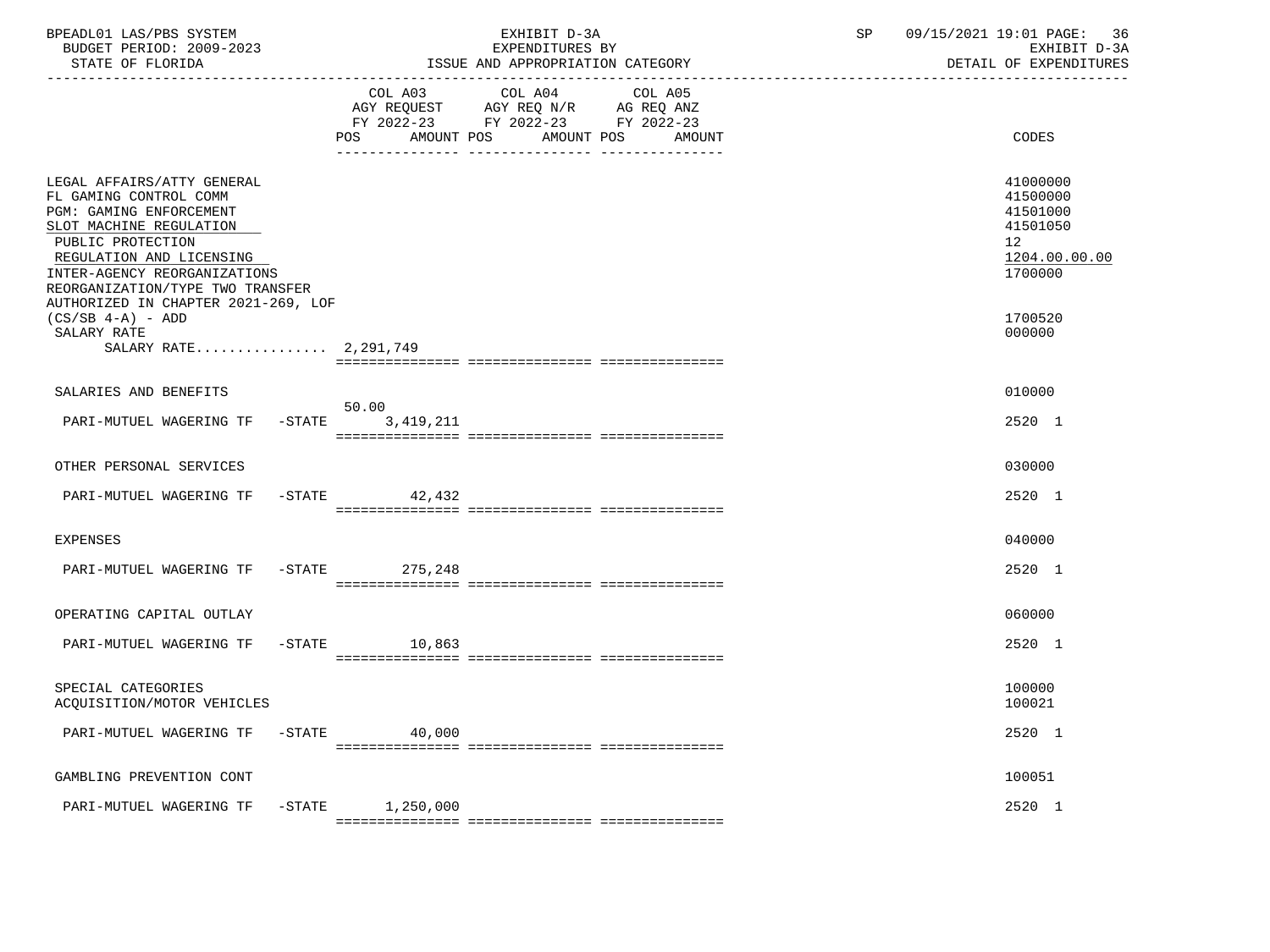| BPEADL01 LAS/PBS SYSTEM<br>BUDGET PERIOD: 2009-2023                                                                                                                                                                                                                    |           | EXHIBIT D-3A<br>EXPENDITURES BY                                                                                                      | 09/15/2021 19:01 PAGE: 37<br>SP<br>EXHIBIT D-3A                                |
|------------------------------------------------------------------------------------------------------------------------------------------------------------------------------------------------------------------------------------------------------------------------|-----------|--------------------------------------------------------------------------------------------------------------------------------------|--------------------------------------------------------------------------------|
|                                                                                                                                                                                                                                                                        | POS       | COL A03 COL A04<br>COL A05<br>AGY REQUEST AGY REQ N/R AG REQ ANZ<br>FY 2022-23 FY 2022-23 FY 2022-23<br>AMOUNT POS AMOUNT POS AMOUNT | CODES                                                                          |
| LEGAL AFFAIRS/ATTY GENERAL<br>FL GAMING CONTROL COMM<br>PGM: GAMING ENFORCEMENT<br>SLOT MACHINE REGULATION<br>PUBLIC PROTECTION<br>REGULATION AND LICENSING<br>INTER-AGENCY REORGANIZATIONS<br>REORGANIZATION/TYPE TWO TRANSFER<br>AUTHORIZED IN CHAPTER 2021-269, LOF |           |                                                                                                                                      | 41000000<br>41500000<br>41501000<br>41501050<br>12<br>1204.00.00.00<br>1700000 |
| $(CS/SB 4-A) - ADD$<br>SPECIAL CATEGORIES<br>CONTRACTED SERVICES                                                                                                                                                                                                       |           |                                                                                                                                      | 1700520<br>100000<br>100777                                                    |
| PARI-MUTUEL WAGERING TF -STATE 12,000                                                                                                                                                                                                                                  |           |                                                                                                                                      | $2520 - 1$                                                                     |
| OPERATION/MOTOR VEHICLES                                                                                                                                                                                                                                               |           |                                                                                                                                      | 102289                                                                         |
| PARI-MUTUEL WAGERING TF -STATE 25,743                                                                                                                                                                                                                                  |           |                                                                                                                                      | 2520 1                                                                         |
| RISK MANAGEMENT INSURANCE                                                                                                                                                                                                                                              |           |                                                                                                                                      | 103241                                                                         |
| PARI-MUTUEL WAGERING TF -STATE 8,563                                                                                                                                                                                                                                   |           |                                                                                                                                      | 2520 1                                                                         |
| LEASE/PURCHASE/EQUIPMENT                                                                                                                                                                                                                                               |           |                                                                                                                                      | 105281                                                                         |
| PARI-MUTUEL WAGERING TF -STATE 2,848                                                                                                                                                                                                                                   |           |                                                                                                                                      | 2520 1                                                                         |
| TR/DMS/HR SVCS/STW CONTRCT                                                                                                                                                                                                                                             |           |                                                                                                                                      | 107040                                                                         |
| PARI-MUTUEL WAGERING TF -STATE 14,836                                                                                                                                                                                                                                  |           |                                                                                                                                      | 2520 1                                                                         |
| TOTAL: REORGANIZATION/TYPE TWO TRANSFER<br>AUTHORIZED IN CHAPTER 2021-269, LOF<br>$(CS/SB 4-A) - ADD$<br>TOTAL POSITIONS 50.00<br>TOTAL ISSUE<br>TOTAL SALARY RATE 2,291,749                                                                                           | 5,101,744 |                                                                                                                                      | 1700520                                                                        |
|                                                                                                                                                                                                                                                                        |           |                                                                                                                                      |                                                                                |
| AGENCY ISSUE NARRATIVE:                                                                                                                                                                                                                                                |           |                                                                                                                                      |                                                                                |

 2022-2023 BUDGET YEAR NARRATIVE: IT COMPONENT? NO CS SB4-A (Chapter 2021-269, Laws of Florida) establishes the Florida Gaming Control Commission (Commission), to be administratively housed within the Department of Legal Affairs, Office of the Attorney General and provides for a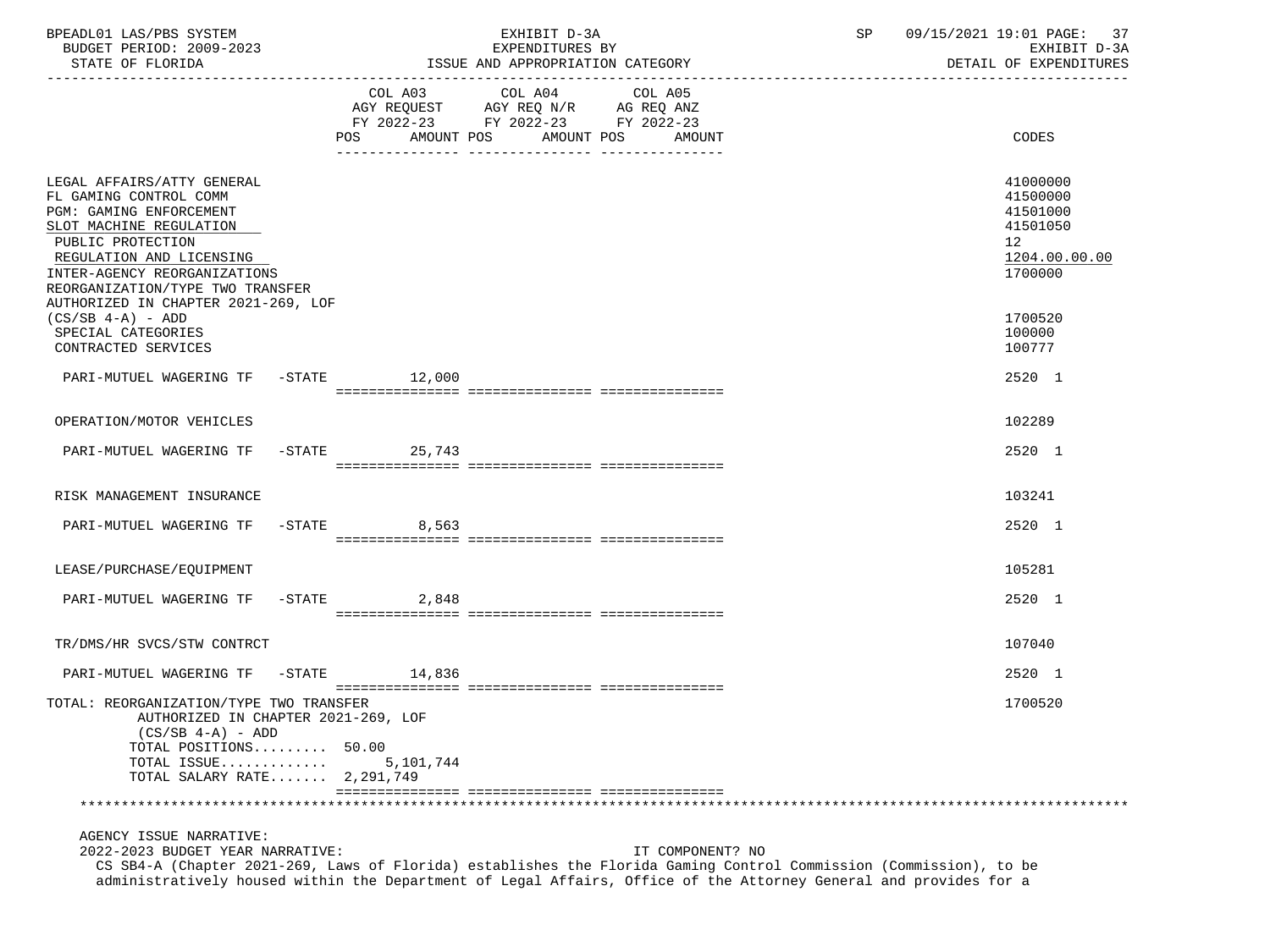| BPEADL01 LAS/PBS SYSTEM<br>BUDGET PERIOD: 2009-2023<br>STATE OF FLORIDA                                                                                                                                                                                                       | EXHIBIT D-3A<br>EXPENDITURES BY<br>ISSUE AND APPROPRIATION CATEGORY |  |  |                                                                                                   |  |                              | <b>SP</b> | -38<br>09/15/2021 19:01 PAGE:<br>EXHIBIT D-3A<br>DETAIL OF EXPENDITURES        |
|-------------------------------------------------------------------------------------------------------------------------------------------------------------------------------------------------------------------------------------------------------------------------------|---------------------------------------------------------------------|--|--|---------------------------------------------------------------------------------------------------|--|------------------------------|-----------|--------------------------------------------------------------------------------|
|                                                                                                                                                                                                                                                                               |                                                                     |  |  | COL A03 COL A04 COL A05<br>AGY REQUEST AGY REQ N/R AG REQ ANZ<br>FY 2022-23 FY 2022-23 FY 2022-23 |  | AMOUNT POS AMOUNT POS AMOUNT |           | CODES                                                                          |
| LEGAL AFFAIRS/ATTY GENERAL<br>FL GAMING CONTROL COMM<br><b>PGM: GAMING ENFORCEMENT</b><br>SLOT MACHINE REGULATION<br>PUBLIC PROTECTION<br>REGULATION AND LICENSING<br>INTER-AGENCY REORGANIZATIONS<br>REORGANIZATION/TYPE TWO TRANSFER<br>AUTHORIZED IN CHAPTER 2021-269, LOF |                                                                     |  |  |                                                                                                   |  |                              |           | 41000000<br>41500000<br>41501000<br>41501050<br>12<br>1204.00.00.00<br>1700000 |
| $(CS/SB 4-A) - ADD$                                                                                                                                                                                                                                                           |                                                                     |  |  |                                                                                                   |  |                              |           | 1700520                                                                        |

 Type Two transfer pursuant to s. 20.06(2), F.S., effective July 1, 2022, of all powers and duties, personnel, administrative rules, and funding of the Department of Business and Professional Regulation (Department), relating to the regulation of pari-mutuel wagering, slot machines, cardrooms, and the state compliance agency's oversight responsibilities for authorized gaming compacts. The bill also provides that the Department is to prepare and submit to Commission's Legislative Budget Request for Fiscal Year 2022-2023.

 The Department requests to transfer 50.00 FTE positions, 2,291,749 of Salary Rate and \$5,101,744 of budget authority from the Department's Slot Machine Regulation budget entity within the Pari-Mutuel Trust Fund to the Florida Gaming Control Commission's Slot Machine Regulation budget entity within the Pari-Mutuel Trust Fund in accordance with the Type Two Transfer required by CS SB4-A (Chapter 2021-269, Laws of Florida).

Linkage to the Florida Strategic Plan for Economic Development:

5.2 Improve the efficiency and effectiveness of government agencies at all levels.

 Budget Summary: Florida Gaming Control Commission Slot Machine Regulation Pari-Mutuel Wagering Trust Fund FTE: 50.00 Salary Rate: 2,291,749 Salaries and Benefits:  $$3,419,211$ <br>Other Personal Services (OPS):  $$42.432$ Other Personal Services (OPS):  $$42,432$ <br>Expenses: \$275,248 Expenses: \$275,248 Operating Capital Outlay (OCO): \$10,863 Acquisition of Motor Vehicles:  $$40,000$ <br>Gambling Prevention Contract:  $$1,250,000$ Gambling Prevention Contract: Contracted Services: \$12,000<br>Operation of Motor Vehicles: \$25,743 Operation of Motor Vehicles: Risk Management Insurance:  $$8,563$ Lease/Purchase Equipment:  $$2,848$ Transfer to DMS/HR Services: \$14,836 Total:<br>FTE: 50.00 Salary Rate: 2,291,749<br>Budget: \$5,101,744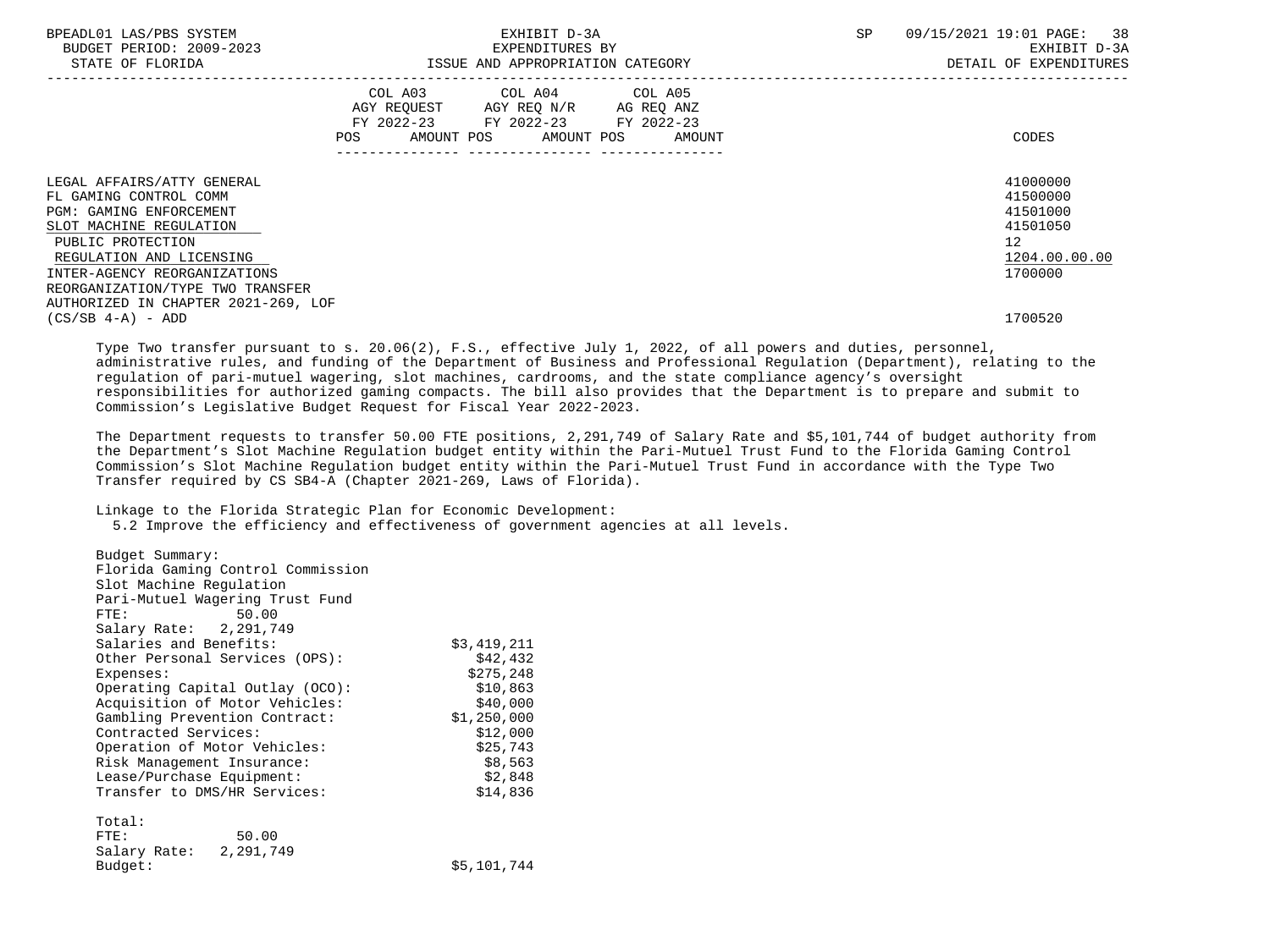| BPEADL01 LAS/PBS SYSTEM<br>BUDGET PERIOD: 2009-2023<br>STATE OF FLORIDA                                                                                                                                                                                                                              | EXHIBIT D-3A<br>EXPENDITURES BY<br>ISSUE AND APPROPRIATION CATEGORY                                                                                                             | 09/15/2021 19:01 PAGE: 39<br>SP<br>EXHIBIT D-3A<br>DETAIL OF EXPENDITURES                 |
|------------------------------------------------------------------------------------------------------------------------------------------------------------------------------------------------------------------------------------------------------------------------------------------------------|---------------------------------------------------------------------------------------------------------------------------------------------------------------------------------|-------------------------------------------------------------------------------------------|
|                                                                                                                                                                                                                                                                                                      | COL A03 COL A04 COL A05<br>AGY REQUEST AGY REQ N/R AG REQ ANZ<br>FY 2022-23 FY 2022-23 FY 2022-23<br>AMOUNT POS AMOUNT POS<br>AMOUNT<br>POS<br>--------------- ---------------- | CODES                                                                                     |
| LEGAL AFFAIRS/ATTY GENERAL<br>FL GAMING CONTROL COMM<br><b>PGM: GAMING ENFORCEMENT</b><br>SLOT MACHINE REGULATION<br>PUBLIC PROTECTION<br>REGULATION AND LICENSING<br>INTER-AGENCY REORGANIZATIONS<br>REORGANIZATION/TYPE TWO TRANSFER<br>AUTHORIZED IN CHAPTER 2021-269, LOF<br>$(CS/SB 4-A) - ADD$ |                                                                                                                                                                                 | 41000000<br>41500000<br>41501000<br>41501050<br>12<br>1204.00.00.00<br>1700000<br>1700520 |

 The OAD transaction was required to adjust Salaries and Benefits budget authority to ensure the correct amount is transferred. \*\*\*\*\*\*\*\*\*\*\*\*\*\*\*\*\*\*\*\*\*\*\*\*\*\*\*\*\*\*\*\*\*\*\*\*\*\*\*\*\*\*\*\*\*\*\*\*\*\*\*\*\*\*\*\*\*\*\*\*\*\*\*\*\*\*\*\*\*\*\*\*\*\*\*\*\*\*\*\*\*\*\*\*\*\*\*\*\*\*\*\*\*\*\*\*\*\*\*\*\*\*\*\*\*\*\*\*\*\*\*\*\*\*\*\*\*\*\*\*\*\*\*\*\*\*\*

POSITION DETAIL OF SALARIES AND BENEFITS:

|                                           | FTE  | <b>BASE RATE</b> | ADDITIVES                 | BENEFITS | SUBTOTAL | LAPSE<br>့ $\approx$ | LAPSED SALARIES<br>AND BENEFITS |
|-------------------------------------------|------|------------------|---------------------------|----------|----------|----------------------|---------------------------------|
| A03 - AGY REOUEST FY 2022-23              |      |                  |                           |          |          |                      |                                 |
| CHANGES TO CURRENTLY AUTHORIZED POSITIONS |      |                  |                           |          |          |                      |                                 |
| 0712 ADMINISTRATIVE ASSISTANT II          |      |                  |                           |          |          |                      |                                 |
| 11302 001                                 | 1.00 | 32,926           | 1,274                     | 15,521   | 49,721   | 0.00                 | 49,721                          |
| 1509 TAX AUDITOR III                      |      |                  |                           |          |          |                      |                                 |
| 11442 001                                 | 1.00 | 36,608           | 1,274                     | 21,484   | 59,366   | 0.00                 | 59,366                          |
| 1510 TAX AUDITOR IV                       |      |                  |                           |          |          |                      |                                 |
| 11296 001                                 | 1.00 | 38,809           | 1,274                     | 21,890   | 61,973   | 0.00                 | 61,973                          |
| 11297 001                                 | 1.00 | 42,846           | 1,274                     | 17,354   | 61,474   | 0.00                 | 61,474                          |
| 11298 001                                 | 1.00 | 42,846           | 1,274                     | 17,354   | 61,474   | 0.00                 | 61,474                          |
| 11303 001                                 | 1.00 | 46,989           | 1,274                     | 28,770   | 77,033   | 0.00                 | 77,033                          |
| 11441 001                                 | 1.00 | 42,846           | 1,274 8,192               |          | 52,312   | 0.00                 | 52,312                          |
| 2209 OPERATIONS ANALYST I                 |      |                  |                           |          |          |                      |                                 |
| 11443 001                                 | 1.00 | 32,648           | 1,253                     | 26,117   | 60,018   | 0.00                 | 60,018                          |
| 2212 OPERATIONS ANALYST II                |      |                  |                           |          |          |                      |                                 |
| 11287 001                                 | 1.00 | 34,936           | 1,253                     | 15,889   | 52,078   | 0.00                 | 52,078                          |
| 11288 001                                 | 1.00 | 36,206           |                           | 26,543   | 62,749   | 0.00                 | 62,749                          |
| 11289 001                                 | 1.00 | 36,206           |                           | 15,892   | 52,098   | 0.00                 | 52,098                          |
| 11424 001                                 | 1.00 | 38,430           | 1,253                     | 16,535   | 56,218   | 0.00                 | 56,218                          |
| 2239 OPERATIONS REVIEW SPECIALIST         |      |                  |                           |          |          |                      |                                 |
| 11300 001                                 | 1.00 | 43,787           |                           | 17,293   | 61,080   | 0.00                 | 61,080                          |
| 11301 001                                 | 1.00 | 46,166           |                           | 28,383   | 74,549   | 0.00                 | 74,549                          |
| 8318 INVESTIGATION SPECIALIST II          |      |                  |                           |          |          |                      |                                 |
| 11291 001                                 | 1.00 |                  | $40,083$ $1,253$ $16,840$ |          | 58,176   | 0.00                 | 58,176                          |
| 11292 001                                 | 1.00 | 40,083           | 1,253                     | 7,678    | 49,014   | 0.00                 | 49,014                          |
| 11353 001                                 | 1.00 | 40,083           | 1,253                     | 5,623    | 46,959   | 0.00                 | 46,959                          |
|                                           |      |                  |                           |          |          |                      |                                 |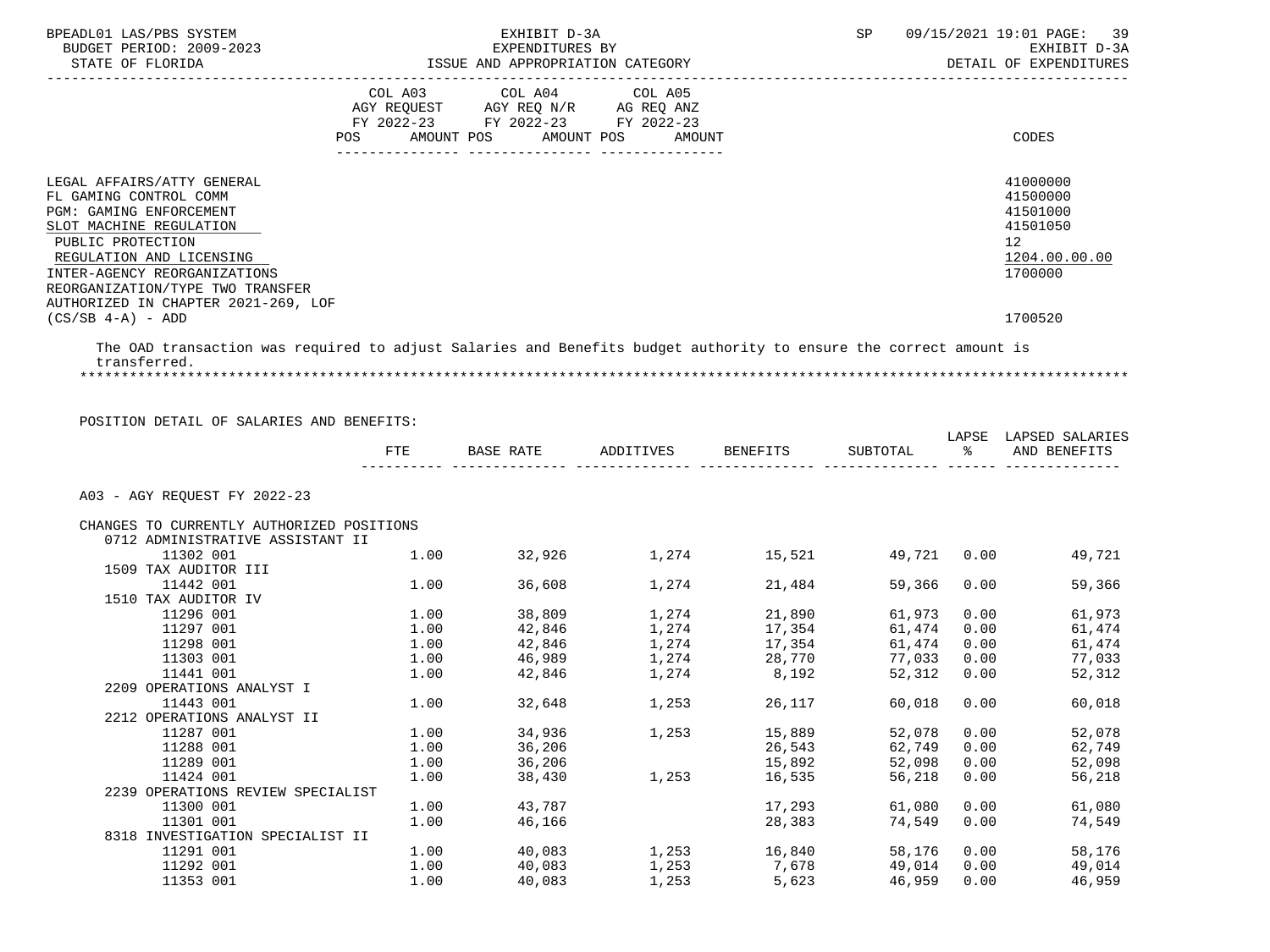| BPEADL01 LAS/PBS SYSTEM<br>BUDGET PERIOD: 2009-2023<br>STATE OF FLORIDA                                                                                                                                                                                                | EXPENDITURES BY<br>ISSUE AND APPROPRIATION CATEGORY | SP                                                                   |                                           | 09/15/2021 19:01 PAGE: 40<br>EXHIBIT D-3A<br>DETAIL OF EXPENDITURES |              |                                                                                |
|------------------------------------------------------------------------------------------------------------------------------------------------------------------------------------------------------------------------------------------------------------------------|-----------------------------------------------------|----------------------------------------------------------------------|-------------------------------------------|---------------------------------------------------------------------|--------------|--------------------------------------------------------------------------------|
|                                                                                                                                                                                                                                                                        |                                                     | FY 2022-23 FY 2022-23 FY 2022-23<br>POS AMOUNT POS AMOUNT POS AMOUNT |                                           |                                                                     |              | CODES                                                                          |
| LEGAL AFFAIRS/ATTY GENERAL<br>FL GAMING CONTROL COMM<br>PGM: GAMING ENFORCEMENT<br>SLOT MACHINE REGULATION<br>PUBLIC PROTECTION<br>REGULATION AND LICENSING<br>INTER-AGENCY REORGANIZATIONS<br>REORGANIZATION/TYPE TWO TRANSFER<br>AUTHORIZED IN CHAPTER 2021-269, LOF |                                                     |                                                                      |                                           |                                                                     |              | 41000000<br>41500000<br>41501000<br>41501050<br>12<br>1204.00.00.00<br>1700000 |
| $(CS/SB 4-A) - ADD$                                                                                                                                                                                                                                                    |                                                     |                                                                      |                                           |                                                                     |              | 1700520                                                                        |
| POSITION DETAIL OF SALARIES AND BENEFITS:                                                                                                                                                                                                                              | FTE                                                 | BASE RATE ADDITIVES BENEFITS                                         |                                           |                                                                     |              | LAPSE LAPSED SALARIES<br>SUBTOTAL % AND BENEFITS                               |
| A03 - AGY REQUEST FY 2022-23                                                                                                                                                                                                                                           |                                                     |                                                                      |                                           |                                                                     |              |                                                                                |
|                                                                                                                                                                                                                                                                        |                                                     |                                                                      |                                           |                                                                     |              |                                                                                |
| CHANGES TO CURRENTLY AUTHORIZED POSITIONS                                                                                                                                                                                                                              |                                                     |                                                                      |                                           |                                                                     |              |                                                                                |
| 11420 001                                                                                                                                                                                                                                                              | 1.00                                                |                                                                      | $40,083$ $1,253$ $16,840$ $58,176$ $0.00$ |                                                                     |              | 58,176                                                                         |
| 8822 PARI-MUTUEL OPERATIONS SPECIALIST                                                                                                                                                                                                                                 |                                                     |                                                                      |                                           |                                                                     |              |                                                                                |
| 11265 001                                                                                                                                                                                                                                                              | 1.00<br>1.00                                        | 34,845<br>34,845                                                     |                                           | 6,436 41,281<br>26,292 61,137                                       | 0.00         | 41,281<br>61,137                                                               |
| 11266 001<br>11267 001                                                                                                                                                                                                                                                 | 1.00                                                | 34,845                                                               |                                           |                                                                     | 0.00<br>0.00 | 50,486                                                                         |
| 11269 001                                                                                                                                                                                                                                                              | 1.00                                                | 34,845                                                               | 15,641                                    | 15,641 50,486<br>50,486                                             | 0.00         | 50,486                                                                         |
| 11271 001                                                                                                                                                                                                                                                              | 1.00                                                | 34,845                                                               | 15,641                                    | 50,486                                                              | 0.00         | 50,486                                                                         |
| 11272 001                                                                                                                                                                                                                                                              | 1.00                                                | 34,845                                                               |                                           | 50,486                                                              | 0.00         | 50,486                                                                         |
| 11273 001                                                                                                                                                                                                                                                              | 1.00                                                | 34,845                                                               | 15,641<br>15,641                          | 50,486                                                              | 0.00         | 50,486                                                                         |
| 11275 001                                                                                                                                                                                                                                                              | 1.00                                                | 34,845                                                               | 15,641                                    | 50,486                                                              | 0.00         | 50,486                                                                         |
| 11276 001                                                                                                                                                                                                                                                              | 1.00                                                | 34,845                                                               | 15,641                                    | 50,486                                                              | 0.00         | 50,486                                                                         |
| 11277 001                                                                                                                                                                                                                                                              | 1.00                                                | 34,845                                                               |                                           | 26,292 61,137                                                       | 0.00         | 61,137                                                                         |
| 11278 001                                                                                                                                                                                                                                                              | 1.00                                                | 34,845                                                               |                                           | 61,137                                                              | 0.00         |                                                                                |
| 11279 001                                                                                                                                                                                                                                                              | 1.00                                                | 34,845                                                               | 26,292<br>15,641                          | 50,486                                                              | 0.00         | 61,137<br>50,486                                                               |
| 11422 001                                                                                                                                                                                                                                                              | 1.00                                                | 33,830                                                               |                                           | 15,453 49,283                                                       | 0.00         | 49,283                                                                         |
| 11423 001                                                                                                                                                                                                                                                              | 1.00                                                | 34,845                                                               | 15,641                                    | 50,486                                                              | 0.00         | 50,486                                                                         |
| 11427 001                                                                                                                                                                                                                                                              | 1.00                                                | 34,845                                                               |                                           | 15,641 50,486 0.00                                                  |              | 50,486                                                                         |
| 11430 001                                                                                                                                                                                                                                                              | 1.00                                                | 34,845                                                               | 26,292                                    | 61,137                                                              | 0.00         | 61,137                                                                         |
| 1564 FINANCIAL EXAMINER/ANALYST II - SES                                                                                                                                                                                                                               |                                                     |                                                                      |                                           |                                                                     |              |                                                                                |
| 11304 001                                                                                                                                                                                                                                                              | 1.00                                                | 42,806                                                               | 29,581                                    | 72,387                                                              | 0.00         | 72,387                                                                         |
| 1662 AUDIT ADMINISTRATOR - SES                                                                                                                                                                                                                                         |                                                     |                                                                      |                                           |                                                                     |              |                                                                                |
| 11444 001                                                                                                                                                                                                                                                              | 1.00                                                | 65,227                                                               | 21,779                                    | 87,006                                                              | 0.00         | 87,006                                                                         |
| 1707 REVENUE PROGRAM ADMINISTRATOR I - SES                                                                                                                                                                                                                             |                                                     |                                                                      |                                           |                                                                     |              |                                                                                |
| 11293 001                                                                                                                                                                                                                                                              | 1.00                                                | 72,118                                                               | 35,005                                    | 107,123                                                             | 0.00         | 107,123                                                                        |
| 8354 INVESTIGATOR SUPERVISOR - SES                                                                                                                                                                                                                                     |                                                     |                                                                      |                                           |                                                                     |              |                                                                                |
| 11421 001                                                                                                                                                                                                                                                              | 1.00                                                | 48,640                                                               | 30,660                                    | 79,300                                                              | 0.00         | 79,300                                                                         |
| 8977 CHIEF OF SLOTS                                                                                                                                                                                                                                                    |                                                     |                                                                      |                                           |                                                                     |              |                                                                                |
| 11264 001                                                                                                                                                                                                                                                              | 1.00                                                | 73,928                                                               | 35,340                                    | 109,268                                                             | 0.00         | 109,268                                                                        |
| 8996 SLOTS OPERATIONS MANAGER-SES                                                                                                                                                                                                                                      |                                                     |                                                                      |                                           |                                                                     |              |                                                                                |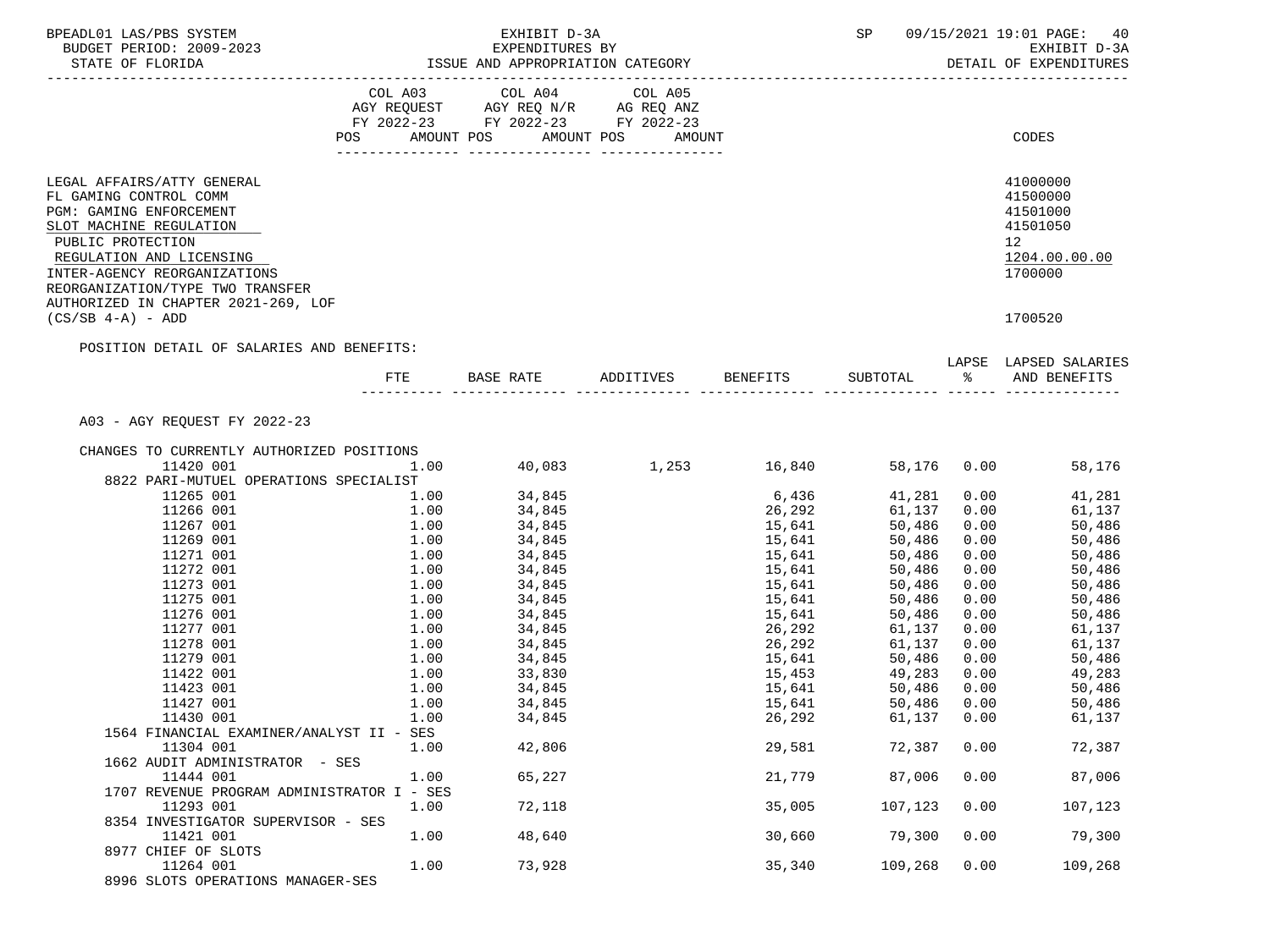| BPEADL01 LAS/PBS SYSTEM<br>BUDGET PERIOD: 2009-2023<br>STATE OF FLORIDA                                                                                                                                                                                                |       | EXHIBIT D-3A<br>EXPENDITURES BY<br>ISSUE AND APPROPRIATION CATEGORY                               |        | SP 09/15/2021 19:01 PAGE: 41<br>EXHIBIT D-3A<br>DETAIL OF EXPENDITURES |      |                                                                                             |
|------------------------------------------------------------------------------------------------------------------------------------------------------------------------------------------------------------------------------------------------------------------------|-------|---------------------------------------------------------------------------------------------------|--------|------------------------------------------------------------------------|------|---------------------------------------------------------------------------------------------|
| ------------------------                                                                                                                                                                                                                                               |       | COL A03 COL A04 COL A05<br>AGY REQUEST AGY REQ N/R AG REQ ANZ<br>FY 2022-23 FY 2022-23 FY 2022-23 |        |                                                                        |      |                                                                                             |
|                                                                                                                                                                                                                                                                        |       | POS AMOUNT POS AMOUNT POS AMOUNT                                                                  |        |                                                                        |      | CODES                                                                                       |
| LEGAL AFFAIRS/ATTY GENERAL<br>FL GAMING CONTROL COMM<br>PGM: GAMING ENFORCEMENT<br>SLOT MACHINE REGULATION<br>PUBLIC PROTECTION<br>REGULATION AND LICENSING<br>INTER-AGENCY REORGANIZATIONS<br>REORGANIZATION/TYPE TWO TRANSFER<br>AUTHORIZED IN CHAPTER 2021-269, LOF |       |                                                                                                   |        |                                                                        |      | 41000000<br>41500000<br>41501000<br>41501050<br>12 <sup>°</sup><br>1204.00.00.00<br>1700000 |
| $(CS/SB 4-A) - ADD$                                                                                                                                                                                                                                                    |       |                                                                                                   |        |                                                                        |      | 1700520                                                                                     |
| POSITION DETAIL OF SALARIES AND BENEFITS:                                                                                                                                                                                                                              | FTE   | BASE RATE ADDITIVES BENEFITS                                                                      |        |                                                                        |      | LAPSE LAPSED SALARIES<br>SUBTOTAL % AND BENEFITS                                            |
| A03 - AGY REOUEST FY 2022-23                                                                                                                                                                                                                                           |       |                                                                                                   |        |                                                                        |      |                                                                                             |
| CHANGES TO CURRENTLY AUTHORIZED POSITIONS                                                                                                                                                                                                                              |       |                                                                                                   |        |                                                                        |      |                                                                                             |
| 11285 001                                                                                                                                                                                                                                                              | 1.00  | 61,316                                                                                            |        |                                                                        |      | 21,054 82,370 0.00 82,370                                                                   |
| 11286 001                                                                                                                                                                                                                                                              | 1.00  | 59,530                                                                                            |        | 32,675<br>92,205 0.00                                                  |      | 92,205                                                                                      |
| 8998 SLOTS OPERATIONS SPECIALIST SUPV-SES                                                                                                                                                                                                                              |       |                                                                                                   |        |                                                                        |      |                                                                                             |
| 11268 001                                                                                                                                                                                                                                                              | 1.00  | 48,505                                                                                            | 30,635 | 79,140                                                                 |      | 79,140<br>0.00                                                                              |
| 11274 001                                                                                                                                                                                                                                                              | 1.00  | 48,505<br>48,505                                                                                  | 30,635 | 79,140                                                                 | 0.00 | 79,140                                                                                      |
| 11281 001                                                                                                                                                                                                                                                              | 1.00  |                                                                                                   | 30,635 | 79,140                                                                 | 0.00 | 79,140                                                                                      |
| 11282 001                                                                                                                                                                                                                                                              | 1.00  | 48,505                                                                                            | 30,635 | 79,140                                                                 | 0.00 | 79,140                                                                                      |
| 11283 001                                                                                                                                                                                                                                                              |       | 1.00 48,505<br>1.00 48,505                                                                        | 30,635 | 79,140                                                                 | 0.00 | 79,140                                                                                      |
| 11284 001                                                                                                                                                                                                                                                              |       |                                                                                                   | 30,635 | 79,140                                                                 | 0.00 | 79,140                                                                                      |
| 11432 001                                                                                                                                                                                                                                                              |       | 1.00 48,505                                                                                       | 30,635 | 79,140                                                                 | 0.00 | 79,140                                                                                      |
| 11434 001                                                                                                                                                                                                                                                              | 1.00  | 48,505                                                                                            | 30,635 | 79,140                                                                 | 0.00 | 79,140                                                                                      |
| 9471 CHIEF OF INVESTIGATION<br>11290 001                                                                                                                                                                                                                               |       | 1.00 65,722                                                                                       |        | 33,822 99,544 0.00                                                     |      | 99,544                                                                                      |
| TOTALS FOR ISSUE BY FUND                                                                                                                                                                                                                                               |       |                                                                                                   |        |                                                                        |      |                                                                                             |
| 2520 PARI-MUTUEL WAGERING TF                                                                                                                                                                                                                                           |       |                                                                                                   |        |                                                                        |      | 3, 256, 763                                                                                 |
|                                                                                                                                                                                                                                                                        | 50.00 |                                                                                                   |        | 2, 146, 413 17, 689 1, 092, 661 3, 256, 763                            |      | 3, 256, 763<br>==============                                                               |
| RA06 RATE ADJ - NO FTE - NO SALARY - NO BENEFITS<br>R5001 001                                                                                                                                                                                                          |       | 127,647                                                                                           |        |                                                                        |      |                                                                                             |
| TOTAL SALARY RATE                                                                                                                                                                                                                                                      |       | 127,647                                                                                           |        |                                                                        |      |                                                                                             |
|                                                                                                                                                                                                                                                                        |       |                                                                                                   |        |                                                                        |      | ==============                                                                              |